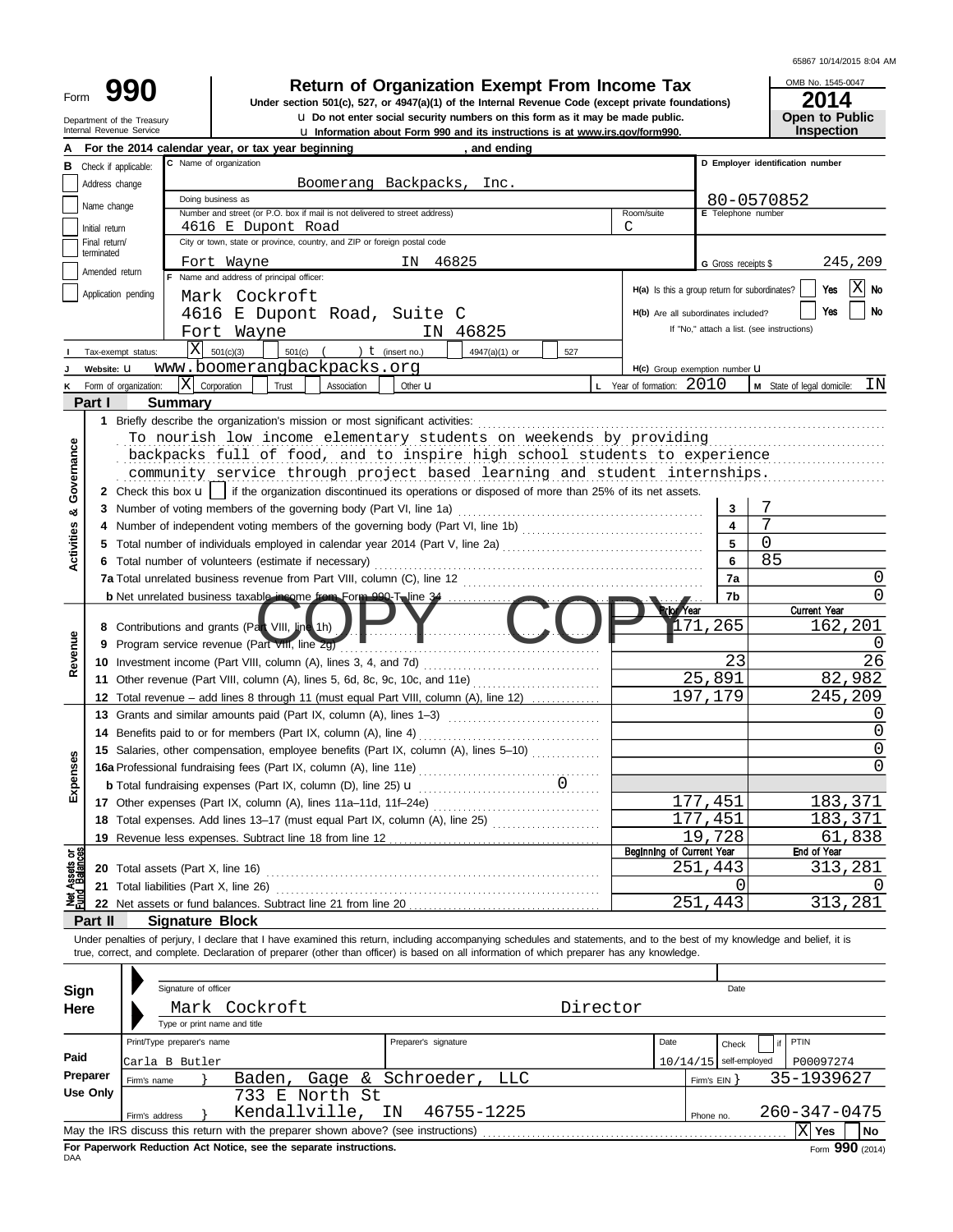|              | Form 990 (2014) Boomerang Backpacks, Inc.                                   |                        |                                                                                                                | 80-0570852                                                                                                                                                                                                                   |                                                                          | Page 2                |
|--------------|-----------------------------------------------------------------------------|------------------------|----------------------------------------------------------------------------------------------------------------|------------------------------------------------------------------------------------------------------------------------------------------------------------------------------------------------------------------------------|--------------------------------------------------------------------------|-----------------------|
| Part III     | <b>Statement of Program Service Accomplishments</b>                         |                        |                                                                                                                |                                                                                                                                                                                                                              |                                                                          |                       |
|              |                                                                             |                        |                                                                                                                |                                                                                                                                                                                                                              |                                                                          |                       |
|              | 1 Briefly describe the organization's mission:                              |                        |                                                                                                                | To nourish low income elementary students on weekends by providing<br>backpacks full of food, and to inspire high school students to experience<br>community service through project based learning and student internships. |                                                                          |                       |
|              |                                                                             |                        | 2 Did the organization undertake any significant program services during the year which were not listed on the |                                                                                                                                                                                                                              |                                                                          |                       |
|              | prior Form 990 or 990-EZ?                                                   |                        |                                                                                                                |                                                                                                                                                                                                                              |                                                                          | Yes $ X $ No          |
|              | If "Yes," describe these new services on Schedule O.                        |                        |                                                                                                                |                                                                                                                                                                                                                              |                                                                          |                       |
| 3            |                                                                             |                        | Did the organization cease conducting, or make significant changes in how it conducts, any program             |                                                                                                                                                                                                                              |                                                                          |                       |
|              |                                                                             |                        |                                                                                                                |                                                                                                                                                                                                                              |                                                                          | Yes $\overline{X}$ No |
| 4            | If "Yes," describe these changes on Schedule O.                             |                        |                                                                                                                | Describe the organization's program service accomplishments for each of its three largest program services, as measured by                                                                                                   |                                                                          |                       |
|              | the total expenses, and revenue, if any, for each program service reported. |                        |                                                                                                                | expenses. Section 501(c)(3) and 501(c)(4) organizations are required to report the amount of grants and allocations to others,                                                                                               |                                                                          |                       |
| 4a (Code:    |                                                                             |                        |                                                                                                                |                                                                                                                                                                                                                              | ) (Revenue $\frac{1}{2}$ (Revenue $\frac{1}{2}$ (Revenue $\frac{1}{2}$ ) |                       |
|              |                                                                             |                        |                                                                                                                | la (Code: ) (Expenses \$173,965 including grants of \$) (Reverse {\bmg>>>>>> (Code: ) (Expenses \$173,965 including grants of \$) (Reverse {\bmg>>> code: code: Lementary students on weekends.                              |                                                                          |                       |
|              |                                                                             |                        |                                                                                                                |                                                                                                                                                                                                                              |                                                                          |                       |
|              |                                                                             |                        |                                                                                                                |                                                                                                                                                                                                                              |                                                                          |                       |
|              |                                                                             |                        |                                                                                                                |                                                                                                                                                                                                                              |                                                                          |                       |
|              |                                                                             |                        |                                                                                                                |                                                                                                                                                                                                                              |                                                                          |                       |
|              |                                                                             |                        |                                                                                                                |                                                                                                                                                                                                                              |                                                                          |                       |
|              |                                                                             |                        |                                                                                                                |                                                                                                                                                                                                                              |                                                                          |                       |
|              |                                                                             |                        |                                                                                                                |                                                                                                                                                                                                                              |                                                                          |                       |
|              |                                                                             |                        |                                                                                                                |                                                                                                                                                                                                                              |                                                                          |                       |
|              |                                                                             |                        |                                                                                                                |                                                                                                                                                                                                                              |                                                                          |                       |
|              |                                                                             |                        |                                                                                                                |                                                                                                                                                                                                                              |                                                                          |                       |
| 4b (Code:    | ) (Expenses                                                                 |                        | including grants of \$                                                                                         |                                                                                                                                                                                                                              | Revenue \$                                                               |                       |
|              |                                                                             |                        |                                                                                                                |                                                                                                                                                                                                                              |                                                                          |                       |
|              |                                                                             |                        |                                                                                                                |                                                                                                                                                                                                                              |                                                                          |                       |
|              |                                                                             |                        |                                                                                                                |                                                                                                                                                                                                                              |                                                                          |                       |
|              |                                                                             |                        |                                                                                                                |                                                                                                                                                                                                                              |                                                                          |                       |
|              |                                                                             |                        |                                                                                                                |                                                                                                                                                                                                                              |                                                                          |                       |
|              |                                                                             |                        |                                                                                                                |                                                                                                                                                                                                                              |                                                                          |                       |
|              |                                                                             |                        |                                                                                                                |                                                                                                                                                                                                                              |                                                                          |                       |
|              |                                                                             |                        |                                                                                                                |                                                                                                                                                                                                                              |                                                                          |                       |
|              |                                                                             |                        |                                                                                                                |                                                                                                                                                                                                                              |                                                                          |                       |
|              |                                                                             |                        |                                                                                                                |                                                                                                                                                                                                                              |                                                                          |                       |
|              |                                                                             |                        |                                                                                                                |                                                                                                                                                                                                                              |                                                                          |                       |
| $4c$ (Code:  |                                                                             | (Express 3             |                                                                                                                |                                                                                                                                                                                                                              |                                                                          |                       |
|              |                                                                             |                        |                                                                                                                |                                                                                                                                                                                                                              |                                                                          |                       |
|              |                                                                             |                        |                                                                                                                |                                                                                                                                                                                                                              |                                                                          |                       |
|              |                                                                             |                        |                                                                                                                |                                                                                                                                                                                                                              |                                                                          |                       |
|              |                                                                             |                        |                                                                                                                |                                                                                                                                                                                                                              |                                                                          |                       |
|              |                                                                             |                        |                                                                                                                |                                                                                                                                                                                                                              |                                                                          |                       |
|              |                                                                             |                        |                                                                                                                |                                                                                                                                                                                                                              |                                                                          |                       |
|              |                                                                             |                        |                                                                                                                |                                                                                                                                                                                                                              |                                                                          |                       |
|              |                                                                             |                        |                                                                                                                |                                                                                                                                                                                                                              |                                                                          |                       |
|              |                                                                             |                        |                                                                                                                |                                                                                                                                                                                                                              |                                                                          |                       |
|              |                                                                             |                        |                                                                                                                |                                                                                                                                                                                                                              |                                                                          |                       |
|              |                                                                             |                        |                                                                                                                |                                                                                                                                                                                                                              |                                                                          |                       |
|              | 4d Other program services (Describe in Schedule O.)                         |                        |                                                                                                                |                                                                                                                                                                                                                              |                                                                          |                       |
| (Expenses \$ |                                                                             | including grants of \$ |                                                                                                                | (Revenue \$                                                                                                                                                                                                                  |                                                                          |                       |
|              | 4e Total program service expenses u                                         |                        | 173,965                                                                                                        |                                                                                                                                                                                                                              |                                                                          |                       |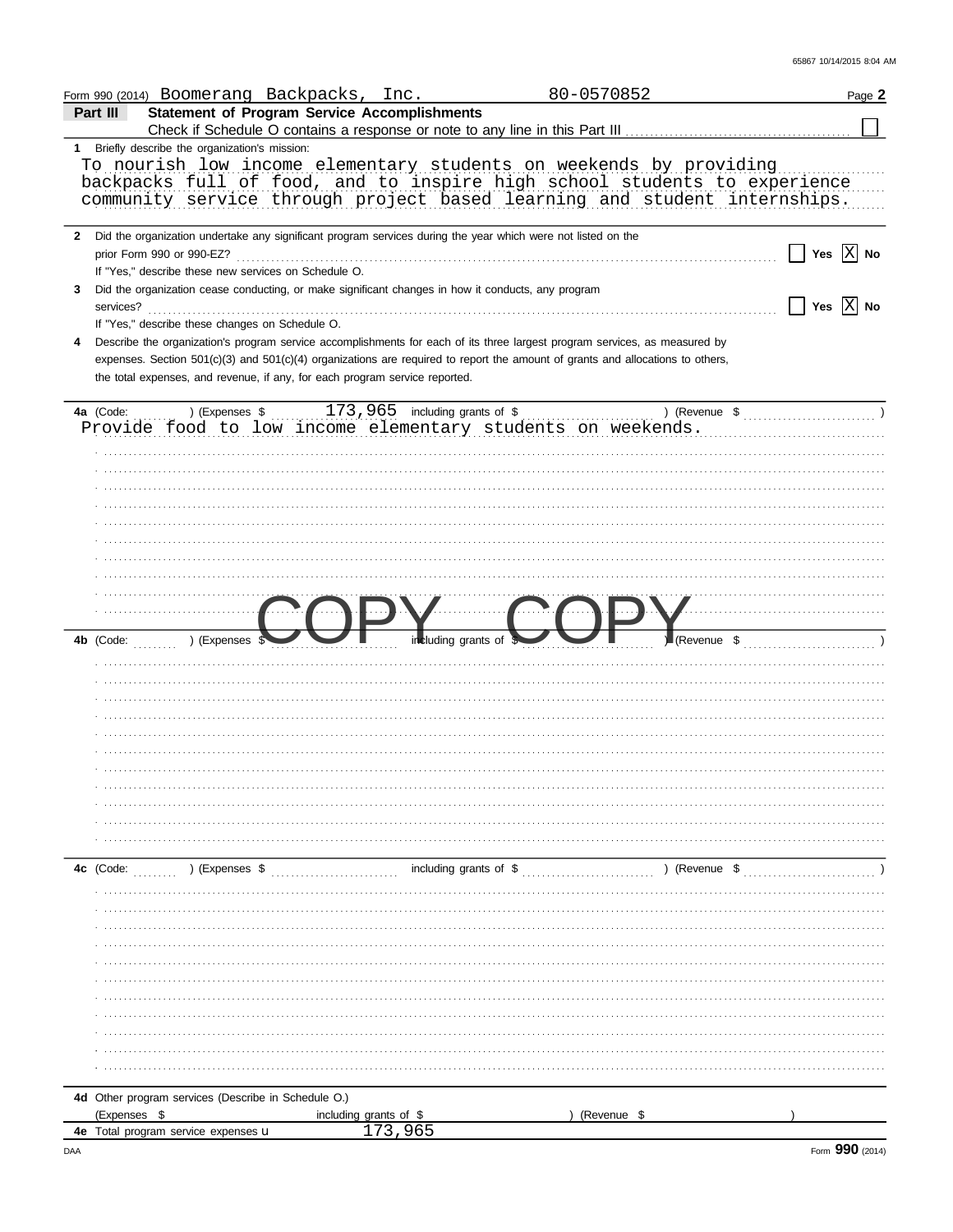|     | 80-0570852<br>Form 990 (2014) Boomerang Backpacks,<br>Inc.                                                                                                                                                                                                                           |                 |     | Page 3 |
|-----|--------------------------------------------------------------------------------------------------------------------------------------------------------------------------------------------------------------------------------------------------------------------------------------|-----------------|-----|--------|
|     | <b>Checklist of Required Schedules</b><br>Part IV                                                                                                                                                                                                                                    |                 |     |        |
|     |                                                                                                                                                                                                                                                                                      |                 | Yes | No     |
| 1   | Is the organization described in section $501(c)(3)$ or $4947(a)(1)$ (other than a private foundation)? If "Yes,"                                                                                                                                                                    |                 |     |        |
|     | complete Schedule A                                                                                                                                                                                                                                                                  | 1               | Χ   |        |
| 2   |                                                                                                                                                                                                                                                                                      | $\overline{2}$  |     | Χ      |
| 3   | Did the organization engage in direct or indirect political campaign activities on behalf of or in opposition to                                                                                                                                                                     |                 |     |        |
|     | candidates for public office? If "Yes," complete Schedule C, Part I                                                                                                                                                                                                                  | 3               |     | Χ      |
| 4   | Section 501(c)(3) organizations. Did the organization engage in lobbying activities, or have a section 501(h)                                                                                                                                                                        |                 |     | Χ      |
| 5   | Is the organization a section $501(c)(4)$ , $501(c)(5)$ , or $501(c)(6)$ organization that receives membership dues,                                                                                                                                                                 | 4               |     |        |
|     | assessments, or similar amounts as defined in Revenue Procedure 98-19? If "Yes," complete Schedule C,                                                                                                                                                                                |                 |     |        |
|     |                                                                                                                                                                                                                                                                                      | 5               |     | Χ      |
| 6   | Did the organization maintain any donor advised funds or any similar funds or accounts for which donors                                                                                                                                                                              |                 |     |        |
|     | have the right to provide advice on the distribution or investment of amounts in such funds or accounts? If                                                                                                                                                                          |                 |     |        |
|     | "Yes," complete Schedule D, Part I                                                                                                                                                                                                                                                   | 6               |     | Χ      |
| 7   | Did the organization receive or hold a conservation easement, including easements to preserve open space,                                                                                                                                                                            |                 |     |        |
|     | the environment, historic land areas, or historic structures? If "Yes," complete Schedule D, Part II                                                                                                                                                                                 | 7               |     | Χ      |
| 8   | Did the organization maintain collections of works of art, historical treasures, or other similar assets? If "Yes,"                                                                                                                                                                  |                 |     |        |
|     | complete Schedule D, Part III                                                                                                                                                                                                                                                        | 8               |     | Χ      |
| 9   | Did the organization report an amount in Part X, line 21, for escrow or custodial account liability; serve as a                                                                                                                                                                      |                 |     |        |
|     | custodian for amounts not listed in Part X; or provide credit counseling, debt management, credit repair, or                                                                                                                                                                         |                 |     |        |
|     | debt negotiation services? If "Yes," complete Schedule D, Part IV                                                                                                                                                                                                                    | 9               |     | Χ      |
| 10  | Did the organization, directly or through a related organization, hold assets in temporarily restricted                                                                                                                                                                              |                 |     |        |
|     | endowments, permanent endowments, or quasi-endowments? If "Yes," complete Schedule D, Part V                                                                                                                                                                                         | 10              |     | Χ      |
| 11  | If the organization's answer to any of the following questions is "Yes," then complete Schedule D, Parts VI,                                                                                                                                                                         |                 |     |        |
|     | VII, VIII, IX, or X as applicable.                                                                                                                                                                                                                                                   |                 |     |        |
| а   | Did the organization report an amount for land, buildings, and equipment in Part X, line 10? If "Yes,"                                                                                                                                                                               |                 |     |        |
|     | complete Schedule D, Part VI                                                                                                                                                                                                                                                         | 11a             |     | Χ      |
| b   | Did the organization report an amount for investments—other securities in Part X, line 12 than is 5% or nore                                                                                                                                                                         |                 |     |        |
|     | of its total assets reported in Part X, line 16? If "Yes," complete Schedule D, Part VII                                                                                                                                                                                             | 11 <sub>b</sub> |     | Χ      |
| c   | Did the organization report an amount for investments—program lelated in Part X, line 13 that is 5% of more                                                                                                                                                                          |                 |     |        |
|     | of its total assets reported in Part X, line 16? If "Yes," complete Schedule D, Part VIII                                                                                                                                                                                            | 11c             |     | Χ      |
| d   | Did the organization report an amount for other assets in Part X, line 15 that is 5% or more of its total assets                                                                                                                                                                     |                 |     |        |
|     | reported in Part X, line 16? If "Yes," complete Schedule D, Part IX                                                                                                                                                                                                                  | 11d             |     | Χ<br>Χ |
|     |                                                                                                                                                                                                                                                                                      | 11e             |     |        |
| f   | Did the organization's separate or consolidated financial statements for the tax year include a footnote that addresses<br>the organization's liability for uncertain tax positions under FIN 48 (ASC 740)? If "Yes," complete Schedule D, Part X [[[[[[[[[[[[[[[[[[[[[[[[]]]]]]]]]] |                 |     | Χ      |
|     | 12a Did the organization obtain separate, independent audited financial statements for the tax year? If "Yes," complete                                                                                                                                                              | 11f             |     |        |
|     | Schedule D, Parts XI and XII                                                                                                                                                                                                                                                         | 12a             |     | Χ      |
| b   | Was the organization included in consolidated, independent audited financial statements for the tax year? If "Yes," and if                                                                                                                                                           |                 |     |        |
|     |                                                                                                                                                                                                                                                                                      | 12b             |     | Χ      |
| 13  |                                                                                                                                                                                                                                                                                      | 13              |     | Χ      |
| 14a |                                                                                                                                                                                                                                                                                      | 14a             |     | Χ      |
| b   | Did the organization have aggregate revenues or expenses of more than \$10,000 from grantmaking,                                                                                                                                                                                     |                 |     |        |
|     | fundraising, business, investment, and program service activities outside the United States, or aggregate                                                                                                                                                                            |                 |     |        |
|     |                                                                                                                                                                                                                                                                                      | 14b             |     | Χ      |
| 15  | Did the organization report on Part IX, column (A), line 3, more than \$5,000 of grants or other assistance to or                                                                                                                                                                    |                 |     |        |
|     | for any foreign organization? If "Yes," complete Schedule F, Parts II and IV [11] content to content the content of the schedule F, Parts II and IV [11] content to content the content of the SCR and T and T and T and T and                                                       | 15              |     | Χ      |
| 16  | Did the organization report on Part IX, column (A), line 3, more than \$5,000 of aggregate grants or other                                                                                                                                                                           |                 |     |        |
|     |                                                                                                                                                                                                                                                                                      | 16              |     | Χ      |
| 17  | Did the organization report a total of more than \$15,000 of expenses for professional fundraising services on                                                                                                                                                                       |                 |     |        |
|     |                                                                                                                                                                                                                                                                                      | 17              |     | Χ      |
| 18  | Did the organization report more than \$15,000 total of fundraising event gross income and contributions on                                                                                                                                                                          |                 |     |        |
|     |                                                                                                                                                                                                                                                                                      | 18              | Χ   |        |
| 19  | Did the organization report more than \$15,000 of gross income from gaming activities on Part VIII, line 9a?                                                                                                                                                                         |                 |     |        |
|     |                                                                                                                                                                                                                                                                                      | 19              |     | Χ      |
| 20a |                                                                                                                                                                                                                                                                                      | 20a             |     | Χ      |
|     |                                                                                                                                                                                                                                                                                      | 20b             |     |        |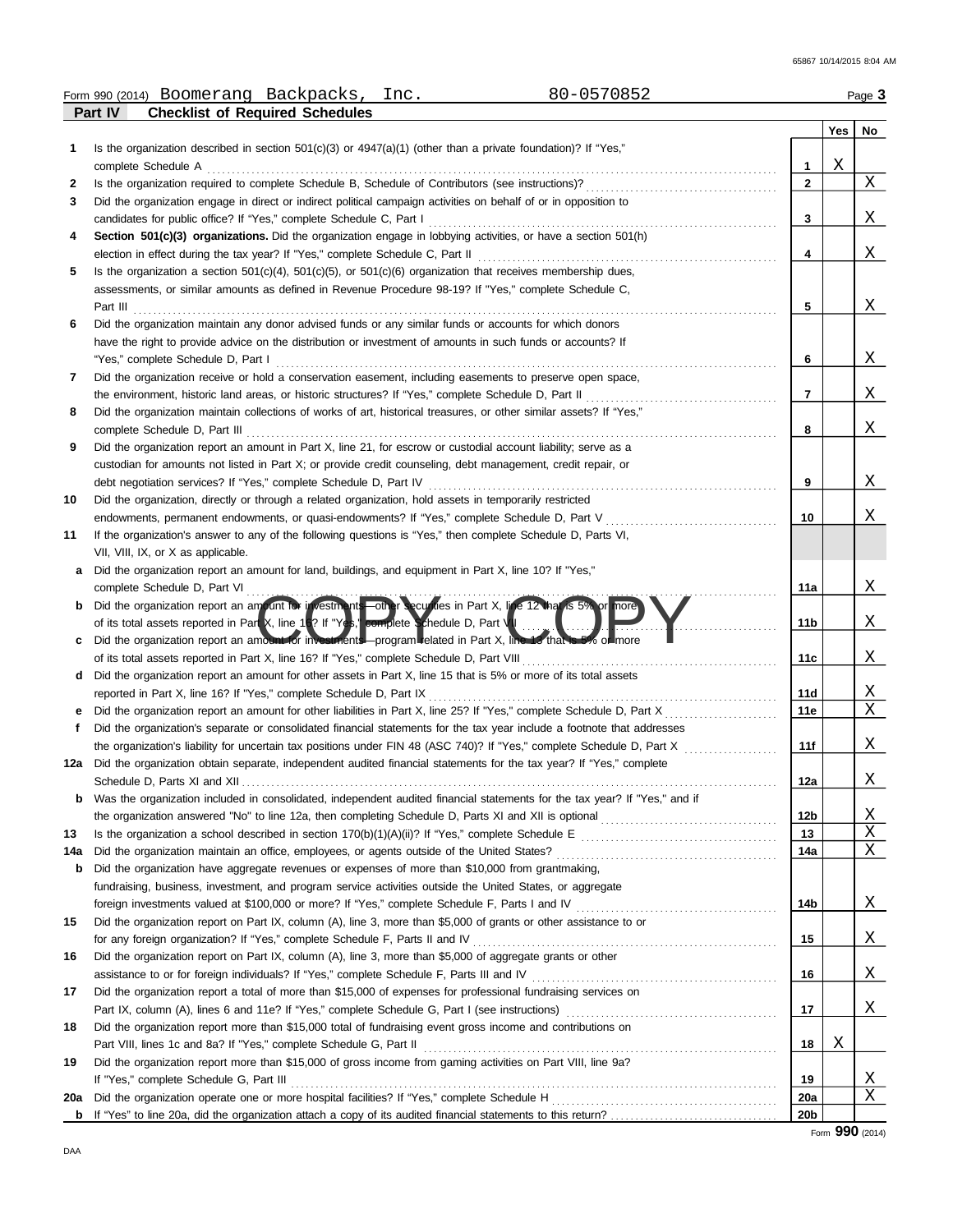|     | 80-0570852<br>Form 990 (2014) Boomerang Backpacks,<br>Inc.                                                       |     |     | Page 4 |
|-----|------------------------------------------------------------------------------------------------------------------|-----|-----|--------|
|     | <b>Checklist of Required Schedules (continued)</b><br>Part IV                                                    |     |     |        |
|     |                                                                                                                  |     | Yes | No     |
| 21  | Did the organization report more than \$5,000 of grants or other assistance to any domestic organization or      |     |     |        |
|     |                                                                                                                  | 21  |     | Χ      |
| 22  | Did the organization report more than \$5,000 of grants or other assistance to or for domestic individuals on    |     |     |        |
|     | Part IX, column (A), line 2? If "Yes," complete Schedule I, Parts I and III                                      | 22  |     | Χ      |
| 23  | Did the organization answer "Yes" to Part VII, Section A, line 3, 4, or 5 about compensation of the              |     |     |        |
|     | organization's current and former officers, directors, trustees, key employees, and highest compensated          |     |     |        |
|     | employees? If "Yes," complete Schedule J                                                                         | 23  |     | Χ      |
| 24a | Did the organization have a tax-exempt bond issue with an outstanding principal amount of more than              |     |     |        |
|     | \$100,000 as of the last day of the year, that was issued after December 31, 2002? If "Yes," answer lines 24b    |     |     |        |
|     |                                                                                                                  | 24a |     | Χ      |
| b   | Did the organization invest any proceeds of tax-exempt bonds beyond a temporary period exception?                | 24b |     |        |
| с   | Did the organization maintain an escrow account other than a refunding escrow at any time during the year        |     |     |        |
|     | to defease any tax-exempt bonds?                                                                                 | 24c |     |        |
| d   |                                                                                                                  | 24d |     |        |
| 25а | Section 501(c)(3), 501(c)(4), and 501(c)(29) organizations. Did the organization engage in an excess benefit     |     |     |        |
|     |                                                                                                                  | 25a |     | Χ      |
| b   | Is the organization aware that it engaged in an excess benefit transaction with a disqualified person in a prior |     |     |        |
|     | year, and that the transaction has not been reported on any of the organization's prior Forms 990 or 990-EZ?     |     |     |        |
|     | If "Yes," complete Schedule L, Part I                                                                            | 25b |     | Χ      |
| 26  | Did the organization report any amount on Part X, line 5, 6, or 22 for receivables from or payables to any       |     |     |        |
|     | current or former officers, directors, trustees, key employees, highest compensated employees, or                |     |     |        |
|     | disqualified persons? If "Yes," complete Schedule L, Part II                                                     | 26  |     | Χ      |
| 27  | Did the organization provide a grant or other assistance to an officer, director, trustee, key employee,         |     |     |        |
|     | substantial contributor or employee thereof, a grant selection committee member, or to a 35% controlled          |     |     |        |
|     | entity or family member of any of these persons? If "Yes," complete Schedule L, Part III                         | 27  |     | X      |
| 28  | Was the organization a party to a business transaction with one of the following parties (see Schedule L,        |     |     |        |
|     | Part IV instructions for applicable filing thresholds, conditions, and exceptions):                              |     |     |        |
| а   | A current or former officer, director, trustee, or key employée? If Yes," complete Schedule L, Part I)           | 28a |     | Χ      |
| b   | A family member of a current or former officer, director, trustee, or key employee? It "Yes," complete           |     |     |        |
|     | Schedule L, Part IV                                                                                              | 28b |     | Χ      |
| с   | An entity of which a current or former officer, director, trustee, or key employee (or a family member thereof)  |     |     |        |
|     |                                                                                                                  | 28c |     | Χ      |
| 29  |                                                                                                                  | 29  |     | Χ      |
| 30  | Did the organization receive contributions of art, historical treasures, or other similar assets, or qualified   |     |     |        |
|     | conservation contributions? If "Yes," complete Schedule M                                                        | 30  |     | Χ      |
| 31  | Did the organization liquidate, terminate, or dissolve and cease operations? If "Yes," complete Schedule N,      |     |     |        |
|     | Part I                                                                                                           | 31  |     | Χ      |
| 32  | Did the organization sell, exchange, dispose of, or transfer more than 25% of its net assets? If "Yes,"          |     |     |        |
|     | complete Schedule N, Part II                                                                                     | 32  |     | Χ      |
| 33  | Did the organization own 100% of an entity disregarded as separate from the organization under Regulations       |     |     |        |
|     | sections 301.7701-2 and 301.7701-3? If "Yes," complete Schedule R, Part I                                        | 33  |     | Χ      |
| 34  | Was the organization related to any tax-exempt or taxable entity? If "Yes," complete Schedule R, Parts II, III,  |     |     |        |
|     | or IV, and Part V, line 1                                                                                        | 34  |     | X      |
| 35a |                                                                                                                  | 35a |     | Χ      |
| b   | If "Yes" to line 35a, did the organization receive any payment from or engage in any transaction with a          |     |     |        |
|     |                                                                                                                  | 35b |     |        |
| 36  | Section 501(c)(3) organizations. Did the organization make any transfers to an exempt non-charitable             |     |     |        |
|     | related organization? If "Yes," complete Schedule R, Part V, line 2                                              | 36  |     | Χ      |
| 37  | Did the organization conduct more than 5% of its activities through an entity that is not a related organization |     |     |        |
|     | and that is treated as a partnership for federal income tax purposes? If "Yes," complete Schedule R,             |     |     |        |
|     |                                                                                                                  | 37  |     | Χ      |
| 38  | Did the organization complete Schedule O and provide explanations in Schedule O for Part VI, lines 11b and       |     |     |        |
|     |                                                                                                                  | 38  | Χ   |        |

Form **990** (2014)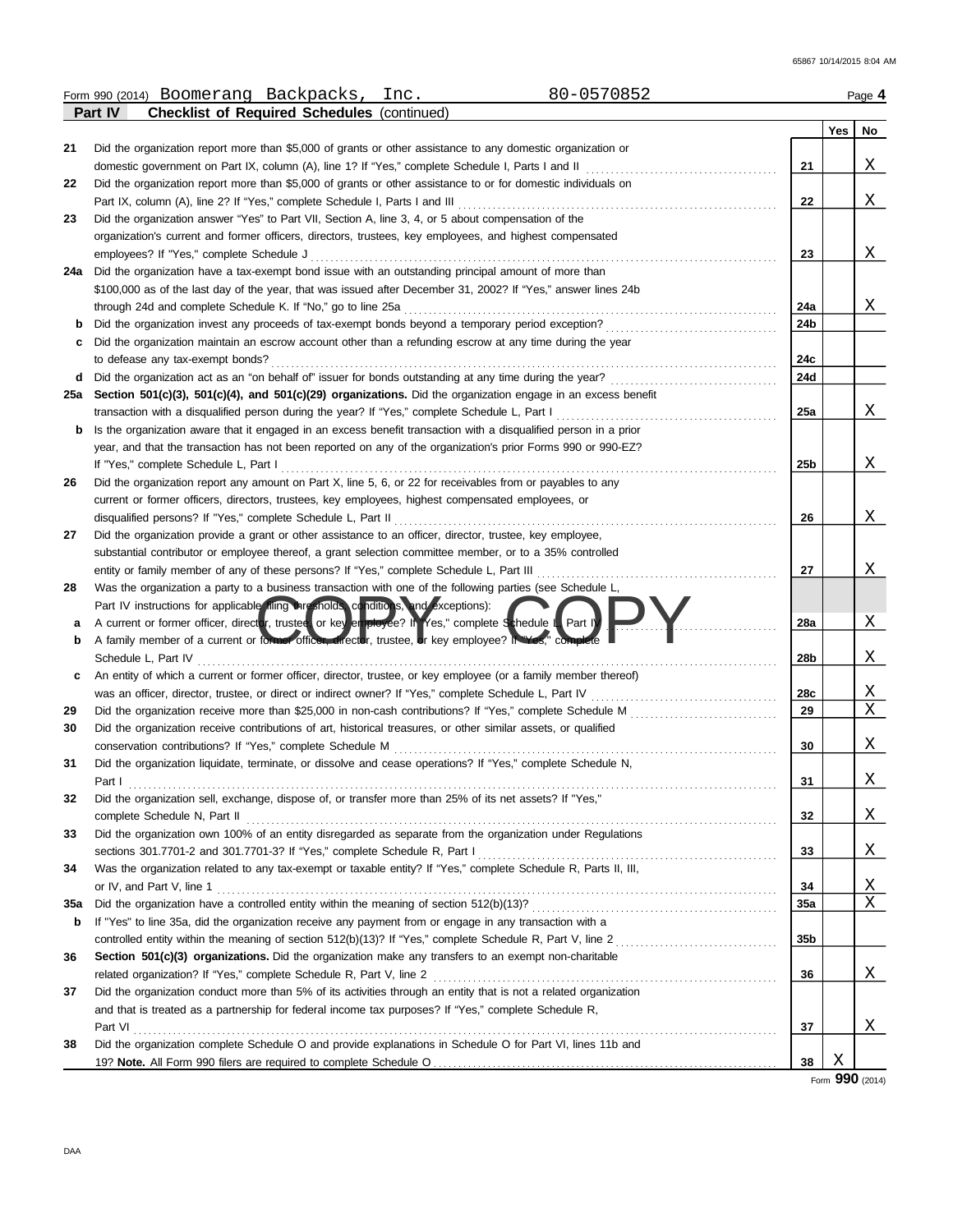|     | 80-0570852<br>Form 990 (2014) Boomerang Backpacks, Inc.                                                                            |                 |             |                |     | Page 5      |
|-----|------------------------------------------------------------------------------------------------------------------------------------|-----------------|-------------|----------------|-----|-------------|
|     | Statements Regarding Other IRS Filings and Tax Compliance<br>Part V                                                                |                 |             |                |     |             |
|     | Check if Schedule O contains a response or note to any line in this Part V                                                         |                 |             |                |     |             |
|     |                                                                                                                                    |                 |             |                | Yes | No          |
| 1а  | Enter the number reported in Box 3 of Form 1096. Enter -0- if not applicable                                                       | 1a              | 3           |                |     |             |
| b   | Enter the number of Forms W-2G included in line 1a. Enter -0- if not applicable                                                    | 1 <sub>b</sub>  | $\mathbf 0$ |                |     |             |
| c   | Did the organization comply with backup withholding rules for reportable payments to vendors and                                   |                 |             |                |     |             |
|     | reportable gaming (gambling) winnings to prize winners?                                                                            |                 |             | 1c             |     | Χ           |
| 2a  | Enter the number of employees reported on Form W-3, Transmittal of Wage and Tax                                                    |                 |             |                |     |             |
|     | Statements, filed for the calendar year ending with or within the year covered by this return                                      | 2a              | 0           |                |     |             |
| b   | If at least one is reported on line 2a, did the organization file all required federal employment tax returns?                     |                 |             | 2b             |     |             |
|     | Note. If the sum of lines 1a and 2a is greater than 250, you may be required to e-file (see instructions)                          |                 |             |                |     |             |
| За  |                                                                                                                                    |                 |             | За             |     | Χ           |
| b   | If "Yes," has it filed a Form 990-T for this year? If "No" to line 3b, provide an explanation in Schedule O                        |                 |             | 3 <sub>b</sub> |     |             |
| 4a  | At any time during the calendar year, did the organization have an interest in, or a signature or other authority                  |                 |             |                |     |             |
|     | over, a financial account in a foreign country (such as a bank account, securities account, or other financial                     |                 |             |                |     | Χ           |
|     | account)?                                                                                                                          |                 |             | 4a             |     |             |
| b   |                                                                                                                                    |                 |             |                |     |             |
|     | See instructions for filing requirements for FinCEN Form 114, Report of Foreign Bank and Financial Accounts<br>(FBAR).             |                 |             |                |     |             |
| 5а  |                                                                                                                                    |                 |             | 5a             |     | Χ           |
| b   |                                                                                                                                    |                 |             | 5b             |     | $\mathbf X$ |
| c   | If "Yes" to line 5a or 5b, did the organization file Form 8886-T?                                                                  |                 |             | 5c             |     |             |
| 6a  | Does the organization have annual gross receipts that are normally greater than \$100,000, and did the                             |                 |             |                |     |             |
|     | organization solicit any contributions that were not tax deductible as charitable contributions?                                   |                 |             | 6a             |     | Χ           |
| b   | If "Yes," did the organization include with every solicitation an express statement that such contributions or                     |                 |             |                |     |             |
|     | gifts were not tax deductible?                                                                                                     |                 |             | 6b             |     |             |
| 7   | Organizations that may receive deductible contributions under section 170(c).                                                      |                 |             |                |     |             |
| а   | Did the organization receive a payment in excess of \$75 made partly as a contribution and partly for goods                        |                 |             |                |     |             |
|     | and services provided to the payor?                                                                                                |                 |             | 7a             |     | Χ           |
|     | If "Yes," did the organization notify the donor of the value of the goods or services provided?                                    |                 |             | 7b             |     |             |
| c   | Did the organization sell, exchange, or otherwise dispose of tangible personal property for which it was                           |                 |             |                |     |             |
|     | required to file Form 8282?                                                                                                        |                 |             | 7c             |     | Χ           |
| d   |                                                                                                                                    | 7d              |             |                |     |             |
| е   | Did the organization receive any funds, directly or indirectly, to pay premiums on a personal benefit contract?                    |                 |             | 7e             |     | Χ           |
| f   | Did the organization, during the year, pay premiums, directly or indirectly, on a personal benefit contract?                       |                 |             | 7f             |     | Χ           |
| g   | If the organization received a contribution of qualified intellectual property, did the organization file Form 8899 as required?   |                 |             | 7g             |     | Χ           |
| h   | If the organization received a contribution of cars, boats, airplanes, or other vehicles, did the organization file a Form 1098-C? |                 |             | 7h             |     | Χ           |
| 8   | Sponsoring organizations maintaining donor advised funds. Did a donor advised fund maintained by the                               |                 |             |                |     |             |
|     | sponsoring organization have excess business holdings at any time during the year?                                                 |                 |             | 8              |     |             |
| 9   | Sponsoring organizations maintaining donor advised funds.                                                                          |                 |             |                |     |             |
| а   | Did the sponsoring organization make any taxable distributions under section 4966?                                                 |                 |             | 9а             |     |             |
| b   |                                                                                                                                    |                 |             | 9b             |     |             |
| 10  | Section 501(c)(7) organizations. Enter:                                                                                            |                 |             |                |     |             |
| а   |                                                                                                                                    | 10a             |             |                |     |             |
| b   | Gross receipts, included on Form 990, Part VIII, line 12, for public use of club facilities                                        | 10 <sub>b</sub> |             |                |     |             |
| 11  | Section 501(c)(12) organizations. Enter:                                                                                           |                 |             |                |     |             |
| а   |                                                                                                                                    | 11a             |             |                |     |             |
| b   | Gross income from other sources (Do not net amounts due or paid to other sources                                                   |                 |             |                |     |             |
|     | against amounts due or received from them.)                                                                                        | 11 <sub>b</sub> |             |                |     |             |
| 12a | Section 4947(a)(1) non-exempt charitable trusts. Is the organization filing Form 990 in lieu of Form 1041?                         |                 |             | 12a            |     |             |
| b   | If "Yes," enter the amount of tax-exempt interest received or accrued during the year                                              | 12 <sub>b</sub> |             |                |     |             |
| 13  | Section 501(c)(29) qualified nonprofit health insurance issuers.                                                                   |                 |             |                |     |             |
| а   | Is the organization licensed to issue qualified health plans in more than one state?                                               |                 |             | 13а            |     |             |
|     | <b>Note.</b> See the instructions for additional information the organization must report on Schedule O.                           |                 |             |                |     |             |
| b   | Enter the amount of reserves the organization is required to maintain by the states in which                                       |                 |             |                |     |             |
|     |                                                                                                                                    | 13b             |             |                |     |             |
| с   | Enter the amount of reserves on hand                                                                                               | 13c             |             |                |     |             |
| 14a | Did the organization receive any payments for indoor tanning services during the tax year?                                         |                 |             | 14a            |     | Χ           |
|     |                                                                                                                                    |                 |             | 14b            |     |             |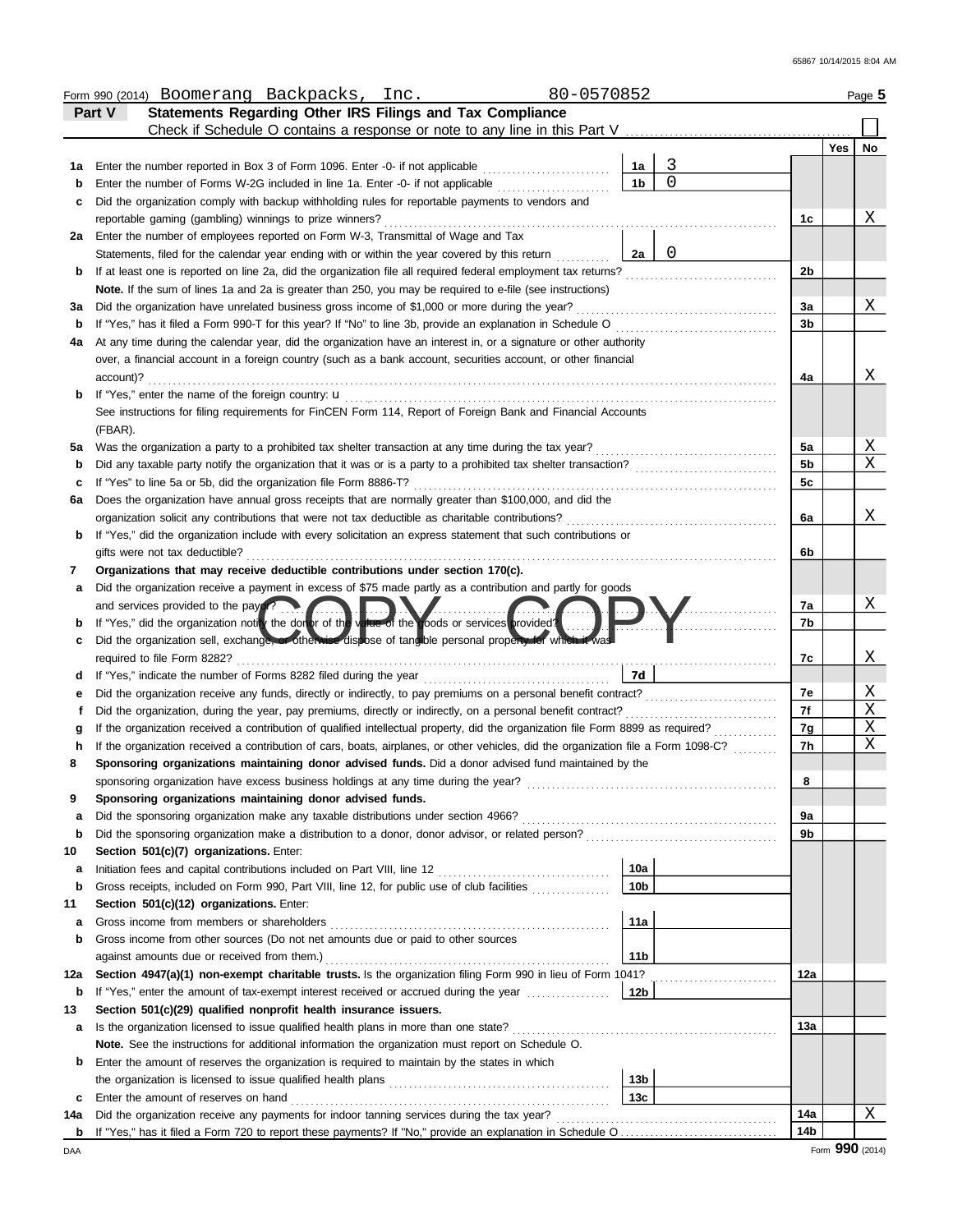|     | 80-0570852<br>Form 990 (2014) Boomerang Backpacks, Inc.                                                                             |                         |     | Page 6                |
|-----|-------------------------------------------------------------------------------------------------------------------------------------|-------------------------|-----|-----------------------|
|     | Governance, Management, and Disclosure For each "Yes" response to lines 2 through 7b below, and for a "No"<br>Part VI               |                         |     |                       |
|     | response to line 8a, 8b, or 10b below, describe the circumstances, processes, or changes in Schedule O. See instructions.           |                         |     |                       |
|     |                                                                                                                                     |                         |     | ΙX                    |
|     | Section A. Governing Body and Management                                                                                            |                         |     |                       |
|     |                                                                                                                                     |                         | Yes | No                    |
| 1а  | 7<br>1a<br>Enter the number of voting members of the governing body at the end of the tax year                                      |                         |     |                       |
|     | If there are material differences in voting rights among members of the governing body, or                                          |                         |     |                       |
|     | if the governing body delegated broad authority to an executive committee or similar                                                |                         |     |                       |
|     | committee, explain in Schedule O.                                                                                                   |                         |     |                       |
| b   | 7<br>1b<br>Enter the number of voting members included in line 1a, above, who are independent                                       |                         |     |                       |
| 2   | Did any officer, director, trustee, or key employee have a family relationship or a business relationship with                      |                         |     |                       |
|     |                                                                                                                                     | 2                       |     | Χ                     |
| 3   | Did the organization delegate control over management duties customarily performed by or under the direct                           |                         |     |                       |
|     | supervision of officers, directors, or trustees, or key employees to a management company or other person?                          | 3                       |     | Χ                     |
| 4   | Did the organization make any significant changes to its governing documents since the prior Form 990 was filed?                    | $\overline{\mathbf{4}}$ |     | $\overline{\text{X}}$ |
| 5   |                                                                                                                                     | 5                       |     | X                     |
| 6   |                                                                                                                                     | 6                       |     | $\mathbf X$           |
| 7a  | Did the organization have members, stockholders, or other persons who had the power to elect or appoint                             |                         |     |                       |
|     | one or more members of the governing body?                                                                                          | 7a                      |     | Χ                     |
| b   | Are any governance decisions of the organization reserved to (or subject to approval by) members,                                   |                         |     |                       |
|     |                                                                                                                                     | 7b                      |     | Χ                     |
|     | Did the organization contemporaneously document the meetings held or written actions undertaken during the year by the following:   |                         |     |                       |
| 8   |                                                                                                                                     |                         |     |                       |
| а   | The governing body?                                                                                                                 | 8а                      | Χ   |                       |
| b   | Each committee with authority to act on behalf of the governing body?                                                               | 8b                      | Χ   |                       |
| 9   | Is there any officer, director, trustee, or key employee listed in Part VII, Section A, who cannot be reached at                    |                         |     |                       |
|     |                                                                                                                                     | 9                       |     | X                     |
|     | Section B. Policies (This Section B requests information about policies not required by the Internal Revenue Code.)                 |                         |     |                       |
|     |                                                                                                                                     |                         | Yes | No                    |
| 10a | Did the organization have local chapters, branches, or affiliates?                                                                  | 10a                     |     | Χ                     |
| b   | If "Yes," did the organization have written policies and procedures governing the activities of such chapters,                      |                         |     |                       |
|     | affiliates, and branches to ensure their operations are consistent with the organization's exempt purposes?                         | 10b                     |     |                       |
| 11a | Has the organization provided a complete copy of this Form 990 to all members of its governing body before filing the form?         | 11a                     | Χ   |                       |
| b   | Describe in Schedule O the process, if any, used by the organization to review this Form 990.                                       |                         |     |                       |
| 12a | Did the organization have a written conflict of interest policy? If "No," go to line 13                                             | 12a                     | Χ   |                       |
| b   | Were officers, directors, or trustees, and key employees required to disclose annually interests that could give rise to conflicts? | 12b                     | Χ   |                       |
| c   | Did the organization regularly and consistently monitor and enforce compliance with the policy? If "Yes,"                           |                         |     |                       |
|     | describe in Schedule O how this was done                                                                                            | 12c                     | Χ   |                       |
| 13  |                                                                                                                                     | 13                      | Χ   |                       |
| 14  | Did the organization have a written document retention and destruction policy?                                                      | 14                      | Χ   |                       |
| 15  | Did the process for determining compensation of the following persons include a review and approval by                              |                         |     |                       |
|     | independent persons, comparability data, and contemporaneous substantiation of the deliberation and decision?                       |                         |     |                       |
| а   |                                                                                                                                     | 15a                     |     | Χ                     |
| b   | Other officers or key employees of the organization                                                                                 | 15b                     |     | Χ                     |
|     | If "Yes" to line 15a or 15b, describe the process in Schedule O (see instructions).                                                 |                         |     |                       |
| 16a | Did the organization invest in, contribute assets to, or participate in a joint venture or similar arrangement                      |                         |     |                       |
|     | with a taxable entity during the year?                                                                                              | 16a                     |     | Χ                     |
| b   | If "Yes," did the organization follow a written policy or procedure requiring the organization to evaluate its                      |                         |     |                       |
|     | participation in joint venture arrangements under applicable federal tax law, and take steps to safeguard the                       |                         |     |                       |
|     |                                                                                                                                     | 16 <sub>b</sub>         |     |                       |
|     | <b>Section C. Disclosure</b>                                                                                                        |                         |     |                       |
| 17  | List the states with which a copy of this Form 990 is required to be filed $\mathbf u$ Mone                                         |                         |     |                       |
| 18  | Section 6104 requires an organization to make its Forms 1023 (or 1024 if applicable), 990, and 990-T (Section 501(c)(3)s only)      |                         |     |                       |
|     | available for public inspection. Indicate how you made these available. Check all that apply.                                       |                         |     |                       |
|     | $\int$ Another's website $ X $ Upon request<br>  Other (explain in Schedule O)                                                      |                         |     |                       |
|     | Own website                                                                                                                         |                         |     |                       |
| 19  | Describe in Schedule O whether (and if so, how) the organization made its governing documents, conflict of interest policy, and     |                         |     |                       |
|     | financial statements available to the public during the tax year.                                                                   |                         |     |                       |
| 20  | State the name, address, and telephone number of the person who possesses the organization's books and records: u                   |                         |     |                       |
|     | Carla Butler<br>733 E North St                                                                                                      |                         |     |                       |
|     | 46755<br>Kendallville<br>IN.                                                                                                        | 260-347-0475            |     |                       |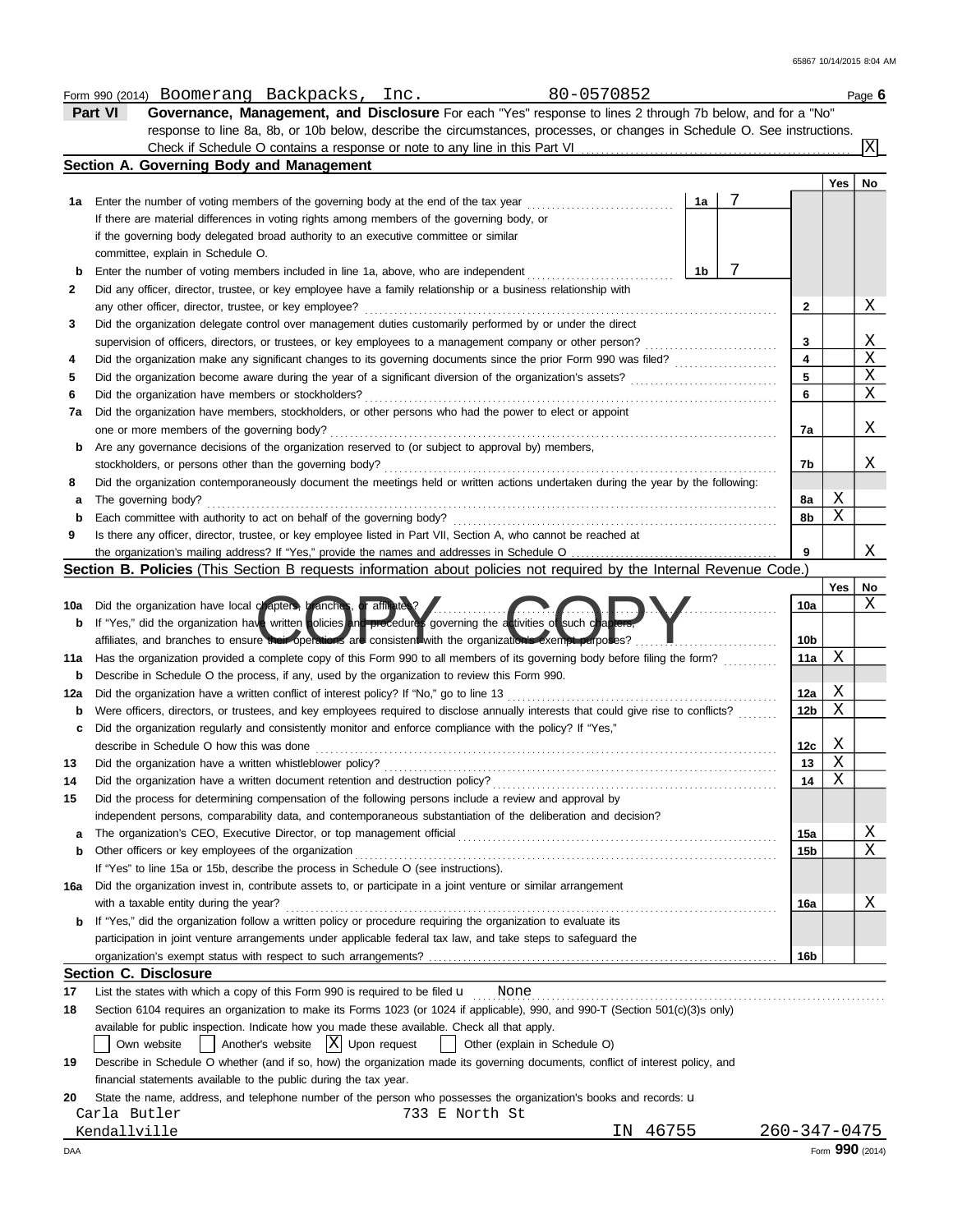65867 10/14/2015 8:05 AM

| Form 990 (2014) Boomerang Backpacks, Inc.                                                                                                                                                                                                                                                                                                                     |                                                  |                             |               |                                                                                                                    |              |                                 |        | 80-0570852                                                                                       |                                                                    |                                                        | Page 7      |
|---------------------------------------------------------------------------------------------------------------------------------------------------------------------------------------------------------------------------------------------------------------------------------------------------------------------------------------------------------------|--------------------------------------------------|-----------------------------|---------------|--------------------------------------------------------------------------------------------------------------------|--------------|---------------------------------|--------|--------------------------------------------------------------------------------------------------|--------------------------------------------------------------------|--------------------------------------------------------|-------------|
| Part VII                                                                                                                                                                                                                                                                                                                                                      |                                                  |                             |               |                                                                                                                    |              |                                 |        | Compensation of Officers, Directors, Trustees, Key Employees, Highest Compensated Employees, and |                                                                    |                                                        |             |
| <b>Independent Contractors</b>                                                                                                                                                                                                                                                                                                                                |                                                  |                             |               |                                                                                                                    |              |                                 |        |                                                                                                  |                                                                    |                                                        |             |
|                                                                                                                                                                                                                                                                                                                                                               |                                                  |                             |               |                                                                                                                    |              |                                 |        | Check if Schedule O contains a response or note to any line in this Part VII                     |                                                                    |                                                        |             |
| Section A.                                                                                                                                                                                                                                                                                                                                                    |                                                  |                             |               |                                                                                                                    |              |                                 |        | Officers, Directors, Trustees, Key Employees, and Highest Compensated Employees                  |                                                                    |                                                        |             |
| 1a Complete this table for all persons required to be listed. Report compensation for the calendar year ending with or within the<br>organization's tax year.                                                                                                                                                                                                 |                                                  |                             |               |                                                                                                                    |              |                                 |        |                                                                                                  |                                                                    |                                                        |             |
| List all of the organization's <b>current</b> officers, directors, trustees (whether individuals or organizations), regardless of amount of<br>compensation. Enter -0- in columns (D), (E), and (F) if no compensation was paid.<br>• List all of the organization's <b>current</b> key employees, if any. See instructions for definition of "key employee." |                                                  |                             |               |                                                                                                                    |              |                                 |        |                                                                                                  |                                                                    |                                                        |             |
| • List the organization's five current highest compensated employees (other than an officer, director, trustee, or key employee)<br>who received reportable compensation (Box 5 of Form W-2 and/or Box 7 of Form 1099-MISC) of more than \$100,000 from the                                                                                                   |                                                  |                             |               |                                                                                                                    |              |                                 |        |                                                                                                  |                                                                    |                                                        |             |
| organization and any related organizations.<br>• List all of the organization's former officers, key employees, and highest compensated employees who received more than<br>\$100,000 of reportable compensation from the organization and any related organizations.                                                                                         |                                                  |                             |               |                                                                                                                    |              |                                 |        |                                                                                                  |                                                                    |                                                        |             |
| • List all of the organization's former directors or trustees that received, in the capacity as a former director or trustee of the<br>organization, more than \$10,000 of reportable compensation from the organization and any related organizations.                                                                                                       |                                                  |                             |               |                                                                                                                    |              |                                 |        |                                                                                                  |                                                                    |                                                        |             |
| List persons in the following order: individual trustees or directors; institutional trustees; officers; key employees; highest<br>compensated employees; and former such persons.                                                                                                                                                                            |                                                  |                             |               |                                                                                                                    |              |                                 |        |                                                                                                  |                                                                    |                                                        |             |
| Check this box if neither the organization nor any related organization compensated any current officer, director, or trustee.                                                                                                                                                                                                                                |                                                  |                             |               |                                                                                                                    |              |                                 |        |                                                                                                  |                                                                    |                                                        |             |
| (A)<br>Name and Title                                                                                                                                                                                                                                                                                                                                         | (B)<br>Average<br>hours per<br>week<br>(list any |                             |               | (C)<br>Position<br>(do not check more than one<br>box, unless person is both an<br>officer and a director/trustee) |              |                                 |        | (D)<br>Reportable<br>compensation<br>from<br>the                                                 | (E)<br>Reportable<br>compensation from<br>related<br>organizations | (F)<br>Estimated<br>amount of<br>other<br>compensation |             |
|                                                                                                                                                                                                                                                                                                                                                               | hours for<br>related<br>organizations            | Individual 1<br>or director | Institutional | Officer                                                                                                            | Key employee |                                 | Former | organization<br>(W-2/1099-MISC)                                                                  | (W-2/1099-MISC)                                                    | from the<br>organization<br>and related                |             |
|                                                                                                                                                                                                                                                                                                                                                               | below dotted<br>line)                            | trustee                     | trustee       |                                                                                                                    |              | Highest compensated<br>employee |        |                                                                                                  |                                                                    | organizations                                          |             |
| (1) David Frey                                                                                                                                                                                                                                                                                                                                                |                                                  |                             |               |                                                                                                                    |              |                                 |        |                                                                                                  |                                                                    |                                                        |             |
|                                                                                                                                                                                                                                                                                                                                                               | 1.00                                             |                             |               |                                                                                                                    |              |                                 |        |                                                                                                  |                                                                    |                                                        |             |
| Board Member<br>(2) Denny Bragg                                                                                                                                                                                                                                                                                                                               |                                                  |                             |               |                                                                                                                    |              |                                 |        |                                                                                                  |                                                                    | 0                                                      | 0           |
| Secretary                                                                                                                                                                                                                                                                                                                                                     | (N<br>0.00                                       |                             |               | X                                                                                                                  |              |                                 |        |                                                                                                  |                                                                    | 0                                                      | $\mathsf 0$ |
| (3) Kara Conrad                                                                                                                                                                                                                                                                                                                                               | 1.00                                             |                             |               |                                                                                                                    |              |                                 |        |                                                                                                  |                                                                    |                                                        |             |
| Board Member                                                                                                                                                                                                                                                                                                                                                  | 0.00                                             |                             |               | Χ                                                                                                                  |              |                                 |        | 0                                                                                                |                                                                    | 0                                                      | 0           |
| (4) Andrea Stieglitz                                                                                                                                                                                                                                                                                                                                          | 1.00                                             |                             |               |                                                                                                                    |              |                                 |        |                                                                                                  |                                                                    |                                                        |             |
| Board Member                                                                                                                                                                                                                                                                                                                                                  | 0.00                                             |                             |               | Χ                                                                                                                  |              |                                 |        | 0                                                                                                |                                                                    | 0                                                      | 0           |
| (5) Gary Furlow                                                                                                                                                                                                                                                                                                                                               | 1.00                                             |                             |               |                                                                                                                    |              |                                 |        |                                                                                                  |                                                                    |                                                        |             |
| Board Member                                                                                                                                                                                                                                                                                                                                                  | 0.00                                             |                             |               | X                                                                                                                  |              |                                 |        | 0                                                                                                |                                                                    | 0                                                      | $\mathsf 0$ |
| (6) Kryste Wallen                                                                                                                                                                                                                                                                                                                                             | 1.00                                             |                             |               |                                                                                                                    |              |                                 |        |                                                                                                  |                                                                    |                                                        |             |
| Board Member                                                                                                                                                                                                                                                                                                                                                  | 0.00                                             |                             |               | Χ                                                                                                                  |              |                                 |        | 0                                                                                                |                                                                    | 0                                                      | $\Omega$    |
| (7)                                                                                                                                                                                                                                                                                                                                                           |                                                  |                             |               |                                                                                                                    |              |                                 |        |                                                                                                  |                                                                    |                                                        |             |
|                                                                                                                                                                                                                                                                                                                                                               |                                                  |                             |               |                                                                                                                    |              |                                 |        |                                                                                                  |                                                                    |                                                        |             |
| (8)                                                                                                                                                                                                                                                                                                                                                           |                                                  |                             |               |                                                                                                                    |              |                                 |        |                                                                                                  |                                                                    |                                                        |             |
|                                                                                                                                                                                                                                                                                                                                                               |                                                  |                             |               |                                                                                                                    |              |                                 |        |                                                                                                  |                                                                    |                                                        |             |
| (9)                                                                                                                                                                                                                                                                                                                                                           |                                                  |                             |               |                                                                                                                    |              |                                 |        |                                                                                                  |                                                                    |                                                        |             |
|                                                                                                                                                                                                                                                                                                                                                               |                                                  |                             |               |                                                                                                                    |              |                                 |        |                                                                                                  |                                                                    |                                                        |             |
| (10)                                                                                                                                                                                                                                                                                                                                                          |                                                  |                             |               |                                                                                                                    |              |                                 |        |                                                                                                  |                                                                    |                                                        |             |
|                                                                                                                                                                                                                                                                                                                                                               |                                                  |                             |               |                                                                                                                    |              |                                 |        |                                                                                                  |                                                                    |                                                        |             |
| (11)                                                                                                                                                                                                                                                                                                                                                          |                                                  |                             |               |                                                                                                                    |              |                                 |        |                                                                                                  |                                                                    |                                                        |             |
|                                                                                                                                                                                                                                                                                                                                                               |                                                  |                             |               |                                                                                                                    |              |                                 |        |                                                                                                  |                                                                    |                                                        |             |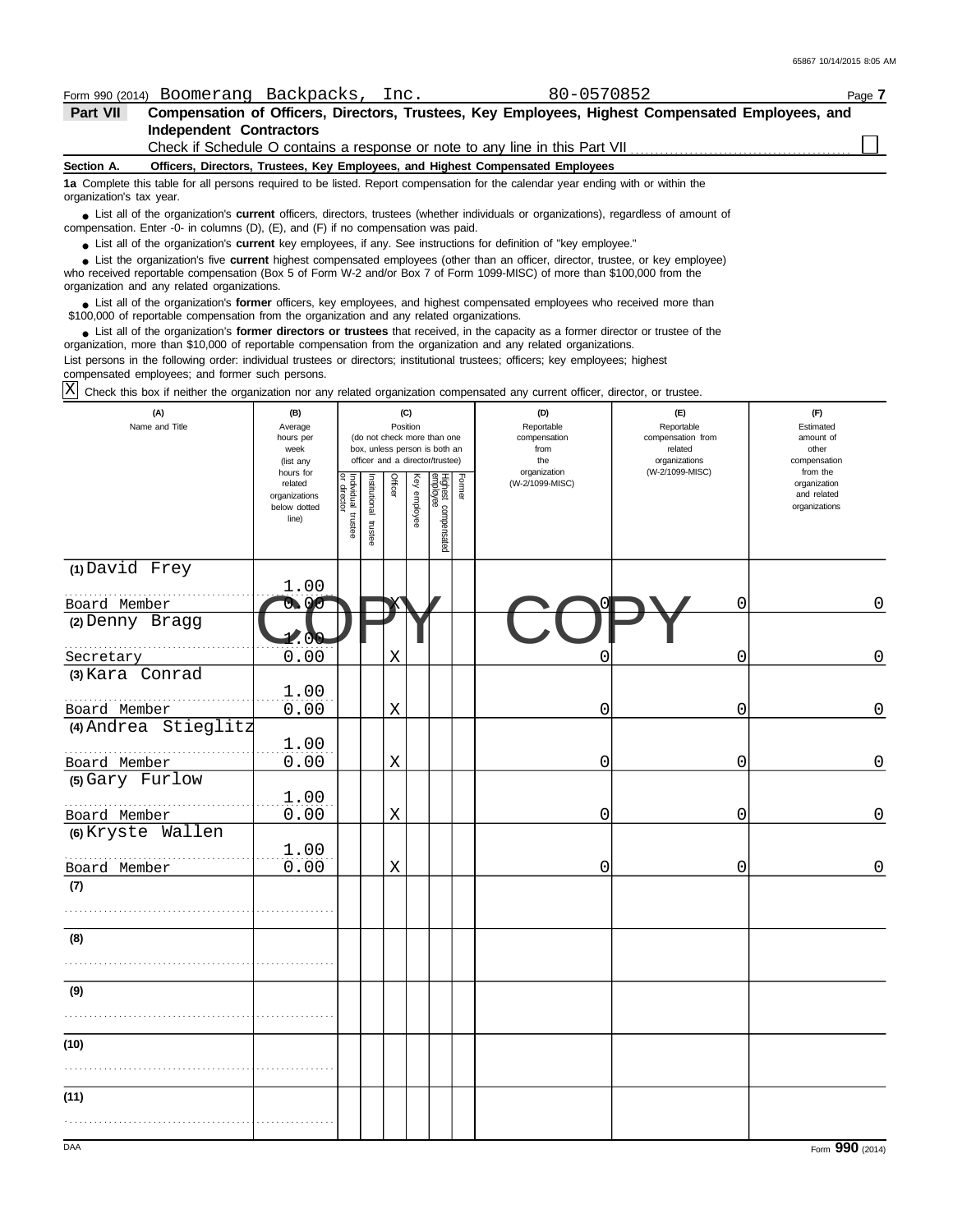| Part VII                                                                                                                                                                                                                          |                                                   |                                                                                                                                                         |  |                                              |  |  |   | Section A. Officers, Directors, Trustees, Key Employees, and Highest Compensated Employees (continued) |                                                                                       |                                                                    |                     |
|-----------------------------------------------------------------------------------------------------------------------------------------------------------------------------------------------------------------------------------|---------------------------------------------------|---------------------------------------------------------------------------------------------------------------------------------------------------------|--|----------------------------------------------|--|--|---|--------------------------------------------------------------------------------------------------------|---------------------------------------------------------------------------------------|--------------------------------------------------------------------|---------------------|
| (A)<br>Name and title                                                                                                                                                                                                             | (B)<br>Average<br>hours per<br>week<br>(list any  | (C)<br>Position<br>(do not check more than one<br>box, unless person is both an<br>officer and a director/trustee)<br>hours for                         |  |                                              |  |  |   | (D)<br>Reportable<br>compensation<br>from<br>the<br>organization                                       | (E)<br>Reportable<br>compensation from<br>related<br>organizations<br>(W-2/1099-MISC) | (F)<br>Estimated<br>amount of<br>other<br>compensation<br>from the |                     |
|                                                                                                                                                                                                                                   | related<br>organizations<br>below dotted<br>line) | Individual trustee<br>or director<br>Officer<br>Highest compensated<br>employee<br>Former<br>Key employee<br>nstitutional<br>(W-2/1099-MISC)<br>trustee |  | organization<br>and related<br>organizations |  |  |   |                                                                                                        |                                                                                       |                                                                    |                     |
| (12)                                                                                                                                                                                                                              |                                                   |                                                                                                                                                         |  |                                              |  |  |   |                                                                                                        |                                                                                       |                                                                    |                     |
|                                                                                                                                                                                                                                   |                                                   |                                                                                                                                                         |  |                                              |  |  |   |                                                                                                        |                                                                                       |                                                                    |                     |
| (13)                                                                                                                                                                                                                              |                                                   |                                                                                                                                                         |  |                                              |  |  |   |                                                                                                        |                                                                                       |                                                                    |                     |
| (14)                                                                                                                                                                                                                              |                                                   |                                                                                                                                                         |  |                                              |  |  |   |                                                                                                        |                                                                                       |                                                                    |                     |
| (15)                                                                                                                                                                                                                              |                                                   |                                                                                                                                                         |  |                                              |  |  |   |                                                                                                        |                                                                                       |                                                                    |                     |
| (16)                                                                                                                                                                                                                              |                                                   |                                                                                                                                                         |  |                                              |  |  |   |                                                                                                        |                                                                                       |                                                                    |                     |
|                                                                                                                                                                                                                                   |                                                   |                                                                                                                                                         |  |                                              |  |  |   |                                                                                                        |                                                                                       |                                                                    |                     |
| (17)                                                                                                                                                                                                                              |                                                   |                                                                                                                                                         |  |                                              |  |  |   |                                                                                                        |                                                                                       |                                                                    |                     |
| (18)                                                                                                                                                                                                                              |                                                   |                                                                                                                                                         |  |                                              |  |  |   |                                                                                                        |                                                                                       |                                                                    |                     |
| (19)                                                                                                                                                                                                                              |                                                   |                                                                                                                                                         |  |                                              |  |  |   |                                                                                                        |                                                                                       |                                                                    |                     |
|                                                                                                                                                                                                                                   |                                                   |                                                                                                                                                         |  |                                              |  |  |   |                                                                                                        |                                                                                       |                                                                    |                     |
| 1b<br>c                                                                                                                                                                                                                           |                                                   |                                                                                                                                                         |  |                                              |  |  | u |                                                                                                        |                                                                                       |                                                                    |                     |
| d<br>Total number of individuals (including but not limited to those listed above) who received more than \$100,000 of<br>2                                                                                                       |                                                   |                                                                                                                                                         |  |                                              |  |  | u |                                                                                                        |                                                                                       |                                                                    |                     |
| reportable compensation from the organization u                                                                                                                                                                                   |                                                   |                                                                                                                                                         |  |                                              |  |  |   |                                                                                                        |                                                                                       |                                                                    | Yes<br>No           |
| Did the organization list any former officer, director, or trustee, key employee, or highest compensated<br>3<br>For any individual listed on line 1a, is the sum of reportable compensation and other compensation from the<br>4 |                                                   |                                                                                                                                                         |  |                                              |  |  |   |                                                                                                        |                                                                                       | 3                                                                  | Χ                   |
| organization and related organizations greater than \$150,000? If "Yes," complete Schedule J for such<br>Did any person listed on line 1a receive or accrue compensation from any unrelated organization or individual<br>5       |                                                   |                                                                                                                                                         |  |                                              |  |  |   |                                                                                                        |                                                                                       | 4                                                                  | X.                  |
| Section B. Independent Contractors                                                                                                                                                                                                |                                                   |                                                                                                                                                         |  |                                              |  |  |   |                                                                                                        |                                                                                       | 5                                                                  | Χ                   |
| Complete this table for your five highest compensated independent contractors that received more than \$100,000 of<br>1                                                                                                           |                                                   |                                                                                                                                                         |  |                                              |  |  |   |                                                                                                        |                                                                                       |                                                                    |                     |
| compensation from the organization. Report compensation for the calendar year ending with or within the organization's tax year.                                                                                                  | (A)<br>Name and business address                  |                                                                                                                                                         |  |                                              |  |  |   |                                                                                                        | (B)<br>Description of services                                                        |                                                                    | (C)<br>Compensation |
|                                                                                                                                                                                                                                   |                                                   |                                                                                                                                                         |  |                                              |  |  |   |                                                                                                        |                                                                                       |                                                                    |                     |
|                                                                                                                                                                                                                                   |                                                   |                                                                                                                                                         |  |                                              |  |  |   |                                                                                                        |                                                                                       |                                                                    |                     |
|                                                                                                                                                                                                                                   |                                                   |                                                                                                                                                         |  |                                              |  |  |   |                                                                                                        |                                                                                       |                                                                    |                     |
|                                                                                                                                                                                                                                   |                                                   |                                                                                                                                                         |  |                                              |  |  |   |                                                                                                        |                                                                                       |                                                                    |                     |
| Total number of independent contractors (including but not limited to those listed above) who<br>2<br>received more than \$100,000 of compensation from the organization u                                                        |                                                   |                                                                                                                                                         |  |                                              |  |  |   |                                                                                                        | 0                                                                                     |                                                                    |                     |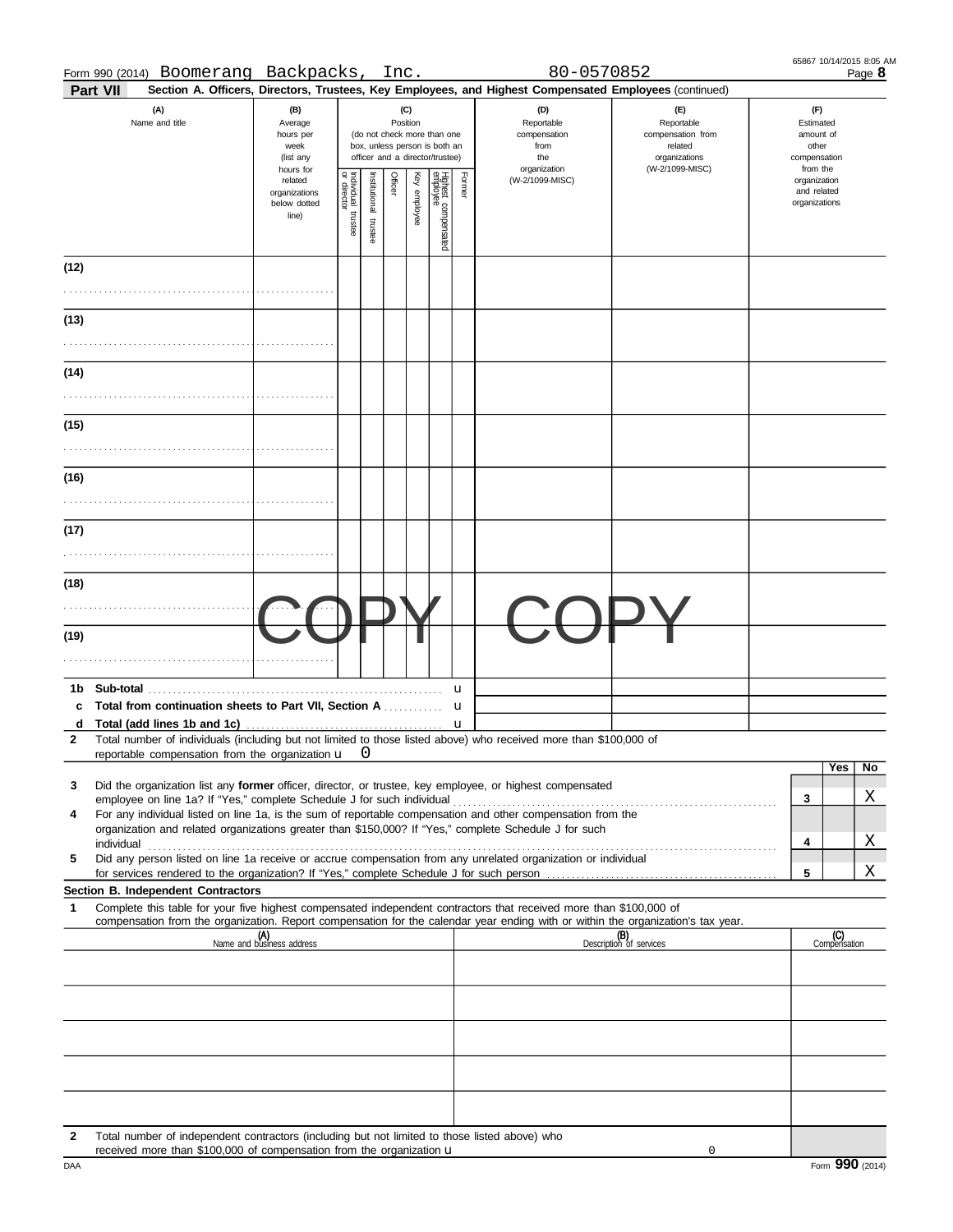65867 10/14/2015 8:05 AM

|                                                           |           |                                           | Form 990 (2014) Boomerang Backpacks,                 |                | Inc.              |                      | 80-0570852                                           |                                         | Page 9                                                           |
|-----------------------------------------------------------|-----------|-------------------------------------------|------------------------------------------------------|----------------|-------------------|----------------------|------------------------------------------------------|-----------------------------------------|------------------------------------------------------------------|
|                                                           | Part VIII |                                           | <b>Statement of Revenue</b>                          |                |                   |                      |                                                      |                                         |                                                                  |
|                                                           |           |                                           |                                                      |                |                   |                      |                                                      |                                         |                                                                  |
|                                                           |           |                                           |                                                      |                |                   | (A)<br>Total revenue | $(B)$<br>Related or<br>exempt<br>function<br>revenue | (C)<br>Unrelated<br>business<br>revenue | (D)<br>Revenue<br>excluded from tax<br>under sections<br>512-514 |
|                                                           |           | 1a Federated campaigns                    |                                                      | 1a             |                   |                      |                                                      |                                         |                                                                  |
|                                                           |           | <b>b</b> Membership dues                  |                                                      | 1 <sub>b</sub> |                   |                      |                                                      |                                         |                                                                  |
|                                                           |           | c Fundraising events                      |                                                      | 1 <sub>c</sub> |                   |                      |                                                      |                                         |                                                                  |
| Contributions, Gifts, Grants<br>and Other Similar Amounts |           | d Related organizations                   |                                                      | 1 <sub>d</sub> |                   |                      |                                                      |                                         |                                                                  |
|                                                           |           | e Government grants (contributions)       |                                                      | 1e             | 610               |                      |                                                      |                                         |                                                                  |
|                                                           |           | f All other contributions, gifts, grants, |                                                      |                |                   |                      |                                                      |                                         |                                                                  |
|                                                           |           | and similar amounts not included above    |                                                      | 1f             | 161,591           |                      |                                                      |                                         |                                                                  |
|                                                           |           |                                           | g Noncash contributions included in lines 1a-1f:     |                |                   |                      |                                                      |                                         |                                                                  |
|                                                           |           |                                           |                                                      |                | u                 | 162,201              |                                                      |                                         |                                                                  |
|                                                           |           |                                           |                                                      |                | <b>Busn. Code</b> |                      |                                                      |                                         |                                                                  |
| Service Revenue                                           | 2a        |                                           |                                                      |                |                   |                      |                                                      |                                         |                                                                  |
|                                                           | b         |                                           |                                                      |                |                   |                      |                                                      |                                         |                                                                  |
|                                                           | c         |                                           |                                                      |                |                   |                      |                                                      |                                         |                                                                  |
|                                                           | d         |                                           |                                                      |                |                   |                      |                                                      |                                         |                                                                  |
|                                                           |           |                                           |                                                      |                |                   |                      |                                                      |                                         |                                                                  |
|                                                           |           |                                           | f All other program service revenue $\ldots$         |                |                   |                      |                                                      |                                         |                                                                  |
| Program                                                   |           |                                           |                                                      |                | u                 |                      |                                                      |                                         |                                                                  |
|                                                           | 3         |                                           | Investment income (including dividends, interest,    |                |                   |                      |                                                      |                                         |                                                                  |
|                                                           |           |                                           |                                                      |                | u                 | 26                   |                                                      |                                         | 26                                                               |
|                                                           | 4         |                                           | Income from investment of tax-exempt bond proceeds u |                |                   |                      |                                                      |                                         |                                                                  |
|                                                           | 5         |                                           |                                                      |                | u                 |                      |                                                      |                                         |                                                                  |
|                                                           |           |                                           | (i) Real                                             |                | (ii) Personal     |                      |                                                      |                                         |                                                                  |
|                                                           |           | 6a Gross rents                            |                                                      |                |                   |                      |                                                      |                                         |                                                                  |
|                                                           | b         | Less: rental exps.                        |                                                      |                |                   |                      |                                                      |                                         |                                                                  |
|                                                           | c         | Rental inc. or (loss)                     |                                                      |                |                   |                      | C()                                                  |                                         |                                                                  |
|                                                           |           | d Net rental income or (loss)             |                                                      |                | u                 |                      |                                                      |                                         |                                                                  |
|                                                           |           | <b>7a</b> Gross amount from               | (i) Securities                                       |                | (ii) Other        |                      |                                                      |                                         |                                                                  |
|                                                           |           | sales of assets<br>other than inventory   |                                                      |                |                   |                      |                                                      |                                         |                                                                  |
|                                                           |           | Less: cost or other                       |                                                      |                |                   |                      |                                                      |                                         |                                                                  |
|                                                           |           | basis & sales exps.                       |                                                      |                |                   |                      |                                                      |                                         |                                                                  |
|                                                           |           | <b>c</b> Gain or (loss)                   |                                                      |                |                   |                      |                                                      |                                         |                                                                  |
|                                                           |           |                                           |                                                      |                | u                 |                      |                                                      |                                         |                                                                  |
|                                                           |           |                                           | <b>8a</b> Gross income from fundraising events       |                |                   |                      |                                                      |                                         |                                                                  |
| ₿                                                         |           | (not including \$                         |                                                      |                |                   |                      |                                                      |                                         |                                                                  |
| Other Rever                                               |           |                                           | of contributions reported on line 1c).               |                |                   |                      |                                                      |                                         |                                                                  |
|                                                           |           |                                           | See Part IV, line 18 $\ldots$                        | a              | 82,982            |                      |                                                      |                                         |                                                                  |
|                                                           |           |                                           | <b>b</b> Less: direct expenses <i>minimum</i>        | b              |                   |                      |                                                      |                                         |                                                                  |
|                                                           |           |                                           | c Net income or (loss) from fundraising events  u    |                |                   | 82,982               |                                                      |                                         |                                                                  |
|                                                           |           |                                           | 9a Gross income from gaming activities.              |                |                   |                      |                                                      |                                         |                                                                  |
|                                                           |           |                                           |                                                      |                |                   |                      |                                                      |                                         |                                                                  |
|                                                           |           |                                           | <b>b</b> Less: direct expenses                       | b              |                   |                      |                                                      |                                         |                                                                  |
|                                                           |           |                                           |                                                      |                |                   |                      |                                                      |                                         |                                                                  |
|                                                           |           | 10a Gross sales of inventory, less        |                                                      |                |                   |                      |                                                      |                                         |                                                                  |
|                                                           |           |                                           | returns and allowances  a                            |                |                   |                      |                                                      |                                         |                                                                  |
|                                                           |           |                                           | <b>b</b> Less: $cost$ of goods $sol$                 | b              |                   |                      |                                                      |                                         |                                                                  |
|                                                           |           |                                           | c Net income or (loss) from sales of inventory  u    |                |                   |                      |                                                      |                                         |                                                                  |
|                                                           |           |                                           | Miscellaneous Revenue                                |                | <b>Busn. Code</b> |                      |                                                      |                                         |                                                                  |
|                                                           | 11a       |                                           |                                                      |                |                   |                      |                                                      |                                         |                                                                  |
|                                                           | b         |                                           |                                                      |                |                   |                      |                                                      |                                         |                                                                  |
|                                                           |           |                                           |                                                      |                |                   |                      |                                                      |                                         |                                                                  |
|                                                           |           |                                           |                                                      |                |                   |                      |                                                      |                                         |                                                                  |
|                                                           |           |                                           |                                                      |                | u                 |                      |                                                      |                                         |                                                                  |
|                                                           |           |                                           | 12 Total revenue. See instructions.                  |                | u                 | 245,209              | 0                                                    | 0                                       | 26                                                               |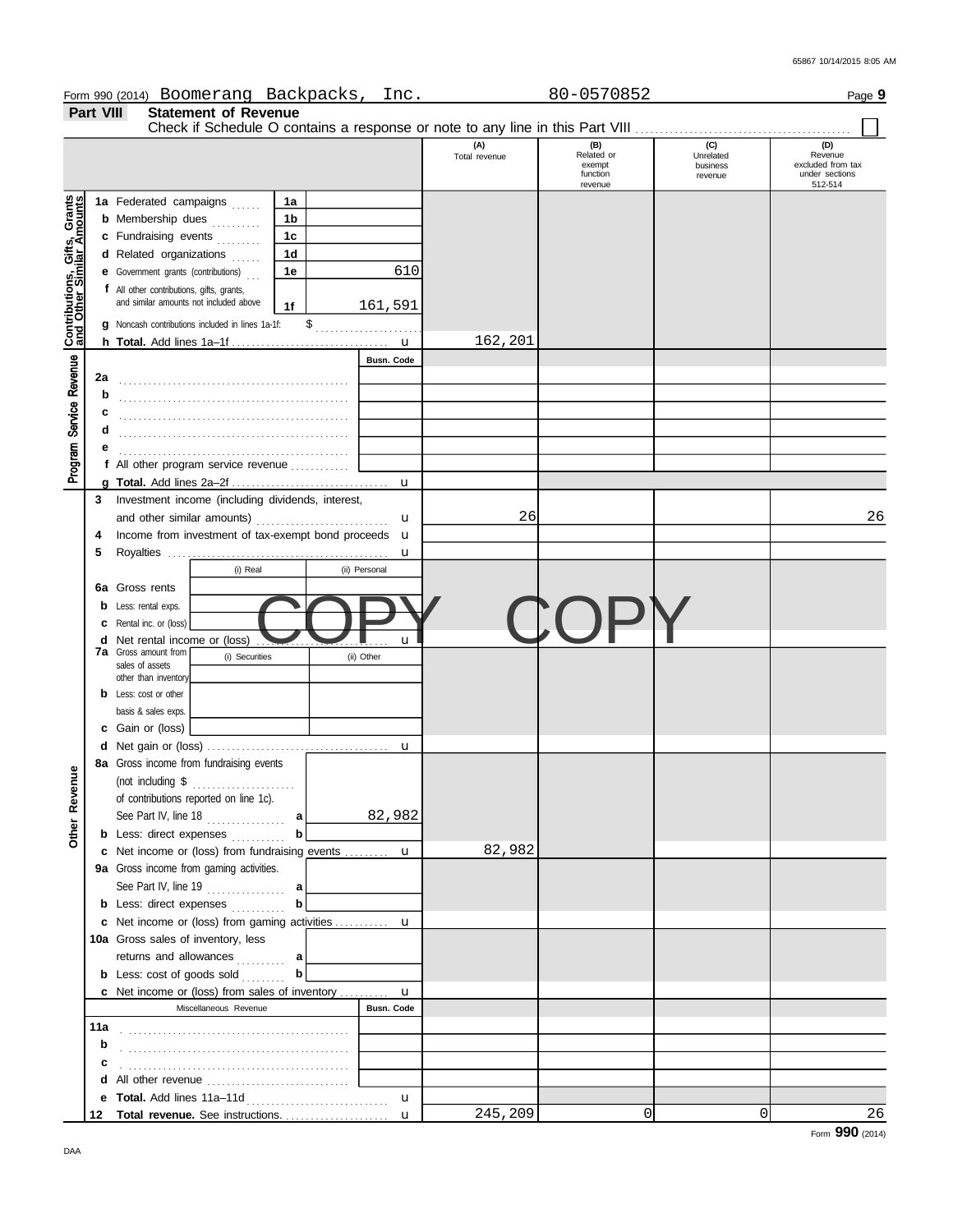|    | Boomerang Backpacks, Inc.<br>Form 990 (2014)                                                                               |                       | 80-0570852                         |                                           | Page 10                        |
|----|----------------------------------------------------------------------------------------------------------------------------|-----------------------|------------------------------------|-------------------------------------------|--------------------------------|
|    | <b>Statement of Functional Expenses</b><br>Part IX                                                                         |                       |                                    |                                           |                                |
|    | Section 501(c)(3) and 501(c)(4) organizations must complete all columns. All other organizations must complete column (A). |                       |                                    |                                           |                                |
|    | Check if Schedule O contains a response or note to any line in this Part IX                                                |                       |                                    |                                           |                                |
|    | Do not include amounts reported on lines 6b,<br>7b, 8b, 9b, and 10b of Part VIII.                                          | (A)<br>Total expenses | (B)<br>Program service<br>expenses | (C)<br>Management and<br>general expenses | (D)<br>Fundraising<br>expenses |
| 1. | Grants and other assistance to domestic organizations                                                                      |                       |                                    |                                           |                                |
|    | and domestic governments. See Part IV, line 21                                                                             |                       |                                    |                                           |                                |
| 2  | Grants and other assistance to domestic                                                                                    |                       |                                    |                                           |                                |
|    | individuals. See Part IV, line 22                                                                                          |                       |                                    |                                           |                                |
|    | .                                                                                                                          |                       |                                    |                                           |                                |
| 3  | Grants and other assistance to foreign                                                                                     |                       |                                    |                                           |                                |
|    | organizations, foreign governments, and foreign<br>individuals. See Part IV, lines 15 and 16                               |                       |                                    |                                           |                                |
| 4  | Benefits paid to or for members                                                                                            |                       |                                    |                                           |                                |
| 5  | Compensation of current officers, directors,                                                                               |                       |                                    |                                           |                                |
|    | trustees, and key employees                                                                                                |                       |                                    |                                           |                                |
| 6  | Compensation not included above, to disqualified                                                                           |                       |                                    |                                           |                                |
|    | persons (as defined under section 4958(f)(1)) and                                                                          |                       |                                    |                                           |                                |
|    | persons described in section 4958(c)(3)(B)                                                                                 |                       |                                    |                                           |                                |
| 7  | Other salaries and wages                                                                                                   |                       |                                    |                                           |                                |
| 8  | Pension plan accruals and contributions (include                                                                           |                       |                                    |                                           |                                |
|    | section 401(k) and 403(b) employer contributions)                                                                          |                       |                                    |                                           |                                |
| 9  | Other employee benefits                                                                                                    |                       |                                    |                                           |                                |
| 10 |                                                                                                                            |                       |                                    |                                           |                                |
| 11 | Fees for services (non-employees):                                                                                         |                       |                                    |                                           |                                |
| а  |                                                                                                                            |                       |                                    |                                           |                                |
| b  | Management                                                                                                                 |                       |                                    |                                           |                                |
| c  |                                                                                                                            | 1,200                 |                                    | 1,200                                     |                                |
| d  |                                                                                                                            |                       |                                    |                                           |                                |
|    | Lobbying<br>Professional fundraising services. See Part IV, line 17                                                        |                       |                                    |                                           |                                |
|    | Investment management fees                                                                                                 |                       |                                    |                                           |                                |
|    | Other. (If line 11g amount exceeds 10% of line 25, column                                                                  |                       |                                    |                                           |                                |
| g  |                                                                                                                            |                       |                                    |                                           |                                |
|    | (A) amount, list line 11g expenses on Schedule O.)                                                                         |                       |                                    |                                           |                                |
| 12 | Advertising and promotion                                                                                                  | 6,480                 |                                    | 6,480                                     |                                |
| 13 |                                                                                                                            |                       |                                    |                                           |                                |
| 14 | Information technology                                                                                                     |                       |                                    |                                           |                                |
| 15 |                                                                                                                            |                       |                                    |                                           |                                |
| 16 |                                                                                                                            |                       |                                    |                                           |                                |
| 17 |                                                                                                                            |                       |                                    |                                           |                                |
| 18 | Payments of travel or entertainment expenses                                                                               |                       |                                    |                                           |                                |
|    | for any federal, state, or local public officials                                                                          |                       |                                    |                                           |                                |
| 19 | Conferences, conventions, and meetings                                                                                     |                       |                                    |                                           |                                |
| 20 | Interest                                                                                                                   |                       |                                    |                                           |                                |
| 21 |                                                                                                                            |                       |                                    |                                           |                                |
| 22 | Depreciation, depletion, and amortization                                                                                  |                       |                                    |                                           |                                |
| 23 |                                                                                                                            | 1,726                 |                                    | 1,726                                     |                                |
| 24 | Other expenses. Itemize expenses not covered                                                                               |                       |                                    |                                           |                                |
|    | above (List miscellaneous expenses in line 24e. If                                                                         |                       |                                    |                                           |                                |
|    | line 24e amount exceeds 10% of line 25, column                                                                             |                       |                                    |                                           |                                |
|    | (A) amount, list line 24e expenses on Schedule O.)                                                                         |                       |                                    |                                           |                                |
| а  | Food Purchases                                                                                                             | 171,082               | 171,082                            |                                           |                                |
| b  | Grant Writing & Consult                                                                                                    | 2,183                 | 2,183                              |                                           |                                |
| c  | Membership Fees                                                                                                            | 700                   | 700                                |                                           |                                |
| d  |                                                                                                                            |                       |                                    |                                           |                                |
| е  | All other expenses                                                                                                         |                       |                                    |                                           |                                |
| 25 | Total functional expenses. Add lines 1 through 24e                                                                         | 183,371               | 173,965                            | 9,406                                     | 0                              |
| 26 | <b>Joint costs.</b> Complete this line only if the                                                                         |                       |                                    |                                           |                                |
|    | organization reported in column (B) joint costs<br>from a combined educational campaign and                                |                       |                                    |                                           |                                |
|    | fundraising solicitation. Check here u<br>if                                                                               |                       |                                    |                                           |                                |
|    | following SOP 98-2 (ASC 958-720)                                                                                           |                       |                                    |                                           |                                |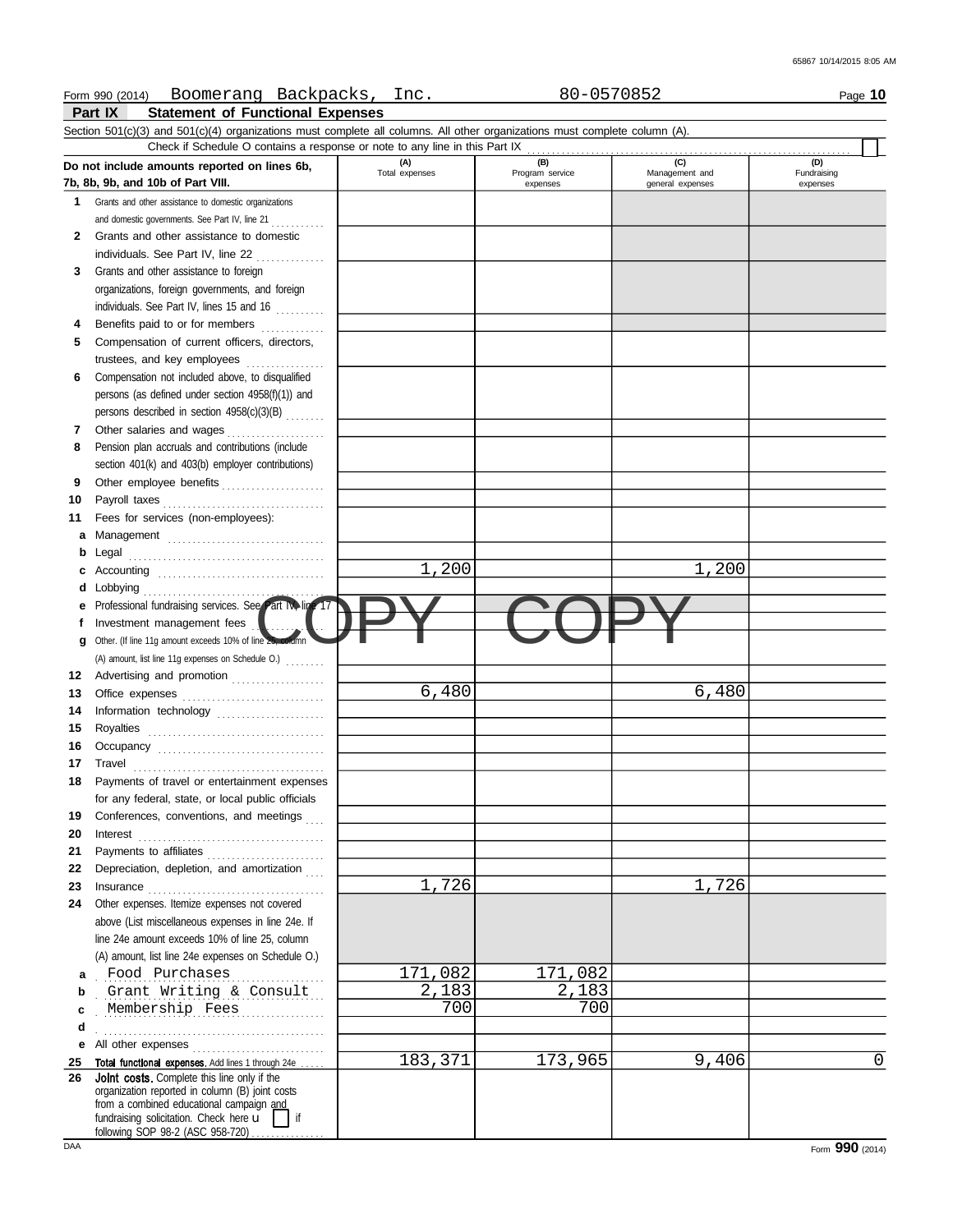|                 |          | Boomerang Backpacks, Inc.<br>Form 990 (2014)                                                                                                                                                                                        | 80-0570852               |                | Page 11            |
|-----------------|----------|-------------------------------------------------------------------------------------------------------------------------------------------------------------------------------------------------------------------------------------|--------------------------|----------------|--------------------|
|                 | Part X   | <b>Balance Sheet</b>                                                                                                                                                                                                                |                          |                |                    |
|                 |          | Check if Schedule O contains a response or note to any line in this Part X                                                                                                                                                          |                          |                |                    |
|                 |          |                                                                                                                                                                                                                                     | (A)<br>Beginning of year |                | (B)<br>End of year |
|                 | 1        |                                                                                                                                                                                                                                     |                          | $\mathbf{1}$   |                    |
|                 | 2        |                                                                                                                                                                                                                                     | 251,443                  | $\mathbf{2}$   | 313,281            |
|                 | 3        |                                                                                                                                                                                                                                     |                          | 3              |                    |
|                 | 4        |                                                                                                                                                                                                                                     |                          | 4              |                    |
|                 | 5        | Loans and other receivables from current and former officers, directors.                                                                                                                                                            |                          |                |                    |
|                 |          | trustees, key employees, and highest compensated employees.                                                                                                                                                                         |                          |                |                    |
|                 |          |                                                                                                                                                                                                                                     |                          | 5              |                    |
|                 | 6        | Loans and other receivables from other disqualified persons (as defined under section                                                                                                                                               |                          |                |                    |
|                 |          | $4958(f)(1)$ , persons described in section $4958(c)(3)(B)$ , and contributing employers and                                                                                                                                        |                          |                |                    |
|                 |          | sponsoring organizations of section $501(c)(9)$ voluntary employees' beneficiary                                                                                                                                                    |                          |                |                    |
| Assets          |          | organizations (see instructions). Complete Part II of Schedule L                                                                                                                                                                    |                          | 6              |                    |
|                 | 7        |                                                                                                                                                                                                                                     |                          | $\overline{7}$ |                    |
|                 | 8        | Inventories for sale or use <i>communication</i> and the contract of the contract of the contract of the contract of the contract of the contract of the contract of the contract of the contract of the contract of the contract o |                          | 8              |                    |
|                 | 9        |                                                                                                                                                                                                                                     |                          | 9              |                    |
|                 |          | 10a Land, buildings, and equipment: cost or                                                                                                                                                                                         |                          |                |                    |
|                 |          |                                                                                                                                                                                                                                     |                          |                |                    |
|                 |          |                                                                                                                                                                                                                                     |                          | 10c<br>11      |                    |
|                 | 11<br>12 |                                                                                                                                                                                                                                     |                          | 12             |                    |
|                 | 13       |                                                                                                                                                                                                                                     |                          | 13             |                    |
|                 | 14       | Intangible assets                                                                                                                                                                                                                   |                          | 14             |                    |
|                 | 15       |                                                                                                                                                                                                                                     |                          | 15             |                    |
|                 | 16       |                                                                                                                                                                                                                                     | 251,443                  | 16             | 313,281            |
|                 | 17       | Accounts payable and accrued expenses                                                                                                                                                                                               |                          | 17             |                    |
|                 | 18       |                                                                                                                                                                                                                                     |                          | 18             |                    |
|                 | 19       | Grants payable<br>Deferred revenue <b>CODV</b>                                                                                                                                                                                      |                          | 19             |                    |
|                 | 20       | Tax-exempt bond liabilities                                                                                                                                                                                                         |                          | 20             |                    |
|                 | 21       |                                                                                                                                                                                                                                     |                          | 21             |                    |
|                 | 22       | Loans and other payables to current and former officers, directors,                                                                                                                                                                 |                          |                |                    |
|                 |          | trustees, key employees, highest compensated employees, and                                                                                                                                                                         |                          |                |                    |
| Liabilities     |          |                                                                                                                                                                                                                                     |                          | 22             |                    |
|                 | 23       | Secured mortgages and notes payable to unrelated third parties                                                                                                                                                                      |                          | 23             |                    |
|                 | 24       |                                                                                                                                                                                                                                     |                          | 24             |                    |
|                 | 25       | Other liabilities (including federal income tax, payables to related third                                                                                                                                                          |                          |                |                    |
|                 |          | parties, and other liabilities not included on lines 17-24). Complete Part X                                                                                                                                                        |                          |                |                    |
|                 |          |                                                                                                                                                                                                                                     |                          | 25             |                    |
|                 | 26       |                                                                                                                                                                                                                                     | 0                        | 26             | 0                  |
|                 |          | $\overline{X}$ and<br>Organizations that follow SFAS 117 (ASC 958), check here u                                                                                                                                                    |                          |                |                    |
|                 |          | complete lines 27 through 29, and lines 33 and 34.                                                                                                                                                                                  |                          |                |                    |
| <b>Balances</b> | 27       |                                                                                                                                                                                                                                     | 251,443                  | 27             | <u>313,281</u>     |
|                 | 28       |                                                                                                                                                                                                                                     |                          | 28             |                    |
| Fund            | 29       |                                                                                                                                                                                                                                     |                          | 29             |                    |
| ৯               |          | Organizations that do not follow SFAS 117 (ASC 958), check here u<br>and                                                                                                                                                            |                          |                |                    |
|                 |          | complete lines 30 through 34.                                                                                                                                                                                                       |                          |                |                    |
| Assets          | 30       |                                                                                                                                                                                                                                     |                          | 30             |                    |
|                 | 31       |                                                                                                                                                                                                                                     |                          | 31             |                    |
| ै।<br>2         | 32       | Retained earnings, endowment, accumulated income, or other funds                                                                                                                                                                    | 251,443                  | 32             | 313,281            |
|                 | 33<br>34 |                                                                                                                                                                                                                                     | 251,443                  | 33<br>34       | 313,281            |
|                 |          |                                                                                                                                                                                                                                     |                          |                |                    |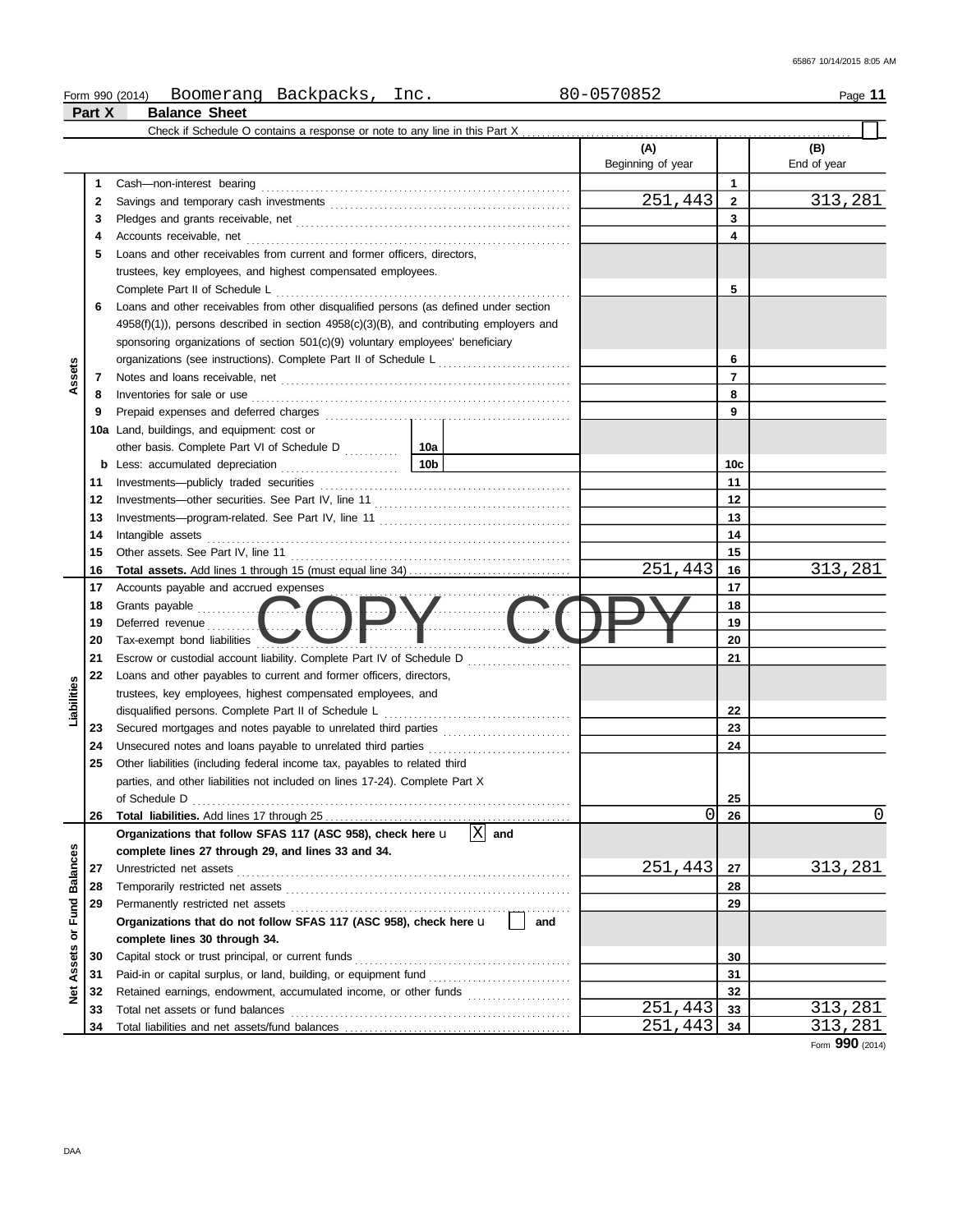|    | 80-0570852<br>Form 990 (2014) Boomerang Backpacks, Inc.                                                               |                |            | Page 12  |
|----|-----------------------------------------------------------------------------------------------------------------------|----------------|------------|----------|
|    | Part XI<br><b>Reconciliation of Net Assets</b>                                                                        |                |            |          |
|    |                                                                                                                       |                |            |          |
| 1  |                                                                                                                       |                |            | 245, 209 |
| 2  | $\mathbf{2}$                                                                                                          |                | 183,371    |          |
| 3  | 3                                                                                                                     |                |            | 61,838   |
| 4  | 4                                                                                                                     |                |            | 251,443  |
| 5  | 5                                                                                                                     |                |            |          |
| 6  | 6                                                                                                                     |                |            |          |
| 7  | $\overline{7}$<br>Investment expenses                                                                                 |                |            |          |
| 8  | 8                                                                                                                     |                |            |          |
| 9  | 9                                                                                                                     |                |            |          |
| 10 | Net assets or fund balances at end of year. Combine lines 3 through 9 (must equal Part X, line                        |                |            |          |
|    | 10                                                                                                                    |                | 313,281    |          |
|    | <b>Financial Statements and Reporting</b><br>Part XII                                                                 |                |            |          |
|    |                                                                                                                       |                |            |          |
|    |                                                                                                                       |                | <b>Yes</b> | No       |
| 1. | x <br>Accounting method used to prepare the Form 990:<br>Cash<br>Other<br>Accrual                                     |                |            |          |
|    | If the organization changed its method of accounting from a prior year or checked "Other," explain in                 |                |            |          |
|    | Schedule O.                                                                                                           |                |            |          |
|    | 2a Were the organization's financial statements compiled or reviewed by an independent accountant?                    | 2a             | Χ          |          |
|    | If "Yes," check a box below to indicate whether the financial statements for the year were compiled or                |                |            |          |
|    | reviewed on a separate basis, consolidated basis, or both:                                                            |                |            |          |
|    | X Separate basis<br>  Consolidated basis<br>Both consolidated and separate basis                                      |                |            |          |
|    | <b>b</b> Were the organization's financial statements audited by an independent accountant?                           | 2b             |            | X        |
|    | If "Yes," check a box below to indicate whether the financial statements for the year were audited on a               |                |            |          |
|    | separate basis, consolidated basis, or both:                                                                          |                |            |          |
|    | Consolidated basis<br>Separate basis<br>Both consolidated and separate basis                                          |                |            |          |
|    | c If "Yes" to line 2a or 2b, does the organization have a committee that assumes responsibility for oversight         |                |            |          |
|    | of the audit, review, or compilation of its francial statements and selection of an independent accountant?           | 2c             |            |          |
|    | If the organization changed either its oversight process or selection process during the tax year, explain in         |                |            |          |
|    | Schedule O.                                                                                                           |                |            |          |
|    | 3a As a result of a federal award, was the organization required to undergo an audit or audits as set forth in        |                |            |          |
|    | the Single Audit Act and OMB Circular A-133?                                                                          | 3a             |            | X        |
|    | <b>b</b> If "Yes," did the organization undergo the required audit or audits? If the organization did not undergo the |                |            |          |
|    |                                                                                                                       | 3 <sub>b</sub> |            |          |

Form **990** (2014)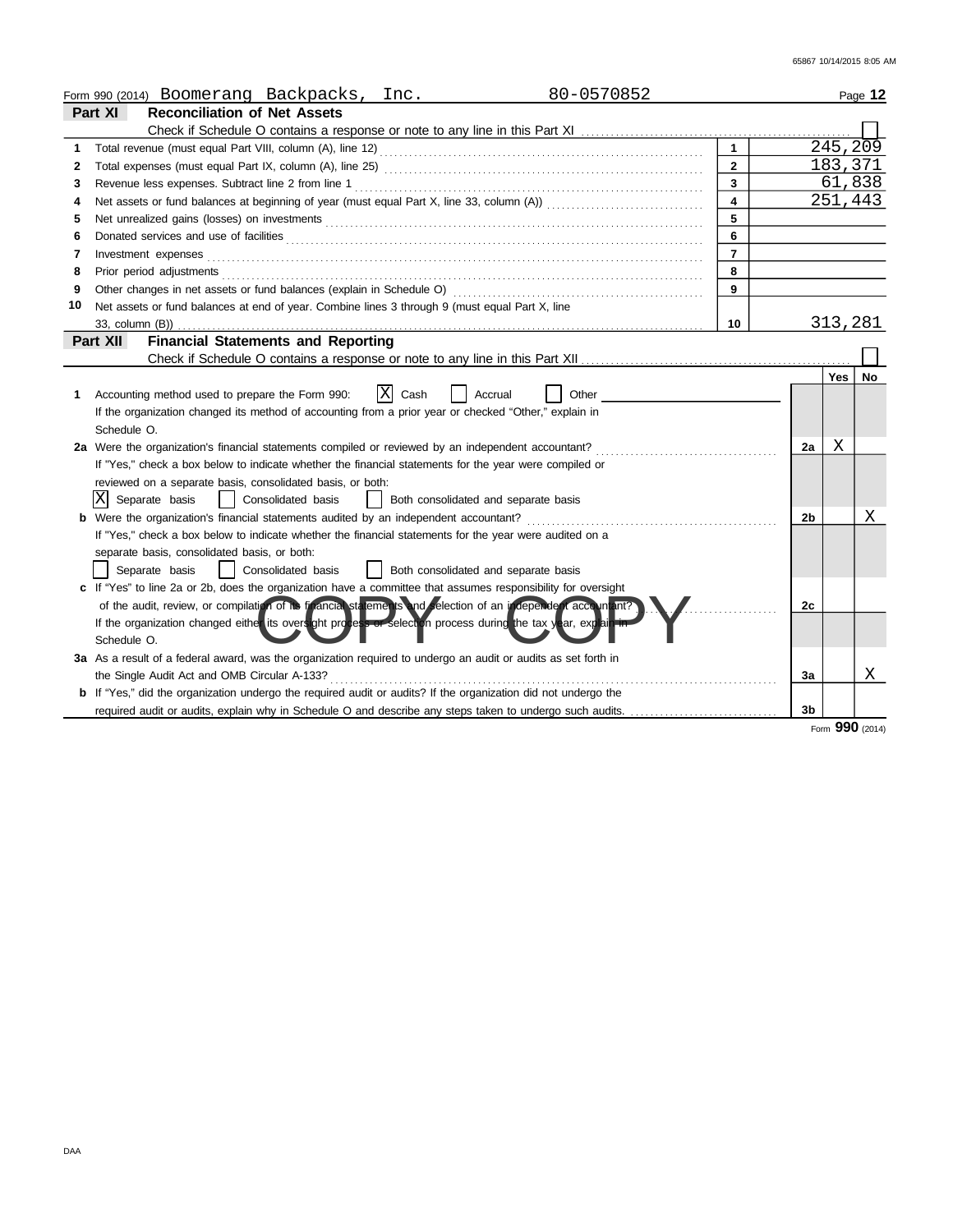65867 10/14/2015 8:05 AM

| <b>SCHEDULE A</b>                                                                                                                                                     | <b>Public Charity Status and Public Support</b>                                                                                                                                       | OMB No. 1545-0047                                                                                                                                                                                                                                           |                                                                                                         |                          |                                              |                                     |  |  |  |  |
|-----------------------------------------------------------------------------------------------------------------------------------------------------------------------|---------------------------------------------------------------------------------------------------------------------------------------------------------------------------------------|-------------------------------------------------------------------------------------------------------------------------------------------------------------------------------------------------------------------------------------------------------------|---------------------------------------------------------------------------------------------------------|--------------------------|----------------------------------------------|-------------------------------------|--|--|--|--|
| (Form 990 or 990-EZ)                                                                                                                                                  |                                                                                                                                                                                       | Complete if the organization is a section 501(c)(3) organization or a section<br>4947(a)(1) nonexempt charitable trust.                                                                                                                                     | 14                                                                                                      |                          |                                              |                                     |  |  |  |  |
|                                                                                                                                                                       |                                                                                                                                                                                       | u Attach to Form 990 or Form 990-EZ.                                                                                                                                                                                                                        | Open to Public                                                                                          |                          |                                              |                                     |  |  |  |  |
| Department of the Treasury<br>Internal Revenue Service                                                                                                                |                                                                                                                                                                                       |                                                                                                                                                                                                                                                             | $\mu$ Information about Schedule A (Form 990 or 990-EZ) and its instructions is at www.irs.gov/form990. |                          |                                              |                                     |  |  |  |  |
| Name of the organization                                                                                                                                              | Boomerang Backpacks,                                                                                                                                                                  | Inc.                                                                                                                                                                                                                                                        |                                                                                                         |                          | Employer identification number<br>80-0570852 |                                     |  |  |  |  |
| Part I                                                                                                                                                                |                                                                                                                                                                                       | <b>Reason for Public Charity Status</b> (All organizations must complete this part.) See instructions.                                                                                                                                                      |                                                                                                         |                          |                                              |                                     |  |  |  |  |
|                                                                                                                                                                       |                                                                                                                                                                                       | The organization is not a private foundation because it is: (For lines 1 through 11, check only one box.)                                                                                                                                                   |                                                                                                         |                          |                                              |                                     |  |  |  |  |
| 1                                                                                                                                                                     | A church, convention of churches, or association of churches described in <b>section 170(b)(1)(A)(i).</b>                                                                             |                                                                                                                                                                                                                                                             |                                                                                                         |                          |                                              |                                     |  |  |  |  |
| 3                                                                                                                                                                     | 2<br>A school described in section 170(b)(1)(A)(ii). (Attach Schedule E.)<br>A hospital or a cooperative hospital service organization described in <b>section 170(b)(1)(A)(iii).</b> |                                                                                                                                                                                                                                                             |                                                                                                         |                          |                                              |                                     |  |  |  |  |
| 4                                                                                                                                                                     |                                                                                                                                                                                       |                                                                                                                                                                                                                                                             |                                                                                                         |                          |                                              |                                     |  |  |  |  |
| A medical research organization operated in conjunction with a hospital described in <b>section 170(b)(1)(A)(iii).</b> Enter the hospital's name,<br>city, and state: |                                                                                                                                                                                       |                                                                                                                                                                                                                                                             |                                                                                                         |                          |                                              |                                     |  |  |  |  |
| 5                                                                                                                                                                     |                                                                                                                                                                                       | An organization operated for the benefit of a college or university owned or operated by a governmental unit described in                                                                                                                                   |                                                                                                         |                          |                                              |                                     |  |  |  |  |
|                                                                                                                                                                       | section $170(b)(1)(A)(iv)$ . (Complete Part II.)                                                                                                                                      |                                                                                                                                                                                                                                                             |                                                                                                         |                          |                                              |                                     |  |  |  |  |
| 6                                                                                                                                                                     |                                                                                                                                                                                       | A federal, state, or local government or governmental unit described in <b>section 170(b)(1)(A)(v).</b>                                                                                                                                                     |                                                                                                         |                          |                                              |                                     |  |  |  |  |
| Χ<br>7                                                                                                                                                                |                                                                                                                                                                                       | An organization that normally receives a substantial part of its support from a governmental unit or from the general public                                                                                                                                |                                                                                                         |                          |                                              |                                     |  |  |  |  |
| 8                                                                                                                                                                     | described in section 170(b)(1)(A)(vi). (Complete Part II.)                                                                                                                            | A community trust described in <b>section 170(b)(1)(A)(vi).</b> (Complete Part II.)                                                                                                                                                                         |                                                                                                         |                          |                                              |                                     |  |  |  |  |
| 9                                                                                                                                                                     |                                                                                                                                                                                       | An organization that normally receives: (1) more than 33 1/3% of its support from contributions, membership fees, and gross                                                                                                                                 |                                                                                                         |                          |                                              |                                     |  |  |  |  |
|                                                                                                                                                                       |                                                                                                                                                                                       | receipts from activities related to its exempt functions—subject to certain exceptions, and (2) no more than 33 1/3% of its                                                                                                                                 |                                                                                                         |                          |                                              |                                     |  |  |  |  |
|                                                                                                                                                                       |                                                                                                                                                                                       | support from gross investment income and unrelated business taxable income (less section 511 tax) from businesses                                                                                                                                           |                                                                                                         |                          |                                              |                                     |  |  |  |  |
|                                                                                                                                                                       |                                                                                                                                                                                       | acquired by the organization after June 30, 1975. See section 509(a)(2). (Complete Part III.)                                                                                                                                                               |                                                                                                         |                          |                                              |                                     |  |  |  |  |
| 10                                                                                                                                                                    |                                                                                                                                                                                       | An organization organized and operated exclusively to test for public safety. See section 509(a)(4).                                                                                                                                                        |                                                                                                         |                          |                                              |                                     |  |  |  |  |
| 11                                                                                                                                                                    |                                                                                                                                                                                       | An organization organized and operated exclusively for the benefit of, to perform the functions of, or to carry out the purposes of                                                                                                                         |                                                                                                         |                          |                                              |                                     |  |  |  |  |
|                                                                                                                                                                       |                                                                                                                                                                                       | one or more publicly supported organizations described in section 509(a)(1) or section 509(a)(2). See section 509(a)(3). Check<br>the box in lines 11a through 11d that describes the type of supporting organization and complete lines 11e, 11f, and 11g. |                                                                                                         |                          |                                              |                                     |  |  |  |  |
| а                                                                                                                                                                     |                                                                                                                                                                                       | Type I. A supporting organization operated, supervised, or controlled by its supported organization(s), typically by giving                                                                                                                                 |                                                                                                         |                          |                                              |                                     |  |  |  |  |
|                                                                                                                                                                       |                                                                                                                                                                                       | the supported organization(s) the power to recula by appoint or elect a majority of the directors or trustees of the supporting                                                                                                                             |                                                                                                         |                          |                                              |                                     |  |  |  |  |
|                                                                                                                                                                       | organization. You must complete Part IV, Sections A and B.                                                                                                                            |                                                                                                                                                                                                                                                             |                                                                                                         |                          |                                              |                                     |  |  |  |  |
| b                                                                                                                                                                     |                                                                                                                                                                                       | Type II. A supporting organization supervised or controlled in connection with its supported organization(s), by having                                                                                                                                     |                                                                                                         |                          |                                              |                                     |  |  |  |  |
|                                                                                                                                                                       |                                                                                                                                                                                       | control or management of the supporting organization vested in the same persons that control or manage the supported                                                                                                                                        |                                                                                                         |                          |                                              |                                     |  |  |  |  |
| с                                                                                                                                                                     | organization(s). You must complete Part IV, Sections A and C.                                                                                                                         | Type III functionally integrated. A supporting organization operated in connection with, and functionally integrated with,                                                                                                                                  |                                                                                                         |                          |                                              |                                     |  |  |  |  |
|                                                                                                                                                                       |                                                                                                                                                                                       | its supported organization(s) (see instructions). You must complete Part IV, Sections A, D, and E.                                                                                                                                                          |                                                                                                         |                          |                                              |                                     |  |  |  |  |
| d                                                                                                                                                                     |                                                                                                                                                                                       | Type III non-functionally integrated. A supporting organization operated in connection with its supported organization(s)                                                                                                                                   |                                                                                                         |                          |                                              |                                     |  |  |  |  |
|                                                                                                                                                                       |                                                                                                                                                                                       | that is not functionally integrated. The organization generally must satisfy a distribution requirement and an attentiveness                                                                                                                                |                                                                                                         |                          |                                              |                                     |  |  |  |  |
| $\overline{ }$                                                                                                                                                        |                                                                                                                                                                                       | requirement (see instructions). You must complete Part IV, Sections A and D, and Part V.                                                                                                                                                                    |                                                                                                         |                          |                                              |                                     |  |  |  |  |
| е                                                                                                                                                                     |                                                                                                                                                                                       | Check this box if the organization received a written determination from the IRS that it is a Type I, Type II, Type III                                                                                                                                     |                                                                                                         |                          |                                              |                                     |  |  |  |  |
|                                                                                                                                                                       | Enter the number of supported organizations                                                                                                                                           | functionally integrated, or Type III non-functionally integrated supporting organization.                                                                                                                                                                   |                                                                                                         |                          |                                              |                                     |  |  |  |  |
|                                                                                                                                                                       | Provide the following information about the supported organization(s).                                                                                                                |                                                                                                                                                                                                                                                             |                                                                                                         |                          |                                              |                                     |  |  |  |  |
| (i) Name of supported                                                                                                                                                 | (ii) EIN                                                                                                                                                                              | (iii) Type of organization                                                                                                                                                                                                                                  | (iv) Is the organization                                                                                |                          | (v) Amount of monetary                       | (vi) Amount of                      |  |  |  |  |
| organization                                                                                                                                                          |                                                                                                                                                                                       | (described on lines 1-9<br>above or IRC section                                                                                                                                                                                                             | document?                                                                                               | listed in your governing | support (see<br>instructions)                | other support (see<br>instructions) |  |  |  |  |
|                                                                                                                                                                       |                                                                                                                                                                                       | (see instructions))                                                                                                                                                                                                                                         |                                                                                                         |                          |                                              |                                     |  |  |  |  |
|                                                                                                                                                                       |                                                                                                                                                                                       |                                                                                                                                                                                                                                                             | Yes                                                                                                     | No                       |                                              |                                     |  |  |  |  |
| (A)                                                                                                                                                                   |                                                                                                                                                                                       |                                                                                                                                                                                                                                                             |                                                                                                         |                          |                                              |                                     |  |  |  |  |
| (B)                                                                                                                                                                   |                                                                                                                                                                                       |                                                                                                                                                                                                                                                             |                                                                                                         |                          |                                              |                                     |  |  |  |  |
| (C)                                                                                                                                                                   |                                                                                                                                                                                       |                                                                                                                                                                                                                                                             |                                                                                                         |                          |                                              |                                     |  |  |  |  |
|                                                                                                                                                                       |                                                                                                                                                                                       |                                                                                                                                                                                                                                                             |                                                                                                         |                          |                                              |                                     |  |  |  |  |
| (D)                                                                                                                                                                   |                                                                                                                                                                                       |                                                                                                                                                                                                                                                             |                                                                                                         |                          |                                              |                                     |  |  |  |  |
| (E)                                                                                                                                                                   |                                                                                                                                                                                       |                                                                                                                                                                                                                                                             |                                                                                                         |                          |                                              |                                     |  |  |  |  |
|                                                                                                                                                                       |                                                                                                                                                                                       |                                                                                                                                                                                                                                                             |                                                                                                         |                          |                                              |                                     |  |  |  |  |
| Total                                                                                                                                                                 |                                                                                                                                                                                       |                                                                                                                                                                                                                                                             |                                                                                                         |                          |                                              |                                     |  |  |  |  |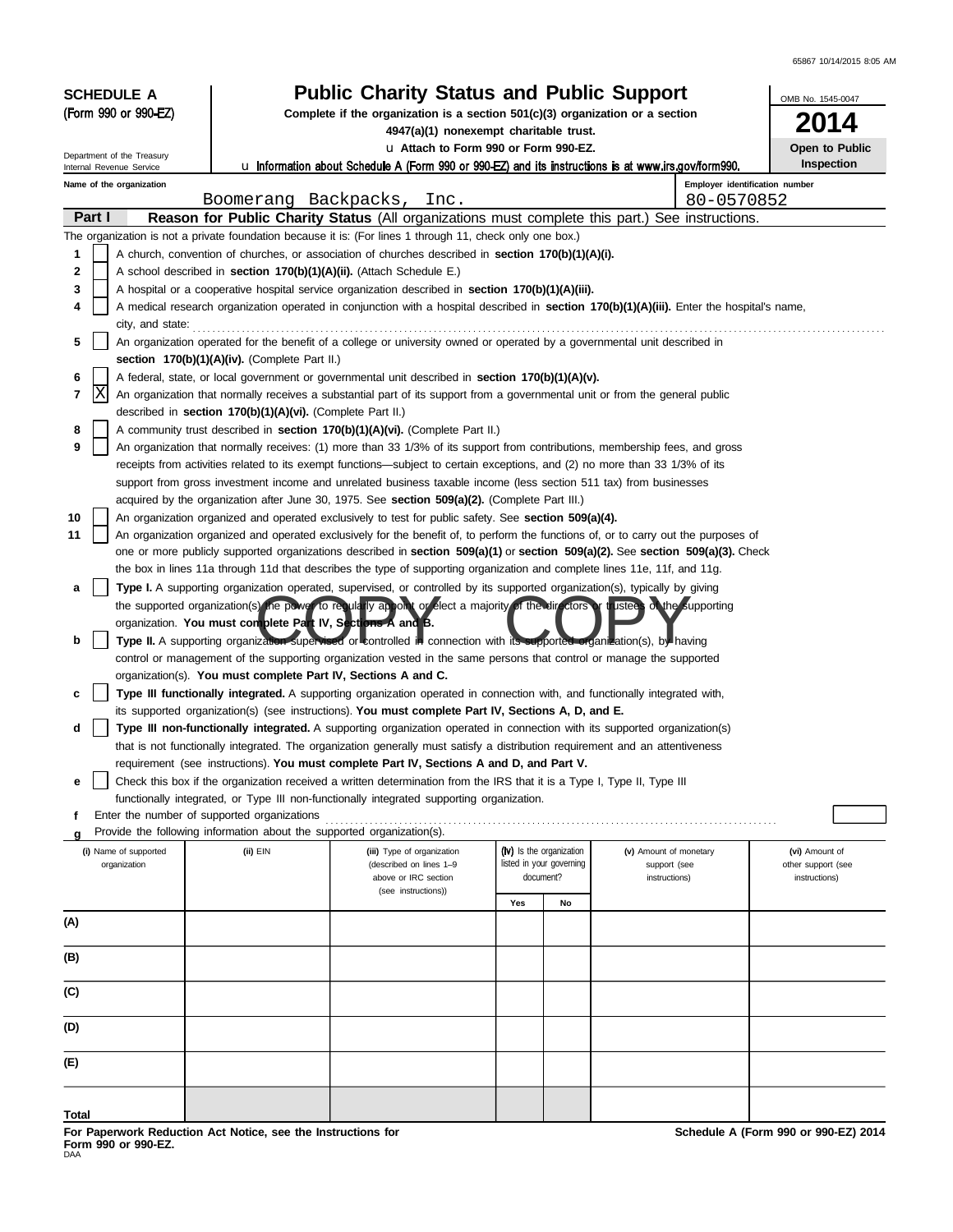|     | Schedule A (Form 990 or 990-EZ) 2014 BOOMerang Backpacks, Inc.                                                                                                                   |          |          |            |            | 80-0570852 | Page 2                             |
|-----|----------------------------------------------------------------------------------------------------------------------------------------------------------------------------------|----------|----------|------------|------------|------------|------------------------------------|
|     | Part II<br>Support Schedule for Organizations Described in Sections 170(b)(1)(A)(iv) and 170(b)(1)(A)(vi)                                                                        |          |          |            |            |            |                                    |
|     | (Complete only if you checked the box on line 5, 7, or 8 of Part I or if the organization failed to qualify under                                                                |          |          |            |            |            |                                    |
|     | Part III. If the organization fails to qualify under the tests listed below, please complete Part III.)                                                                          |          |          |            |            |            |                                    |
|     | Section A. Public Support                                                                                                                                                        |          |          |            |            |            |                                    |
|     | Calendar year (or fiscal year beginning in) u                                                                                                                                    | (a) 2010 | (b) 2011 | $(c)$ 2012 | (d) $2013$ | (e) $2014$ | (f) Total                          |
|     |                                                                                                                                                                                  |          |          |            |            |            |                                    |
| 1   | Gifts, grants, contributions, and<br>membership fees received. (Do not                                                                                                           |          |          |            |            |            |                                    |
|     | include any "unusual grants.")                                                                                                                                                   | 158,364  | 184,504  | 163,496    | 171,265    | 162,201    | 839,830                            |
|     |                                                                                                                                                                                  |          |          |            |            |            |                                    |
| 2   | Tax revenues levied for the<br>organization's benefit and either paid                                                                                                            |          |          |            |            |            |                                    |
|     | to or expended on its behalf                                                                                                                                                     |          |          |            |            |            |                                    |
|     |                                                                                                                                                                                  |          |          |            |            |            |                                    |
| 3   | The value of services or facilities                                                                                                                                              |          |          |            |            |            |                                    |
|     | furnished by a governmental unit to the                                                                                                                                          |          |          |            |            |            |                                    |
|     | organization without charge                                                                                                                                                      |          |          |            |            |            |                                    |
| 4   | Total. Add lines 1 through 3                                                                                                                                                     | 158,364  | 184,504  | 163,496    | 171,265    | 162,201    | 839,830                            |
| 5   | The portion of total contributions by                                                                                                                                            |          |          |            |            |            |                                    |
|     | each person (other than a<br>governmental unit or publicly                                                                                                                       |          |          |            |            |            |                                    |
|     | supported organization) included on                                                                                                                                              |          |          |            |            |            |                                    |
|     | line 1 that exceeds 2% of the amount                                                                                                                                             |          |          |            |            |            |                                    |
|     | shown on line 11, column (f)                                                                                                                                                     |          |          |            |            |            |                                    |
| 6   | Public support. Subtract line 5 from line 4.                                                                                                                                     |          |          |            |            |            | 839,830                            |
|     | <b>Section B. Total Support</b>                                                                                                                                                  |          |          |            |            |            |                                    |
|     | Calendar year (or fiscal year beginning in) u                                                                                                                                    | (a) 2010 | (b) 2011 | $(c)$ 2012 | $(d)$ 2013 | $(e)$ 2014 | (f) Total                          |
| 7   | Amounts from line 4                                                                                                                                                              | 158,364  | 184,504  | 163,496    | 171,265    | 162,201    | 839,830                            |
| 8   | Gross income from interest, dividends,                                                                                                                                           |          |          |            |            |            |                                    |
|     | payments received on securities loans,                                                                                                                                           |          |          |            |            |            |                                    |
|     | rents, royalties and income from similar                                                                                                                                         |          | 15       | 21         | 23         | 26         | 92                                 |
|     |                                                                                                                                                                                  |          |          |            |            |            |                                    |
| 9   | Net income from unrelated business                                                                                                                                               |          |          |            |            |            |                                    |
|     | activities, whether or not the business                                                                                                                                          |          |          |            |            |            |                                    |
|     | is regularly carried on                                                                                                                                                          |          |          |            |            |            |                                    |
| 10  | Other income. Do not include gain or                                                                                                                                             |          |          |            |            |            |                                    |
|     | loss from the sale of capital assets                                                                                                                                             |          |          |            |            |            |                                    |
|     | (Explain in Part VI.) $\ldots$                                                                                                                                                   | 11,696   | 19,556   | 31,759     | 25,891     | 82,982     | 171,884                            |
| 11  | Total support. Add lines 7 through 10                                                                                                                                            |          |          |            |            |            | 1,011,806                          |
| 12  |                                                                                                                                                                                  |          |          |            |            | 12         | 82,982                             |
| 13  | First five years. If the Form 990 is for the organization's first, second, third, fourth, or fifth tax year as a section 501(c)(3)                                               |          |          |            |            |            |                                    |
|     | organization, check this box and stop here                                                                                                                                       |          |          |            |            |            | $\blacktriangleright \overline{X}$ |
|     | Section C. Computation of Public Support Percentage                                                                                                                              |          |          |            |            |            |                                    |
| 14  |                                                                                                                                                                                  |          |          |            |            | 14         | %                                  |
| 15  |                                                                                                                                                                                  |          |          |            |            | 15         | %                                  |
| 16a | 33 1/3% support test-2014. If the organization did not check the box on line 13, and line 14 is 33 1/3% or more, check this                                                      |          |          |            |            |            |                                    |
|     |                                                                                                                                                                                  |          |          |            |            |            |                                    |
| b   | 33 1/3% support test—2013. If the organization did not check a box on line 13 or 16a, and line 15 is 33 1/3% or more,                                                            |          |          |            |            |            |                                    |
|     | check this box and stop here. The organization qualifies as a publicly supported organization <b>conserved in the symman state of the symman</b>                                 |          |          |            |            |            |                                    |
| 17a | 10%-facts-and-circumstances test-2014. If the organization did not check a box on line 13, 16a, or 16b, and line 14 is                                                           |          |          |            |            |            |                                    |
|     | 10% or more, and if the organization meets the "facts-and-circumstances" test, check this box and stop here. Explain in                                                          |          |          |            |            |            |                                    |
|     | Part VI how the organization meets the "facts-and-circumstances" test. The organization qualifies as a publicly supported                                                        |          |          |            |            |            |                                    |
|     |                                                                                                                                                                                  |          |          |            |            |            |                                    |
| b   | 10%-facts-and-circumstances test-2013. If the organization did not check a box on line 13, 16a, 16b, or 17a, and line                                                            |          |          |            |            |            |                                    |
|     | 15 is 10% or more, and if the organization meets the "facts-and-circumstances" test, check this box and stop here.                                                               |          |          |            |            |            |                                    |
|     | Explain in Part VI how the organization meets the "facts-and-circumstances" test. The organization qualifies as a publicly                                                       |          |          |            |            |            |                                    |
|     |                                                                                                                                                                                  |          |          |            |            |            |                                    |
|     | supported organization<br>and the contract organization<br>Private foundation. If the organization did not check a box on line 13, 16a, 16b, 17a, or 17b, check this box and see |          |          |            |            |            |                                    |
| 18  |                                                                                                                                                                                  |          |          |            |            |            |                                    |
|     | instructions                                                                                                                                                                     |          |          |            |            |            |                                    |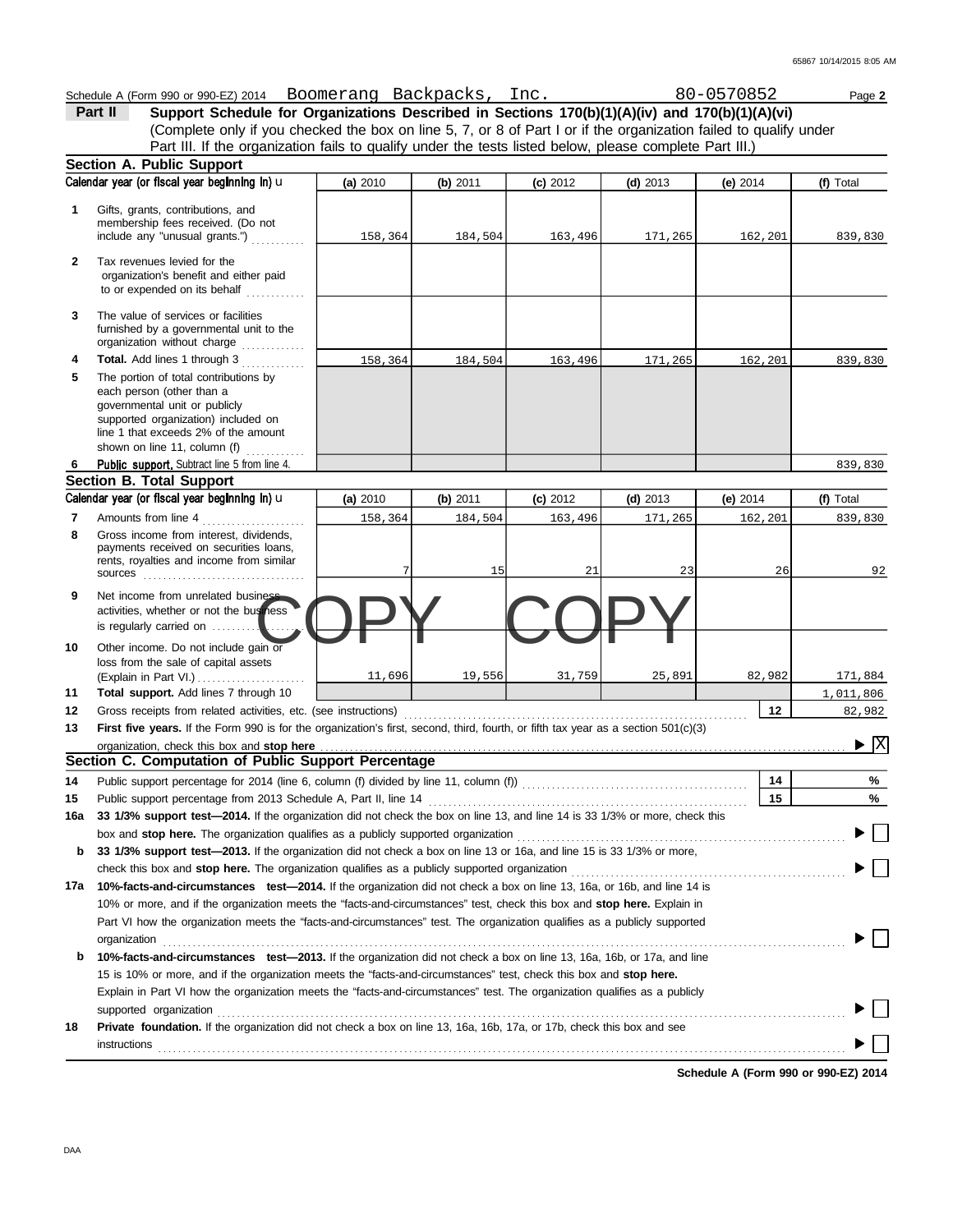|              | Schedule A (Form 990 or 990-EZ) 2014 BOOMerang Backpacks, Inc.                                                                                                                    |          |          |            |                                               | 80-0570852 | Page 3    |
|--------------|-----------------------------------------------------------------------------------------------------------------------------------------------------------------------------------|----------|----------|------------|-----------------------------------------------|------------|-----------|
|              | Support Schedule for Organizations Described in Section 509(a)(2)<br>Part III                                                                                                     |          |          |            |                                               |            |           |
|              | (Complete only if you checked the box on line 9 of Part I or if the organization failed to qualify under Part II.                                                                 |          |          |            |                                               |            |           |
|              | If the organization fails to qualify under the tests listed below, please complete Part II.)                                                                                      |          |          |            |                                               |            |           |
|              | Section A. Public Support                                                                                                                                                         |          |          |            |                                               |            |           |
|              | Calendar year (or fiscal year beginning in) u                                                                                                                                     | (a) 2010 | (b) 2011 | $(c)$ 2012 | $(d)$ 2013                                    | (e) $2014$ | (f) Total |
| 1            | Gifts, grants, contributions, and membership<br>fees received. (Do not include any "unusual                                                                                       |          |          |            |                                               |            |           |
| $\mathbf{2}$ | Gross receipts from admissions, merchandise<br>sold or services performed, or facilities<br>furnished in any activity that is related to the<br>organization's tax-exempt purpose |          |          |            |                                               |            |           |
| 3            | Gross receipts from activities that are not an<br>unrelated trade or business under section 513                                                                                   |          |          |            |                                               |            |           |
| 4            | Tax revenues levied for the<br>organization's benefit and either paid<br>to or expended on its behalf                                                                             |          |          |            |                                               |            |           |
| 5            | The value of services or facilities<br>furnished by a governmental unit to the<br>organization without charge                                                                     |          |          |            |                                               |            |           |
| 6            | Total. Add lines 1 through 5                                                                                                                                                      |          |          |            |                                               |            |           |
| 7a           | Amounts included on lines 1, 2, and 3<br>received from disqualified persons                                                                                                       |          |          |            |                                               |            |           |
| b            | Amounts included on lines 2 and 3<br>received from other than disqualified<br>persons that exceed the greater of \$5,000<br>or 1% of the amount on line 13 for the year           |          |          |            |                                               |            |           |
| c            | Add lines 7a and 7b                                                                                                                                                               |          |          |            |                                               |            |           |
| 8            | Public support (Subtract line 7c from<br>line $6.$ )                                                                                                                              |          |          |            |                                               |            |           |
|              | <b>Section B. Total Support</b>                                                                                                                                                   |          |          |            |                                               |            |           |
|              | Calendar year (or fiscal year beginning (n) u                                                                                                                                     | 010      | (b) 2011 | 12<br>(c)  | $(d)$ 20 <sup><math>\overline{c}</math></sup> | (e) $2014$ | (f) Total |
| 9            | Amounts from line 6                                                                                                                                                               |          |          |            |                                               |            |           |
| 10a          | Gross income from interest, dividends,                                                                                                                                            |          |          |            |                                               |            |           |
|              | payments received on securities loans, rents,<br>royalties and income from similar sources                                                                                        |          |          |            |                                               |            |           |
| b            | Unrelated business taxable income (less<br>section 511 taxes) from businesses<br>acquired after June 30, 1975                                                                     |          |          |            |                                               |            |           |
| c            | Add lines 10a and 10b                                                                                                                                                             |          |          |            |                                               |            |           |
| 11           | Net income from unrelated business<br>activities not included in line 10b, whether<br>or not the business is regularly carried on                                                 |          |          |            |                                               |            |           |
| 12           | Other income. Do not include gain or<br>loss from the sale of capital assets                                                                                                      |          |          |            |                                               |            |           |
| 13           | Total support. (Add lines 9, 10c, 11,<br>and 12.) $\ldots$                                                                                                                        |          |          |            |                                               |            |           |
| 14           | First five years. If the Form 990 is for the organization's first, second, third, fourth, or fifth tax year as a section 501(c)(3)                                                |          |          |            |                                               |            |           |
|              | organization, check this box and stop here                                                                                                                                        |          |          |            |                                               |            |           |
|              | Section C. Computation of Public Support Percentage                                                                                                                               |          |          |            |                                               |            |           |
| 15           | Public support percentage for 2014 (line 8, column (f) divided by line 13, column (f)) [[[[[[[[[[[[[[[[[[[[[[                                                                     |          |          |            |                                               | 15         | %         |
| 16           |                                                                                                                                                                                   |          |          |            |                                               | 16         | %         |
|              | Section D. Computation of Investment Income Percentage                                                                                                                            |          |          |            |                                               |            |           |
| 17           | Investment income percentage for 2014 (line 10c, column (f) divided by line 13, column (f) [[[[[[[[[[[[[[[[[[                                                                     |          |          |            |                                               | 17         | %         |
| 18           |                                                                                                                                                                                   |          |          |            |                                               | 18         | %         |
| 19a          | 33 1/3% support tests-2014. If the organization did not check the box on line 14, and line 15 is more than 33 1/3%, and line                                                      |          |          |            |                                               |            |           |
|              | 17 is not more than 33 1/3%, check this box and stop here. The organization qualifies as a publicly supported organization                                                        |          |          |            |                                               |            |           |
| b            | 33 1/3% support tests—2013. If the organization did not check a box on line 14 or line 19a, and line 16 is more than 33 1/3%, and                                                 |          |          |            |                                               |            |           |
|              |                                                                                                                                                                                   |          |          |            |                                               |            |           |
| 20           | <b>Private foundation.</b> If the organization did not check a box on line 14, 19a, or 19b, check this box and see instructions                                                   |          |          |            |                                               |            |           |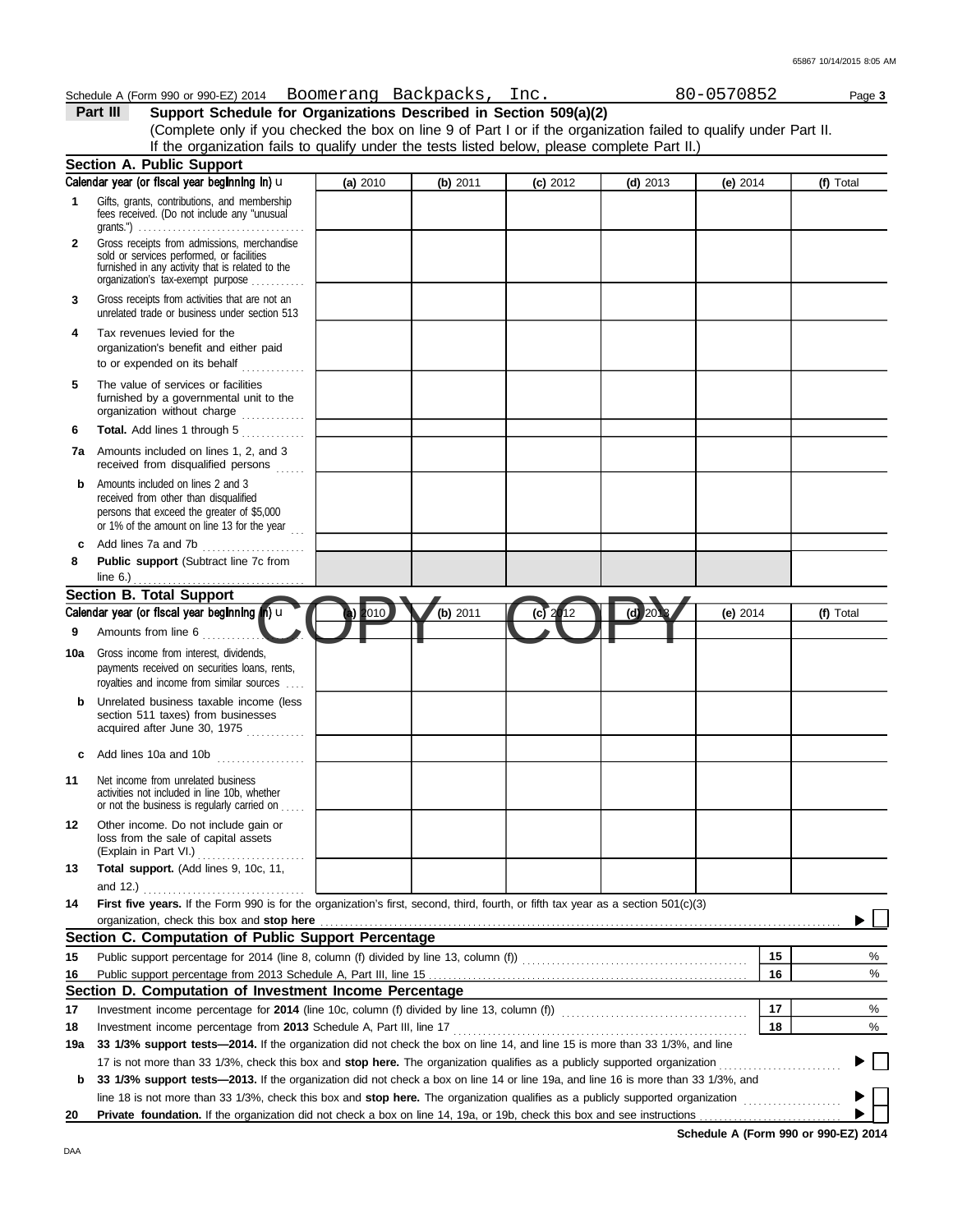|         | Schedule A (Form 990 or 990-EZ) 2014 | Boomerang Backpacks | Inc. | 80-0570852 | Page 4 |
|---------|--------------------------------------|---------------------|------|------------|--------|
| Part IV | <b>Supporting Organizations</b>      |                     |      |            |        |

Sections A, D, and E. If you checked 11d of Part I, complete Sections A and D, and complete Part V.) (Complete only if you checked a box on line 11 of Part I. If you checked 11a of Part I, complete Sections A and B. If you checked 11b of Part I, complete Sections A and C. If you checked 11c of Part I, complete

|     | Section A. All Supporting Organizations                                                                                    |     |     |    |
|-----|----------------------------------------------------------------------------------------------------------------------------|-----|-----|----|
| 1   | Are all of the organization's supported organizations listed by name in the organization's governing                       |     | Yes | No |
|     | documents? If "No," describe in <b>Part VI</b> how the supported organizations are designated. If designated by            |     |     |    |
|     | class or purpose, describe the designation. If historic and continuing relationship, explain.                              | 1   |     |    |
| 2   | Did the organization have any supported organization that does not have an IRS determination of status                     |     |     |    |
|     | under section 509(a)(1) or (2)? If "Yes," explain in <b>Part VI</b> how the organization determined that the supported     |     |     |    |
|     | organization was described in section $509(a)(1)$ or (2).                                                                  | 2   |     |    |
| За  | Did the organization have a supported organization described in section $501(c)(4)$ , (5), or (6)? If "Yes," answer        |     |     |    |
|     | (b) and (c) below.                                                                                                         | 3a  |     |    |
| b   | Did the organization confirm that each supported organization qualified under section $501(c)(4)$ , (5), or (6) and        |     |     |    |
|     | satisfied the public support tests under section $509(a)(2)$ ? If "Yes," describe in <b>Part VI</b> when and how the       |     |     |    |
|     | organization made the determination.                                                                                       | 3b  |     |    |
| c   | Did the organization ensure that all support to such organizations was used exclusively for section $170(c)(2)$            |     |     |    |
|     | (B) purposes? If "Yes," explain in <b>Part VI</b> what controls the organization put in place to ensure such use.          | 3c  |     |    |
| 4a  | Was any supported organization not organized in the United States ("foreign supported organization")? If                   |     |     |    |
|     | "Yes" and if you checked 11a or 11b in Part I, answer (b) and (c) below.                                                   | 4a  |     |    |
| b   | Did the organization have ultimate control and discretion in deciding whether to make grants to the foreign                |     |     |    |
|     | supported organization? If "Yes," describe in Part VI how the organization had such control and discretion                 |     |     |    |
|     | despite being controlled or supervised by or in connection with its supported organizations.                               | 4b  |     |    |
| c   | Did the organization support any foreign supported organization that does not have an IRS determination                    |     |     |    |
|     | under sections $501(c)(3)$ and $509(a)(1)$ or (2)? If "Yes," explain in <b>Part VI</b> what controls the organization used |     |     |    |
|     | to ensure that all support to the foreign supported organization was used exclusively for section $170(c)(2)(B)$           |     |     |    |
|     | purposes.                                                                                                                  | 4c  |     |    |
| 5a  | Did the organization add, substitute, or remove any supported organizations during the tax year? If "Yes,"                 |     |     |    |
|     | answer (b) and (c) below (if applicable). Also, provide detail in Part VI, including (i) the hames and EIN                 |     |     |    |
|     | numbers of the supported organizations added, substituted, or femoved, (ii) the reasons for each such action,              |     |     |    |
|     | (iii) the authority under the organization's organizing document authorizing such action, and (iv) how the action          |     |     |    |
|     | was accomplished (such as by amendment to the organizing document).                                                        | 5a  |     |    |
| b   | Type I or Type II only. Was any added or substituted supported organization part of a class already                        |     |     |    |
|     | designated in the organization's organizing document?                                                                      | 5b  |     |    |
| c   | <b>Substitutions only.</b> Was the substitution the result of an event beyond the organization's control?                  | 5c  |     |    |
| 6   | Did the organization provide support (whether in the form of grants or the provision of services or facilities) to         |     |     |    |
|     | anyone other than (a) its supported organizations; (b) individuals that are part of the charitable class                   |     |     |    |
|     | benefited by one or more of its supported organizations; or (c) other supporting organizations that also                   |     |     |    |
|     | support or benefit one or more of the filing organization's supported organizations? If "Yes," provide detail in           |     |     |    |
|     | Part VI.                                                                                                                   | 6   |     |    |
| 7   | Did the organization provide a grant, loan, compensation, or other similar payment to a substantial                        |     |     |    |
|     | contributor (defined in IRC 4958(c)(3)(C)), a family member of a substantial contributor, or a 35-percent                  |     |     |    |
|     | controlled entity with regard to a substantial contributor? If "Yes," complete Part I of Schedule L (Form 990).            | 7   |     |    |
|     | Did the organization make a loan to a disqualified person (as defined in section 4958) not described in line 7?            |     |     |    |
|     | If "Yes," complete Part I of Schedule L (Form 990).                                                                        | 8   |     |    |
| 9а  | Was the organization controlled directly or indirectly at any time during the tax year by one or more                      |     |     |    |
|     | disqualified persons as defined in section 4946 (other than foundation managers and organizations described                |     |     |    |
|     | in section $509(a)(1)$ or $(2)$ ? If "Yes," provide detail in <b>Part VI.</b>                                              | 9а  |     |    |
| b   | Did one or more disqualified persons (as defined in line $9(a)$ ) hold a controlling interest in any entity in which       |     |     |    |
|     | the supporting organization had an interest? If "Yes," provide detail in <b>Part VI.</b>                                   | 9b  |     |    |
| c   | Did a disqualified person (as defined in line 9(a)) have an ownership interest in, or derive any personal benefit          |     |     |    |
|     | from, assets in which the supporting organization also had an interest? If "Yes," provide detail in Part VI.               | 9c  |     |    |
| 10a | Was the organization subject to the excess business holdings rules of IRC 4943 because of IRC 4943(f)                      |     |     |    |
|     | (regarding certain Type II supporting organizations, and all Type III non-functionally integrated supporting               |     |     |    |
|     | organizations)? If "Yes," answer (b) below.                                                                                | 10a |     |    |
| b   | Did the organization have any excess business holdings in the tax year? (Use Schedule C, Form 4720, to                     |     |     |    |
|     | determine whether the organization had excess business holdings.)                                                          | 10b |     |    |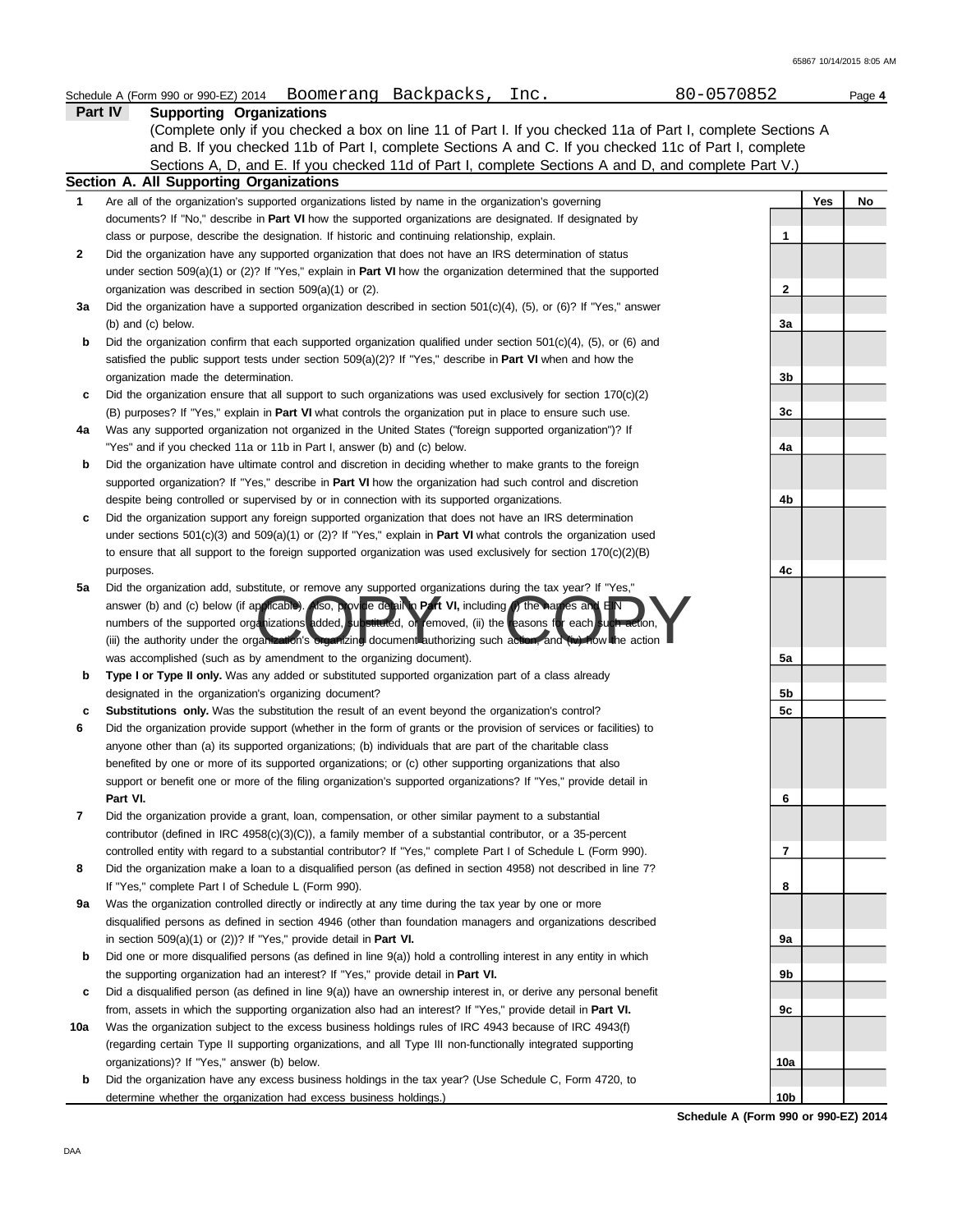|    | 80-0570852<br>Schedule A (Form 990 or 990-EZ) 2014 Boomerang Backpacks,<br>Inc.                                                   |                 |     | Page 5 |
|----|-----------------------------------------------------------------------------------------------------------------------------------|-----------------|-----|--------|
|    | Part IV<br><b>Supporting Organizations (continued)</b>                                                                            |                 |     |        |
|    |                                                                                                                                   |                 | Yes | No     |
| 11 | Has the organization accepted a gift or contribution from any of the following persons?                                           |                 |     |        |
| а  | A person who directly or indirectly controls, either alone or together with persons described in (b) and (c)                      |                 |     |        |
|    | below, the governing body of a supported organization?                                                                            | 11a             |     |        |
|    | <b>b</b> A family member of a person described in (a) above?                                                                      | 11 <sub>b</sub> |     |        |
| с  | A 35% controlled entity of a person described in (a) or (b) above? If "Yes" to a, b, or c, provide detail in Part VI.             | 11c             |     |        |
|    | Section B. Type I Supporting Organizations                                                                                        |                 |     |        |
| 1  | Did the directors, trustees, or membership of one or more supported organizations have the power to                               |                 | Yes | No     |
|    | regularly appoint or elect at least a majority of the organization's directors or trustees at all times during the                |                 |     |        |
|    | tax year? If "No," describe in Part VI how the supported organization(s) effectively operated, supervised, or                     |                 |     |        |
|    | controlled the organization's activities. If the organization had more than one supported organization,                           |                 |     |        |
|    | describe how the powers to appoint and/or remove directors or trustees were allocated among the supported                         |                 |     |        |
|    | organizations and what conditions or restrictions, if any, applied to such powers during the tax year.                            | 1               |     |        |
| 2  | Did the organization operate for the benefit of any supported organization other than the supported                               |                 |     |        |
|    | organization(s) that operated, supervised, or controlled the supporting organization? If "Yes," explain in Part                   |                 |     |        |
|    | VI how providing such benefit carried out the purposes of the supported organization(s) that operated,                            |                 |     |        |
|    | supervised, or controlled the supporting organization.<br>Section C. Type II Supporting Organizations                             | $\overline{2}$  |     |        |
|    |                                                                                                                                   |                 |     |        |
| 1  | Were a majority of the organization's directors or trustees during the tax year also a majority of the directors                  |                 | Yes | No     |
|    |                                                                                                                                   |                 |     |        |
|    | or trustees of each of the organization's supported organization(s)? If "No," describe in Part VI how control                     |                 |     |        |
|    | or management of the supporting organization was vested in the same persons that controlled or managed                            | 1               |     |        |
|    | the supported organization(s).<br>Section D. All Type III Supporting Organizations                                                |                 |     |        |
|    |                                                                                                                                   |                 | Yes | No     |
| 1  | Did the organization provide to each of its supported organizations, by the last day of the fifth month of the                    |                 |     |        |
|    | organization's tax year, (1) a written notice describing the type and amount of support provided during the prior tax             |                 |     |        |
|    | year, (2) a copy of the Form 990 that was most eqently filed as of the date of not fication, and (3) copies of the                |                 |     |        |
|    | organization's governing documents in effect on the date of no ification, to the extent not previously provided?                  | 1               |     |        |
| 2  | Were any of the organization's officers, directors, or trustees either (i) appointed or elected by the supported                  |                 |     |        |
|    | organization(s) or (ii) serving on the governing body of a supported organization? If "No," explain in <b>Part VI</b> how         |                 |     |        |
|    | the organization maintained a close and continuous working relationship with the supported organization(s).                       | $\mathbf{2}$    |     |        |
| 3  | By reason of the relationship described in (2), did the organization's supported organizations have a                             |                 |     |        |
|    | significant voice in the organization's investment policies and in directing the use of the organization's                        |                 |     |        |
|    | income or assets at all times during the tax year? If "Yes," describe in <b>Part VI</b> the role the organization's               |                 |     |        |
|    | supported organizations played in this regard.                                                                                    | 3               |     |        |
|    | Section E. Type III Functionally-Integrated Supporting Organizations                                                              |                 |     |        |
| 1  | Check the box next to the method that the organization used to satisfy the Integral Part Test during the year (see instructions): |                 |     |        |
| а  | The organization satisfied the Activities Test. Complete line 2 below.                                                            |                 |     |        |
| b  | The organization is the parent of each of its supported organizations. Complete line 3 below.                                     |                 |     |        |
| c  | The organization supported a governmental entity. Describe in Part VI how you supported a government entity (see instructions).   |                 |     |        |
|    |                                                                                                                                   |                 |     |        |
| 2  | Activities Test. Answer (a) and (b) below.                                                                                        |                 | Yes | No     |
| а  | Did substantially all of the organization's activities during the tax year directly further the exempt purposes of                |                 |     |        |
|    | the supported organization(s) to which the organization was responsive? If "Yes," then in Part VI identify                        |                 |     |        |
|    | those supported organizations and explain how these activities directly furthered their exempt purposes,                          |                 |     |        |
|    | how the organization was responsive to those supported organizations, and how the organization determined                         |                 |     |        |
|    | that these activities constituted substantially all of its activities.                                                            | 2a              |     |        |
| b  | Did the activities described in (a) constitute activities that, but for the organization's involvement, one or more               |                 |     |        |
|    | of the organization's supported organization(s) would have been engaged in? If "Yes," explain in <b>Part VI</b> the               |                 |     |        |
|    | reasons for the organization's position that its supported organization(s) would have engaged in these                            |                 |     |        |
|    | activities but for the organization's involvement.                                                                                | 2b              |     |        |
| 3  | Parent of Supported Organizations. Answer (a) and (b) below.                                                                      |                 |     |        |
| а  | Did the organization have the power to regularly appoint or elect a majority of the officers, directors, or                       |                 |     |        |
|    | trustees of each of the supported organizations? Provide details in Part VI.                                                      | 3a              |     |        |

**b** Did the organization exercise a substantial degree of direction over the policies, programs, and activities of each of its supported organizations? If "Yes," describe in **Part VI** the role played by the organization in this regard.

**Schedule A (Form 990 or 990-EZ) 2014 3b**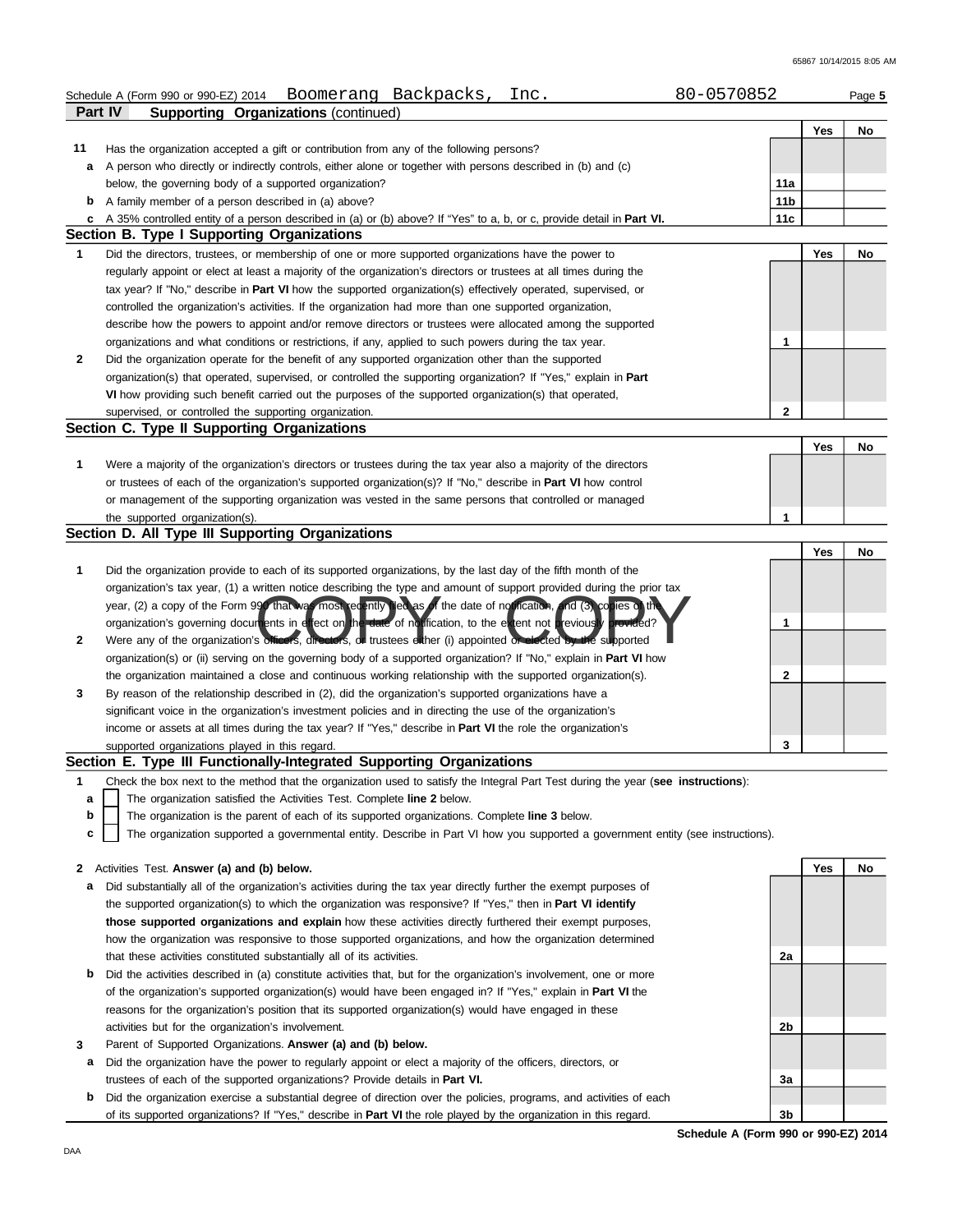| Schedule A (Form 990 or 990-EZ) 2014 Boomerang Backpacks,<br>Inc.                                                                      |                     | 80-0570852     | Page 6                         |
|----------------------------------------------------------------------------------------------------------------------------------------|---------------------|----------------|--------------------------------|
| <b>Part V</b><br>Type III Non-Functionally Integrated 509(a)(3) Supporting Organizations                                               |                     |                |                                |
| Check here if the organization satisfied the Integral Part Test as a qualifying trust on Nov. 20, 1970. See instructions. All<br>1     |                     |                |                                |
| other Type III non-functionally integrated supporting organizations must complete Sections A through E.                                |                     |                |                                |
| Section A - Adjusted Net Income                                                                                                        |                     | (A) Prior Year | (B) Current Year<br>(optional) |
| Net short-term capital gain<br>1                                                                                                       | $\mathbf{1}$        |                |                                |
| 2<br>Recoveries of prior-year distributions                                                                                            | $\mathbf{2}$        |                |                                |
| 3<br>Other gross income (see instructions)                                                                                             | 3                   |                |                                |
| Add lines 1 through 3<br>4                                                                                                             | 4                   |                |                                |
| 5<br>Depreciation and depletion                                                                                                        | 5                   |                |                                |
| Portion of operating expenses paid or incurred for production or<br>6                                                                  |                     |                |                                |
| collection of gross income or for management, conservation, or                                                                         |                     |                |                                |
| maintenance of property held for production of income (see instructions)                                                               | 6                   |                |                                |
| Other expenses (see instructions)<br>7                                                                                                 | $\overline{7}$      |                |                                |
| Adjusted Net Income (subtract lines 5, 6 and 7 from line 4)<br>8                                                                       | 8                   |                |                                |
| <b>Section B - Minimum Asset Amount</b>                                                                                                |                     | (A) Prior Year | (B) Current Year<br>(optional) |
| Aggregate fair market value of all non-exempt-use assets (see<br>1.                                                                    |                     |                |                                |
| instructions for short tax year or assets held for part of year):                                                                      |                     |                |                                |
| Average monthly value of securities<br>a                                                                                               | 1a                  |                |                                |
| Average monthly cash balances<br>b                                                                                                     | 1b                  |                |                                |
| Fair market value of other non-exempt-use assets<br>C.                                                                                 | 1c                  |                |                                |
| <b>Total</b> (add lines 1a, 1b, and 1c)<br>d                                                                                           | 1 <sub>d</sub>      |                |                                |
| <b>Discount</b> claimed for blockage or other<br>е                                                                                     |                     |                |                                |
| factors (explain in detail in <b>Part VI)</b> :                                                                                        |                     |                |                                |
| 2<br>Acquisition indebtedness applicable to non-exempt-use assets                                                                      | $\overline{2}$      |                |                                |
| Subtract line 2 from line 1d<br>3                                                                                                      | 3                   |                |                                |
| Cash deemed held for exempt use. Enter 1-1/2% of line 3 (for greater amount,<br>4                                                      |                     |                |                                |
| see instructions).                                                                                                                     |                     |                |                                |
| rom tine 3)<br>5<br>Net value of non-exempt-use assets (subtract line)                                                                 |                     |                |                                |
| Multiply line 5 by .035<br>6                                                                                                           |                     |                |                                |
| 7<br>Recoveries of prior-year distributions                                                                                            | $\overline{7}$      |                |                                |
| Minimum Asset Amount (add line 7 to line 6)<br>8                                                                                       | 8                   |                |                                |
| Section C - Distributable Amount                                                                                                       |                     |                | <b>Current Year</b>            |
| Adjusted net income for prior year (from Section A, line 8, Column A)<br>1                                                             | 1                   |                |                                |
| Enter 85% of line 1<br>2                                                                                                               | $\overline{2}$      |                |                                |
| Minimum asset amount for prior year (from Section B, line 8, Column A)<br>3                                                            | 3                   |                |                                |
| Enter greater of line 2 or line 3<br>4                                                                                                 | $\overline{\bf{4}}$ |                |                                |
| 5<br>Income tax imposed in prior year                                                                                                  | 5                   |                |                                |
| <b>Distributable Amount.</b> Subtract line 5 from line 4, unless subject to<br>6                                                       |                     |                |                                |
| emergency temporary reduction (see instructions)                                                                                       | 6                   |                |                                |
| 7<br>Check here if the current year is the organization's first as a non-functionally-integrated Type III supporting organization (see |                     |                |                                |
| instructions).                                                                                                                         |                     |                |                                |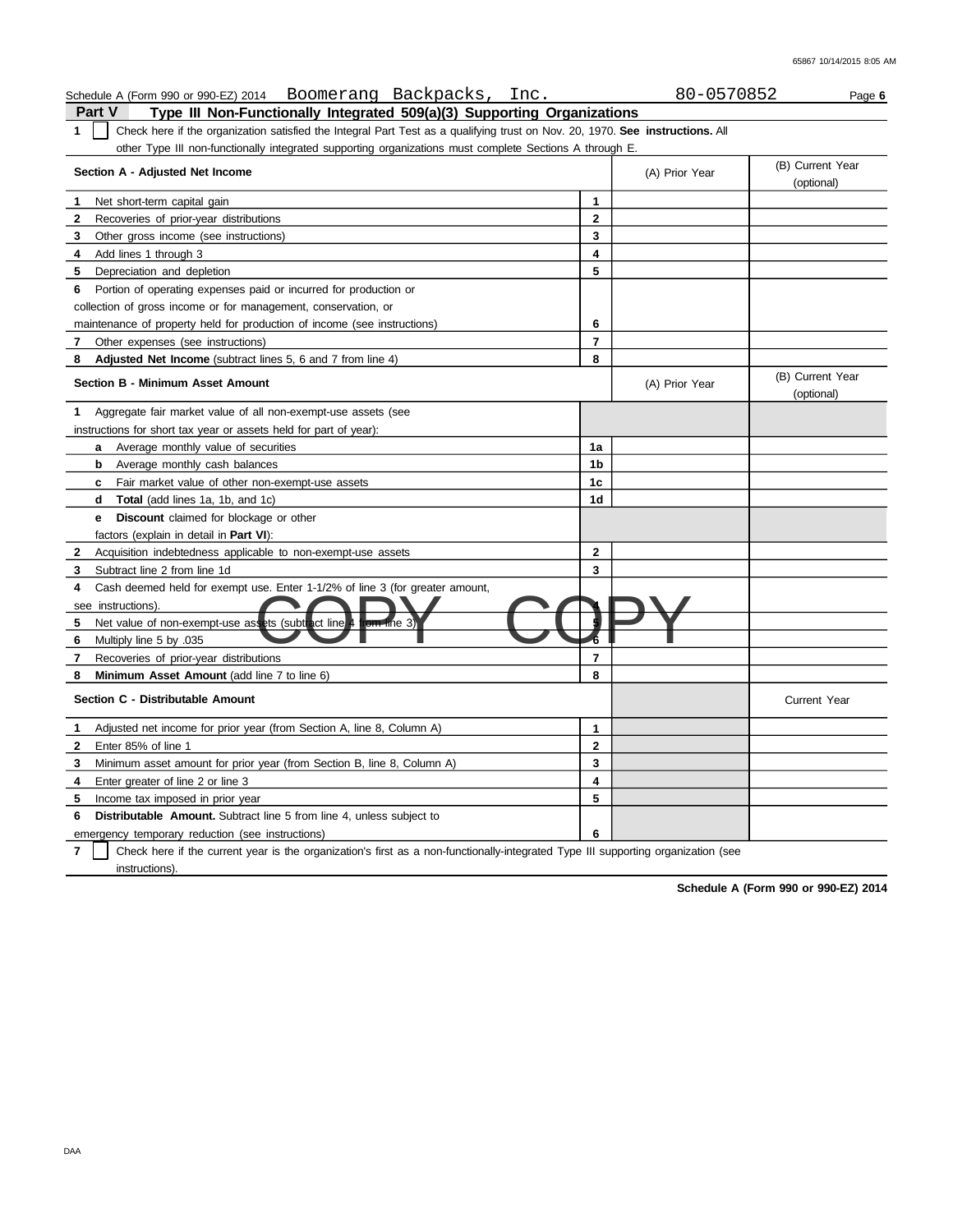|                | Schedule A (Form 990 or 990-EZ) 2014 Boomerang Backpacks,                                               | Inc.                        | 80-0570852                | Page 7               |  |  |  |  |  |  |  |  |
|----------------|---------------------------------------------------------------------------------------------------------|-----------------------------|---------------------------|----------------------|--|--|--|--|--|--|--|--|
| Part V         | Type III Non-Functionally Integrated 509(a)(3) Supporting Organizations (continued)                     |                             |                           |                      |  |  |  |  |  |  |  |  |
|                | <b>Section D - Distributions</b>                                                                        |                             |                           | <b>Current Year</b>  |  |  |  |  |  |  |  |  |
| 1              | Amounts paid to supported organizations to accomplish exempt purposes                                   |                             |                           |                      |  |  |  |  |  |  |  |  |
| $\mathbf{2}$   | Amounts paid to perform activity that directly furthers exempt purposes of supported                    |                             |                           |                      |  |  |  |  |  |  |  |  |
|                | organizations, in excess of income from activity                                                        |                             |                           |                      |  |  |  |  |  |  |  |  |
| 3              | Administrative expenses paid to accomplish exempt purposes of supported organizations                   |                             |                           |                      |  |  |  |  |  |  |  |  |
| 4              | Amounts paid to acquire exempt-use assets                                                               |                             |                           |                      |  |  |  |  |  |  |  |  |
| 5              | Qualified set-aside amounts (prior IRS approval required)                                               |                             |                           |                      |  |  |  |  |  |  |  |  |
| 6              | Other distributions (describe in Part VI). See instructions.                                            |                             |                           |                      |  |  |  |  |  |  |  |  |
| $\overline{7}$ | <b>Total annual distributions.</b> Add lines 1 through 6.                                               |                             |                           |                      |  |  |  |  |  |  |  |  |
| 8              | Distributions to attentive supported organizations to which the organization is responsive              |                             |                           |                      |  |  |  |  |  |  |  |  |
|                | (provide details in <b>Part VI</b> ). See instructions.                                                 |                             |                           |                      |  |  |  |  |  |  |  |  |
| 9              | Distributable amount for 2014 from Section C, line 6                                                    |                             |                           |                      |  |  |  |  |  |  |  |  |
| 10             | Line 8 amount divided by Line 9 amount                                                                  |                             |                           |                      |  |  |  |  |  |  |  |  |
|                |                                                                                                         | (i)                         | (ii)                      | (iii)                |  |  |  |  |  |  |  |  |
|                | Section E - Distribution Allocations (see instructions)                                                 | <b>Excess Distributions</b> | <b>Underdistributions</b> | <b>Distributable</b> |  |  |  |  |  |  |  |  |
|                |                                                                                                         |                             | Pre-2014                  | Amount for 2014      |  |  |  |  |  |  |  |  |
| 1              | Distributable amount for 2014 from Section C, line 6                                                    |                             |                           |                      |  |  |  |  |  |  |  |  |
| $\mathbf{2}$   | Underdistributions, if any, for years prior to 2014                                                     |                             |                           |                      |  |  |  |  |  |  |  |  |
|                | (reasonable cause required-see instructions)                                                            |                             |                           |                      |  |  |  |  |  |  |  |  |
| 3              | Excess distributions carryover, if any, to 2014:                                                        |                             |                           |                      |  |  |  |  |  |  |  |  |
| а              |                                                                                                         |                             |                           |                      |  |  |  |  |  |  |  |  |
| b              |                                                                                                         |                             |                           |                      |  |  |  |  |  |  |  |  |
| c              |                                                                                                         |                             |                           |                      |  |  |  |  |  |  |  |  |
| d              |                                                                                                         |                             |                           |                      |  |  |  |  |  |  |  |  |
|                | <b>e</b> From $2013$                                                                                    |                             |                           |                      |  |  |  |  |  |  |  |  |
|                | f Total of lines 3a through e                                                                           |                             |                           |                      |  |  |  |  |  |  |  |  |
|                | <b>g</b> Applied to underdistributions of prior years                                                   |                             |                           |                      |  |  |  |  |  |  |  |  |
|                | h Applied to 2014 distributable amount                                                                  |                             |                           |                      |  |  |  |  |  |  |  |  |
| Ť.             | Carryover from 2009 not applied (see instructions)<br>Remainder. Subtract lines 3g, 3h, and 3i from 3f. |                             |                           |                      |  |  |  |  |  |  |  |  |
| 4              | Distributions for 2014 from Section                                                                     |                             |                           |                      |  |  |  |  |  |  |  |  |
|                | \$<br>D, line 7:                                                                                        |                             |                           |                      |  |  |  |  |  |  |  |  |
|                | a Applied to underdistributions of prior years                                                          |                             |                           |                      |  |  |  |  |  |  |  |  |
|                | <b>b</b> Applied to 2014 distributable amount                                                           |                             |                           |                      |  |  |  |  |  |  |  |  |
|                | c Remainder. Subtract lines 4a and 4b from 4.                                                           |                             |                           |                      |  |  |  |  |  |  |  |  |
| 5              | Remaining underdistributions for years prior to 2014, if                                                |                             |                           |                      |  |  |  |  |  |  |  |  |
|                | any. Subtract lines 3g and 4a from line 2 (if amount                                                    |                             |                           |                      |  |  |  |  |  |  |  |  |
|                | greater than zero, see instructions).                                                                   |                             |                           |                      |  |  |  |  |  |  |  |  |
| 6              | Remaining underdistributions for 2014. Subtract lines 3h                                                |                             |                           |                      |  |  |  |  |  |  |  |  |
|                | and 4b from line 1 (if amount greater than zero, see                                                    |                             |                           |                      |  |  |  |  |  |  |  |  |
|                | instructions).                                                                                          |                             |                           |                      |  |  |  |  |  |  |  |  |
| $\mathbf{7}$   | Excess distributions carryover to 2015. Add lines 3j                                                    |                             |                           |                      |  |  |  |  |  |  |  |  |
|                | and 4c.                                                                                                 |                             |                           |                      |  |  |  |  |  |  |  |  |
| 8              | Breakdown of line 7:                                                                                    |                             |                           |                      |  |  |  |  |  |  |  |  |
| a              |                                                                                                         |                             |                           |                      |  |  |  |  |  |  |  |  |
| b              |                                                                                                         |                             |                           |                      |  |  |  |  |  |  |  |  |
| c              |                                                                                                         |                             |                           |                      |  |  |  |  |  |  |  |  |
|                | <b>d</b> Excess from $2013$                                                                             |                             |                           |                      |  |  |  |  |  |  |  |  |
|                | <b>e</b> Excess from $2014$                                                                             |                             |                           |                      |  |  |  |  |  |  |  |  |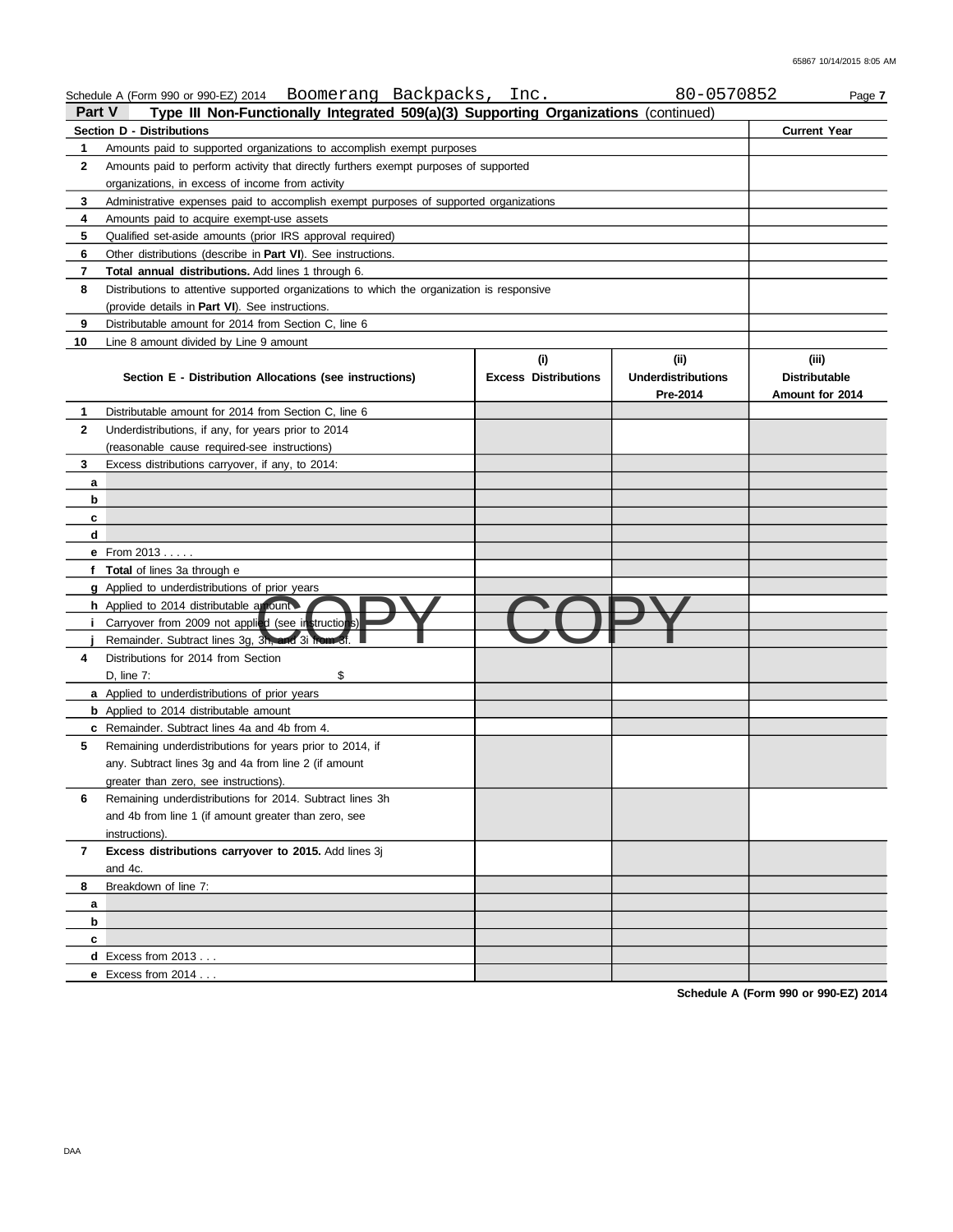| Part VI     | Schedule A (Form 990 or 990-EZ) 2014 Boomerang Backpacks, Inc.                                 |  | 80-0570852<br>Supplemental Information. Provide the explanations required by Part II, line 10; Part II, line 17a or 17b; and | Page 8 |
|-------------|------------------------------------------------------------------------------------------------|--|------------------------------------------------------------------------------------------------------------------------------|--------|
|             | Part III, line 12. Also complete this part for any additional information. (See instructions.) |  |                                                                                                                              |        |
|             | Part II, Line 10 - Other Income Detail                                                         |  |                                                                                                                              |        |
| Fundraising | $\frac{171,884}{171,884}$                                                                      |  |                                                                                                                              |        |
|             |                                                                                                |  |                                                                                                                              |        |
|             |                                                                                                |  |                                                                                                                              |        |
|             |                                                                                                |  |                                                                                                                              |        |
|             |                                                                                                |  |                                                                                                                              |        |
|             |                                                                                                |  |                                                                                                                              |        |
|             |                                                                                                |  |                                                                                                                              |        |
|             |                                                                                                |  |                                                                                                                              |        |
|             |                                                                                                |  |                                                                                                                              |        |
|             |                                                                                                |  |                                                                                                                              |        |
|             |                                                                                                |  |                                                                                                                              |        |
|             |                                                                                                |  |                                                                                                                              |        |
|             |                                                                                                |  | COPY COPY                                                                                                                    |        |
|             |                                                                                                |  |                                                                                                                              |        |
|             |                                                                                                |  |                                                                                                                              |        |
|             |                                                                                                |  |                                                                                                                              |        |
|             |                                                                                                |  |                                                                                                                              |        |
|             |                                                                                                |  |                                                                                                                              |        |
|             |                                                                                                |  |                                                                                                                              |        |
|             |                                                                                                |  |                                                                                                                              |        |
|             |                                                                                                |  |                                                                                                                              |        |
|             |                                                                                                |  |                                                                                                                              |        |
|             |                                                                                                |  |                                                                                                                              |        |
|             |                                                                                                |  |                                                                                                                              |        |
|             |                                                                                                |  |                                                                                                                              |        |
|             |                                                                                                |  |                                                                                                                              |        |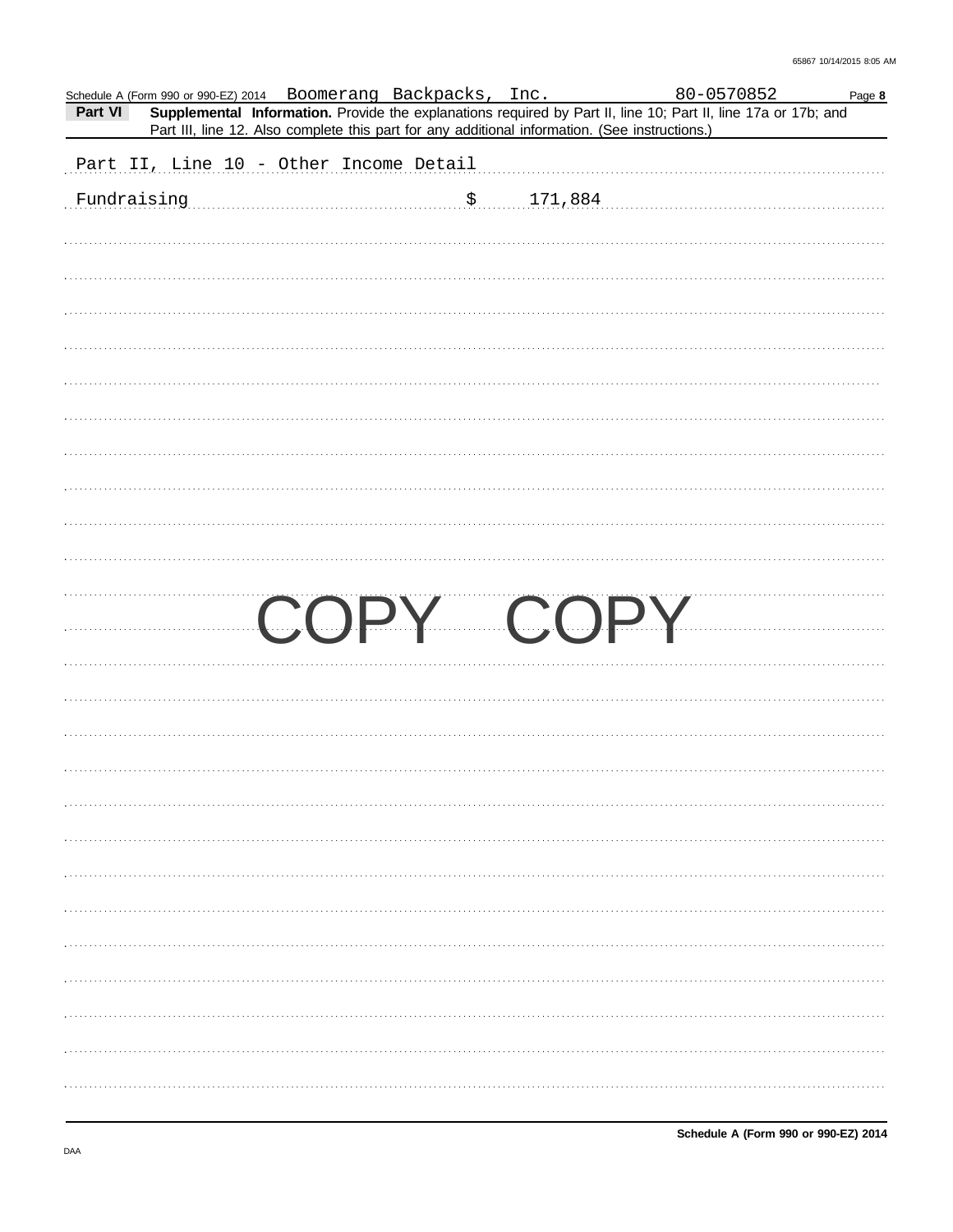| <b>SCHEDULE G</b><br>Supplemental Information Regarding Fundraising or Gaming Activities<br>Complete if the organization answered "Yes" to Form 990, Part IV, lines 17, 18, or 19, or if the<br>(Form 990 or 990-EZ)<br>organization entered more than \$15,000 on Form 990-EZ, line 6a. |                                                                                                                                                                                                                                                                                                                                                                                                                                               |                                      |                                                            |                                                                                                     | OMB No. 1545-0047                                              |                                                         |
|------------------------------------------------------------------------------------------------------------------------------------------------------------------------------------------------------------------------------------------------------------------------------------------|-----------------------------------------------------------------------------------------------------------------------------------------------------------------------------------------------------------------------------------------------------------------------------------------------------------------------------------------------------------------------------------------------------------------------------------------------|--------------------------------------|------------------------------------------------------------|-----------------------------------------------------------------------------------------------------|----------------------------------------------------------------|---------------------------------------------------------|
| Department of the Treasury                                                                                                                                                                                                                                                               |                                                                                                                                                                                                                                                                                                                                                                                                                                               | U Attach to Form 990 or Form 990-EZ. |                                                            |                                                                                                     |                                                                | Open to Public                                          |
| Internal Revenue Service<br>Name of the organization                                                                                                                                                                                                                                     |                                                                                                                                                                                                                                                                                                                                                                                                                                               |                                      |                                                            | U Information about Schedule G (Form 990 or 990-EZ) and its instructions is at www.irs.gov/form990. | Employer identification number                                 | Inspection                                              |
|                                                                                                                                                                                                                                                                                          | Boomerang Backpacks, Inc.                                                                                                                                                                                                                                                                                                                                                                                                                     |                                      |                                                            |                                                                                                     | 80-0570852                                                     |                                                         |
| Part I                                                                                                                                                                                                                                                                                   | Fundraising Activities. Complete if the organization answered "Yes" to Form 990, Part IV, line 17.<br>Form 990-EZ filers are not required to complete this part.                                                                                                                                                                                                                                                                              |                                      |                                                            |                                                                                                     |                                                                |                                                         |
| 1                                                                                                                                                                                                                                                                                        | Indicate whether the organization raised funds through any of the following activities. Check all that apply.                                                                                                                                                                                                                                                                                                                                 |                                      |                                                            |                                                                                                     |                                                                |                                                         |
| Mail solicitations<br>a                                                                                                                                                                                                                                                                  |                                                                                                                                                                                                                                                                                                                                                                                                                                               | е                                    |                                                            | Solicitation of non-government grants                                                               |                                                                |                                                         |
| Internet and email solicitations<br>b                                                                                                                                                                                                                                                    | f                                                                                                                                                                                                                                                                                                                                                                                                                                             |                                      | Solicitation of government grants                          |                                                                                                     |                                                                |                                                         |
| Phone solicitations                                                                                                                                                                                                                                                                      |                                                                                                                                                                                                                                                                                                                                                                                                                                               | g                                    | Special fundraising events                                 |                                                                                                     |                                                                |                                                         |
| In-person solicitations<br>d                                                                                                                                                                                                                                                             |                                                                                                                                                                                                                                                                                                                                                                                                                                               |                                      |                                                            |                                                                                                     |                                                                |                                                         |
|                                                                                                                                                                                                                                                                                          | 2a Did the organization have a written or oral agreement with any individual (including officers, directors, trustees<br>or key employees listed in Form 990, Part VII) or entity in connection with professional fundraising services?<br><b>b</b> If "Yes," list the ten highest paid individuals or entities (fundraisers) pursuant to agreements under which the fundraiser is to be<br>compensated at least \$5,000 by the organization. |                                      |                                                            |                                                                                                     |                                                                | <b>No</b><br>Yes                                        |
|                                                                                                                                                                                                                                                                                          | (i) Name and address of individual<br>or entity (fundraiser)                                                                                                                                                                                                                                                                                                                                                                                  | (ii) Activity                        | (iii) Did fund-<br>raiser have<br>custody or<br>control of | (iv) Gross receipts<br>from activity                                                                | (v) Amount paid to<br>(or retained by)<br>fundraiser listed in | (vi) Amount paid to<br>(or retained by)<br>organization |
| 1                                                                                                                                                                                                                                                                                        |                                                                                                                                                                                                                                                                                                                                                                                                                                               |                                      | contributions?<br>Yes  <br>No                              |                                                                                                     | col. (i)                                                       |                                                         |
|                                                                                                                                                                                                                                                                                          |                                                                                                                                                                                                                                                                                                                                                                                                                                               |                                      |                                                            |                                                                                                     |                                                                |                                                         |
| 2                                                                                                                                                                                                                                                                                        |                                                                                                                                                                                                                                                                                                                                                                                                                                               |                                      |                                                            |                                                                                                     |                                                                |                                                         |
| 3                                                                                                                                                                                                                                                                                        |                                                                                                                                                                                                                                                                                                                                                                                                                                               |                                      |                                                            |                                                                                                     |                                                                |                                                         |
|                                                                                                                                                                                                                                                                                          |                                                                                                                                                                                                                                                                                                                                                                                                                                               |                                      |                                                            |                                                                                                     |                                                                |                                                         |
| 5                                                                                                                                                                                                                                                                                        |                                                                                                                                                                                                                                                                                                                                                                                                                                               |                                      |                                                            |                                                                                                     |                                                                |                                                         |
| 6                                                                                                                                                                                                                                                                                        |                                                                                                                                                                                                                                                                                                                                                                                                                                               |                                      |                                                            |                                                                                                     |                                                                |                                                         |
| 7                                                                                                                                                                                                                                                                                        |                                                                                                                                                                                                                                                                                                                                                                                                                                               |                                      |                                                            |                                                                                                     |                                                                |                                                         |
| 8                                                                                                                                                                                                                                                                                        |                                                                                                                                                                                                                                                                                                                                                                                                                                               |                                      |                                                            |                                                                                                     |                                                                |                                                         |
| 9                                                                                                                                                                                                                                                                                        |                                                                                                                                                                                                                                                                                                                                                                                                                                               |                                      |                                                            |                                                                                                     |                                                                |                                                         |
| 10                                                                                                                                                                                                                                                                                       |                                                                                                                                                                                                                                                                                                                                                                                                                                               |                                      |                                                            |                                                                                                     |                                                                |                                                         |
| Total<br>List all states in which the organization is registered or licensed to solicit contributions or has been notified it is exempt from<br>3<br>registration or licensing.                                                                                                          |                                                                                                                                                                                                                                                                                                                                                                                                                                               |                                      |                                                            |                                                                                                     |                                                                |                                                         |
|                                                                                                                                                                                                                                                                                          |                                                                                                                                                                                                                                                                                                                                                                                                                                               |                                      |                                                            |                                                                                                     |                                                                |                                                         |
|                                                                                                                                                                                                                                                                                          |                                                                                                                                                                                                                                                                                                                                                                                                                                               |                                      |                                                            |                                                                                                     |                                                                |                                                         |
|                                                                                                                                                                                                                                                                                          |                                                                                                                                                                                                                                                                                                                                                                                                                                               |                                      |                                                            |                                                                                                     |                                                                |                                                         |
|                                                                                                                                                                                                                                                                                          |                                                                                                                                                                                                                                                                                                                                                                                                                                               |                                      |                                                            |                                                                                                     |                                                                |                                                         |

For Paperwork Reduction Act Notice, see the Instructions for Form 990 or 990-EZ. Schedule G (Form 990 or 990-EZ) 2014<br><sub>DAA</sub>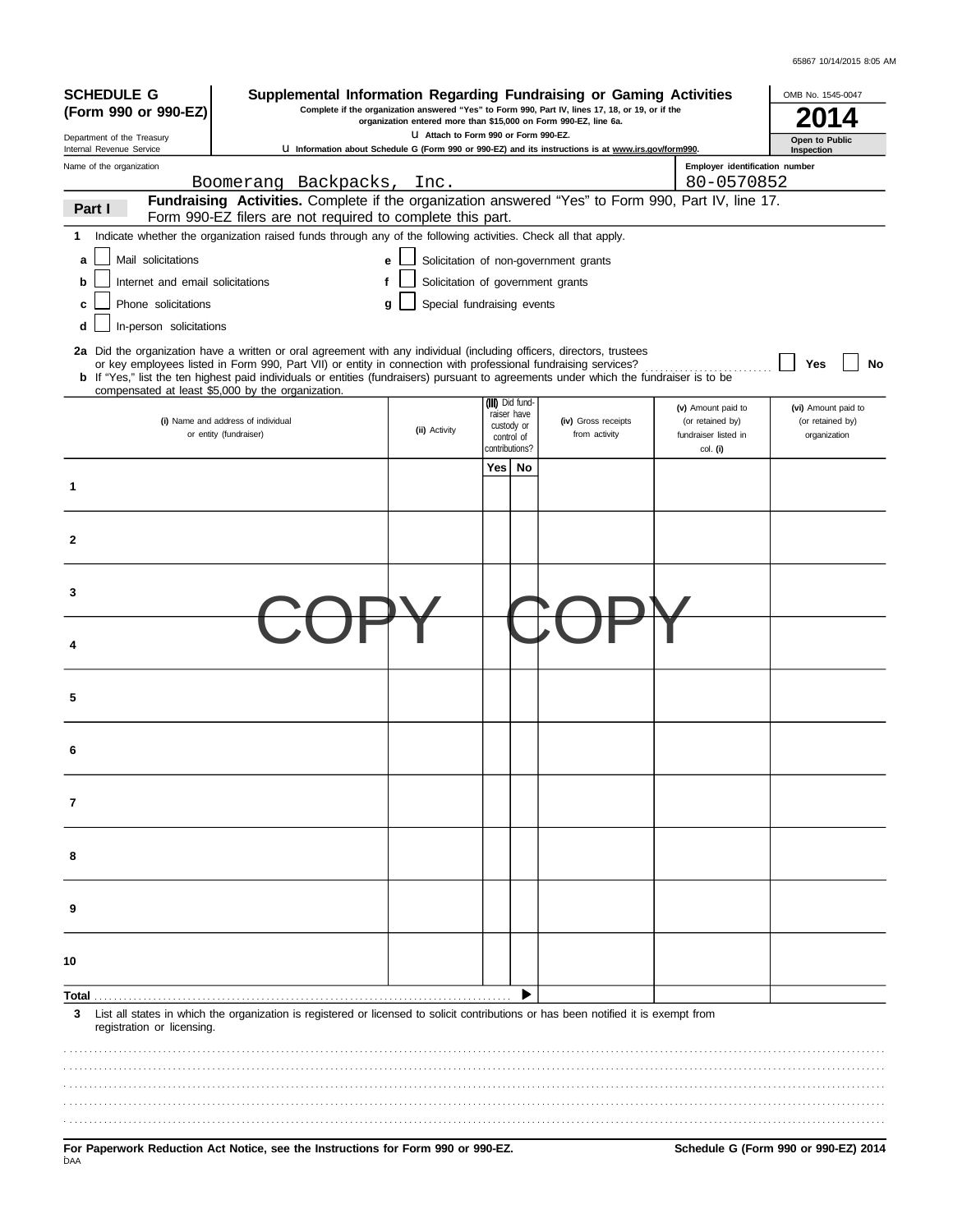|                             |                                                                                                                                                                                                                                                     | Boomerang Backpacks, Inc.                                                                                                  | 80-0570852                                                                | Page 2                                                                                                                                                                                                                                                                                                                                                                                           |
|-----------------------------|-----------------------------------------------------------------------------------------------------------------------------------------------------------------------------------------------------------------------------------------------------|----------------------------------------------------------------------------------------------------------------------------|---------------------------------------------------------------------------|--------------------------------------------------------------------------------------------------------------------------------------------------------------------------------------------------------------------------------------------------------------------------------------------------------------------------------------------------------------------------------------------------|
| Part II                     |                                                                                                                                                                                                                                                     |                                                                                                                            |                                                                           |                                                                                                                                                                                                                                                                                                                                                                                                  |
|                             |                                                                                                                                                                                                                                                     |                                                                                                                            |                                                                           |                                                                                                                                                                                                                                                                                                                                                                                                  |
|                             |                                                                                                                                                                                                                                                     |                                                                                                                            |                                                                           |                                                                                                                                                                                                                                                                                                                                                                                                  |
|                             |                                                                                                                                                                                                                                                     |                                                                                                                            |                                                                           | (d) Total events                                                                                                                                                                                                                                                                                                                                                                                 |
|                             |                                                                                                                                                                                                                                                     |                                                                                                                            | None                                                                      | (add col. (a) through                                                                                                                                                                                                                                                                                                                                                                            |
|                             | (event type)                                                                                                                                                                                                                                        | (event type)                                                                                                               | (total number)                                                            | col. (c)                                                                                                                                                                                                                                                                                                                                                                                         |
|                             |                                                                                                                                                                                                                                                     |                                                                                                                            |                                                                           |                                                                                                                                                                                                                                                                                                                                                                                                  |
| Gross receipts<br>1.        |                                                                                                                                                                                                                                                     |                                                                                                                            |                                                                           | 82,982                                                                                                                                                                                                                                                                                                                                                                                           |
|                             |                                                                                                                                                                                                                                                     |                                                                                                                            |                                                                           |                                                                                                                                                                                                                                                                                                                                                                                                  |
|                             |                                                                                                                                                                                                                                                     |                                                                                                                            |                                                                           |                                                                                                                                                                                                                                                                                                                                                                                                  |
|                             |                                                                                                                                                                                                                                                     |                                                                                                                            |                                                                           | 82,982                                                                                                                                                                                                                                                                                                                                                                                           |
|                             |                                                                                                                                                                                                                                                     |                                                                                                                            |                                                                           |                                                                                                                                                                                                                                                                                                                                                                                                  |
|                             |                                                                                                                                                                                                                                                     |                                                                                                                            |                                                                           |                                                                                                                                                                                                                                                                                                                                                                                                  |
|                             |                                                                                                                                                                                                                                                     |                                                                                                                            |                                                                           |                                                                                                                                                                                                                                                                                                                                                                                                  |
|                             |                                                                                                                                                                                                                                                     |                                                                                                                            |                                                                           |                                                                                                                                                                                                                                                                                                                                                                                                  |
|                             |                                                                                                                                                                                                                                                     |                                                                                                                            |                                                                           |                                                                                                                                                                                                                                                                                                                                                                                                  |
|                             |                                                                                                                                                                                                                                                     |                                                                                                                            |                                                                           |                                                                                                                                                                                                                                                                                                                                                                                                  |
|                             |                                                                                                                                                                                                                                                     |                                                                                                                            |                                                                           |                                                                                                                                                                                                                                                                                                                                                                                                  |
|                             |                                                                                                                                                                                                                                                     |                                                                                                                            |                                                                           |                                                                                                                                                                                                                                                                                                                                                                                                  |
|                             |                                                                                                                                                                                                                                                     |                                                                                                                            |                                                                           |                                                                                                                                                                                                                                                                                                                                                                                                  |
|                             |                                                                                                                                                                                                                                                     |                                                                                                                            |                                                                           |                                                                                                                                                                                                                                                                                                                                                                                                  |
| 9 Other direct expenses     |                                                                                                                                                                                                                                                     |                                                                                                                            |                                                                           |                                                                                                                                                                                                                                                                                                                                                                                                  |
|                             |                                                                                                                                                                                                                                                     |                                                                                                                            |                                                                           |                                                                                                                                                                                                                                                                                                                                                                                                  |
|                             |                                                                                                                                                                                                                                                     |                                                                                                                            |                                                                           | 82,982                                                                                                                                                                                                                                                                                                                                                                                           |
|                             |                                                                                                                                                                                                                                                     |                                                                                                                            |                                                                           |                                                                                                                                                                                                                                                                                                                                                                                                  |
|                             |                                                                                                                                                                                                                                                     |                                                                                                                            |                                                                           |                                                                                                                                                                                                                                                                                                                                                                                                  |
|                             |                                                                                                                                                                                                                                                     | (b) Pull tabs/in                                                                                                           |                                                                           | (d) Total gaming (add                                                                                                                                                                                                                                                                                                                                                                            |
|                             |                                                                                                                                                                                                                                                     | bingo/progressive bingo                                                                                                    |                                                                           | col. (a) through col. (c))                                                                                                                                                                                                                                                                                                                                                                       |
|                             |                                                                                                                                                                                                                                                     |                                                                                                                            |                                                                           |                                                                                                                                                                                                                                                                                                                                                                                                  |
| 1.                          |                                                                                                                                                                                                                                                     |                                                                                                                            |                                                                           |                                                                                                                                                                                                                                                                                                                                                                                                  |
|                             |                                                                                                                                                                                                                                                     |                                                                                                                            |                                                                           |                                                                                                                                                                                                                                                                                                                                                                                                  |
|                             |                                                                                                                                                                                                                                                     |                                                                                                                            |                                                                           |                                                                                                                                                                                                                                                                                                                                                                                                  |
|                             |                                                                                                                                                                                                                                                     |                                                                                                                            |                                                                           |                                                                                                                                                                                                                                                                                                                                                                                                  |
|                             |                                                                                                                                                                                                                                                     |                                                                                                                            |                                                                           |                                                                                                                                                                                                                                                                                                                                                                                                  |
| Rent/facility costs<br>4    |                                                                                                                                                                                                                                                     |                                                                                                                            |                                                                           |                                                                                                                                                                                                                                                                                                                                                                                                  |
|                             |                                                                                                                                                                                                                                                     |                                                                                                                            |                                                                           |                                                                                                                                                                                                                                                                                                                                                                                                  |
|                             |                                                                                                                                                                                                                                                     |                                                                                                                            |                                                                           |                                                                                                                                                                                                                                                                                                                                                                                                  |
| 6 Volunteer labor           | No                                                                                                                                                                                                                                                  | No                                                                                                                         | No                                                                        |                                                                                                                                                                                                                                                                                                                                                                                                  |
|                             |                                                                                                                                                                                                                                                     |                                                                                                                            |                                                                           |                                                                                                                                                                                                                                                                                                                                                                                                  |
|                             |                                                                                                                                                                                                                                                     |                                                                                                                            |                                                                           |                                                                                                                                                                                                                                                                                                                                                                                                  |
|                             |                                                                                                                                                                                                                                                     |                                                                                                                            | ▶                                                                         |                                                                                                                                                                                                                                                                                                                                                                                                  |
|                             |                                                                                                                                                                                                                                                     |                                                                                                                            |                                                                           |                                                                                                                                                                                                                                                                                                                                                                                                  |
| 8                           |                                                                                                                                                                                                                                                     |                                                                                                                            |                                                                           |                                                                                                                                                                                                                                                                                                                                                                                                  |
|                             |                                                                                                                                                                                                                                                     |                                                                                                                            |                                                                           |                                                                                                                                                                                                                                                                                                                                                                                                  |
|                             | Enter the state(s) in which the organization conducts gaming activities:                                                                                                                                                                            |                                                                                                                            |                                                                           |                                                                                                                                                                                                                                                                                                                                                                                                  |
|                             |                                                                                                                                                                                                                                                     |                                                                                                                            |                                                                           | Yes                                                                                                                                                                                                                                                                                                                                                                                              |
| <b>b</b> If "No," explain:  |                                                                                                                                                                                                                                                     |                                                                                                                            |                                                                           |                                                                                                                                                                                                                                                                                                                                                                                                  |
|                             |                                                                                                                                                                                                                                                     |                                                                                                                            |                                                                           |                                                                                                                                                                                                                                                                                                                                                                                                  |
|                             |                                                                                                                                                                                                                                                     |                                                                                                                            |                                                                           | Yes                                                                                                                                                                                                                                                                                                                                                                                              |
| <b>b</b> If "Yes," explain: |                                                                                                                                                                                                                                                     |                                                                                                                            |                                                                           |                                                                                                                                                                                                                                                                                                                                                                                                  |
|                             |                                                                                                                                                                                                                                                     |                                                                                                                            |                                                                           | No<br>No                                                                                                                                                                                                                                                                                                                                                                                         |
|                             | 2 Less: Contributions<br>3 Gross income (line 1 minus<br>5 Noncash prizes<br>Rent/facility costs<br>6<br>7 Food and beverages<br>8 Entertainment<br>11<br>Part III<br>Gross revenue<br>2 Cash prizes<br>3 Noncash prizes<br>5 Other direct expenses | (a) Event #1<br>Fundraising<br>82,982<br>82,982<br>4 Cash prizes<br>than \$15,000 on Form 990-EZ, $\ln 5$ 6a.<br>(a) Bingo | events with gross receipts greater than \$5,000.<br>(b) Event #2<br>Yes % | Fundraising Events. Complete if the organization answered "Yes" to Form 990, Part IV, line 18, or reported<br>more than \$15,000 of fundraising event contributions and gross income on Form 990-EZ, lines 1 and 6b. List<br>(c) Other events<br>Gaming. Complete if the prganization answered "Yes" to Form 990, Part IV, the 19 or reported more<br>(c) Other gaming<br>%<br>Yes <b>Market</b> |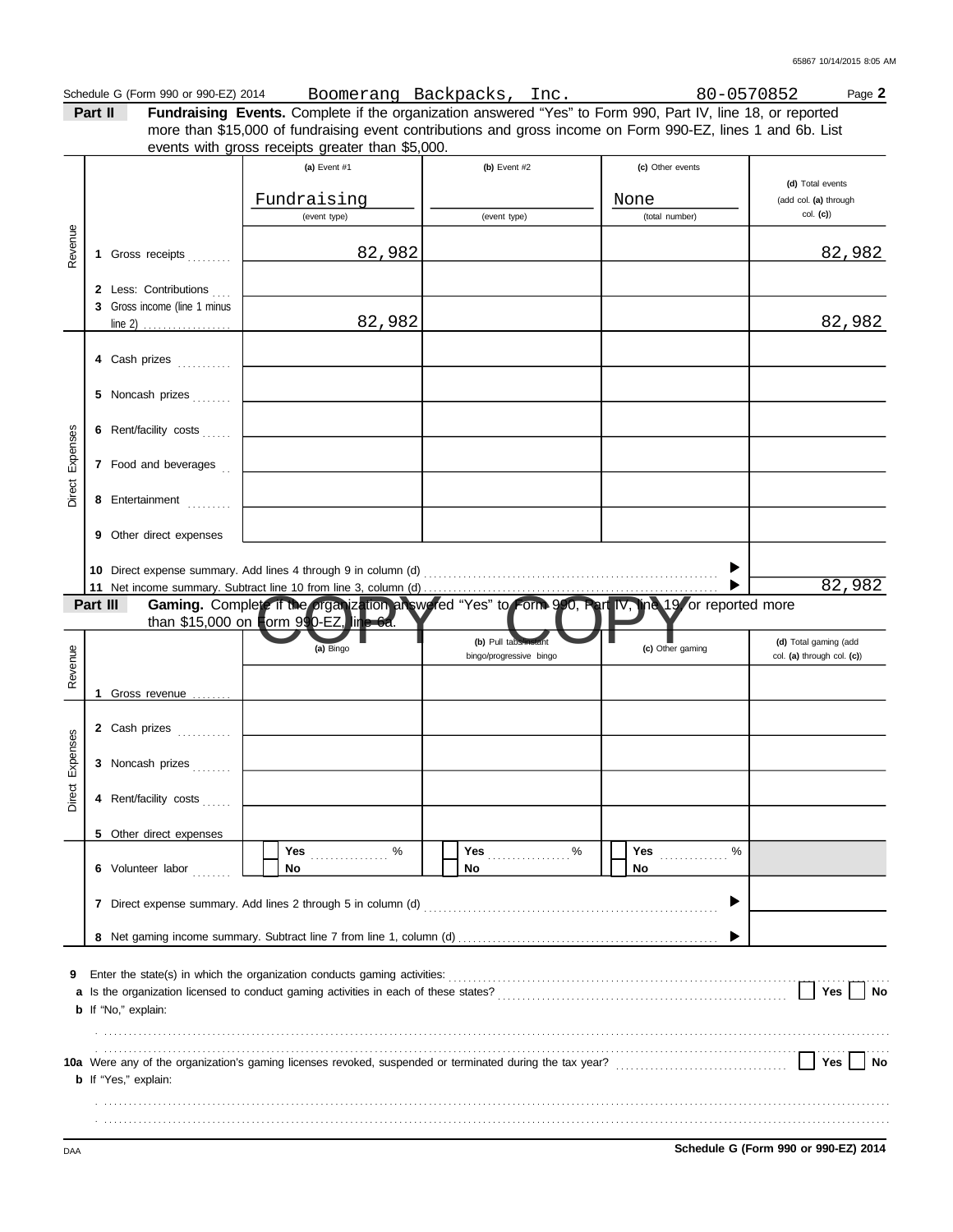|    | Schedule G (Form 990 or 990-EZ) 2014 Boomerang Backpacks, Inc.                                                                                                                                       | 80-0570852      |     | Page 3 |      |
|----|------------------------------------------------------------------------------------------------------------------------------------------------------------------------------------------------------|-----------------|-----|--------|------|
| 11 |                                                                                                                                                                                                      |                 | Yes |        | No   |
| 12 | Is the organization a grantor, beneficiary or trustee of a trust or a member of a partnership or other entity                                                                                        |                 |     |        |      |
|    |                                                                                                                                                                                                      |                 | Yes |        | No   |
| 13 | Indicate the percentage of gaming activity conducted in:                                                                                                                                             |                 |     |        |      |
| а  |                                                                                                                                                                                                      | 13a             |     |        | %    |
| b  |                                                                                                                                                                                                      | 13 <sub>b</sub> |     |        | $\%$ |
| 14 | Enter the name and address of the person who prepares the organization's gaming/special events books and<br>records:                                                                                 |                 |     |        |      |
|    |                                                                                                                                                                                                      |                 |     |        |      |
|    |                                                                                                                                                                                                      |                 |     |        |      |
|    | 15a Does the organization have a contract with a third party from whom the organization receives gaming                                                                                              |                 | Yes |        | No   |
| b  |                                                                                                                                                                                                      |                 |     |        |      |
|    |                                                                                                                                                                                                      |                 |     |        |      |
| c  | If "Yes," enter name and address of the third party:                                                                                                                                                 |                 |     |        |      |
|    |                                                                                                                                                                                                      |                 |     |        |      |
|    |                                                                                                                                                                                                      |                 |     |        |      |
| 16 | Gaming manager information:                                                                                                                                                                          |                 |     |        |      |
|    |                                                                                                                                                                                                      |                 |     |        |      |
|    | Gaming manager compensation u _\$                                                                                                                                                                    |                 |     |        |      |
|    | Description of services provided u                                                                                                                                                                   |                 |     |        |      |
|    | Director/officer<br>Employee<br>Independent contractor                                                                                                                                               |                 |     |        |      |
| 17 | Mandatory distributions:                                                                                                                                                                             |                 |     |        |      |
| a  | Is the organization required under state law to make charitable distributions from the gaming proceeds to                                                                                            |                 |     |        |      |
|    |                                                                                                                                                                                                      |                 | Yes |        | No   |
| b  | Enter the amount of distributions required under state law to be distributed to other exempt organizations or                                                                                        |                 |     |        |      |
|    | spent in the organization's own exempt activities during the tax year $\mu$ \$<br>Part IV Supplemental Information. Provide the explanations required by Part I, line 2b, columns (iii) and (v), and |                 |     |        |      |
|    | Part III, lines 9, 9b, 10b, 15b, 15c, 16, and 17b, as applicable. Also provide any additional information (see<br>instructions).                                                                     |                 |     |        |      |
|    |                                                                                                                                                                                                      |                 |     |        |      |
|    |                                                                                                                                                                                                      |                 |     |        |      |
|    |                                                                                                                                                                                                      |                 |     |        |      |
|    |                                                                                                                                                                                                      |                 |     |        |      |
|    |                                                                                                                                                                                                      |                 |     |        |      |
|    |                                                                                                                                                                                                      |                 |     |        |      |
|    |                                                                                                                                                                                                      |                 |     |        |      |
|    |                                                                                                                                                                                                      |                 |     |        |      |
|    |                                                                                                                                                                                                      |                 |     |        |      |
|    |                                                                                                                                                                                                      |                 |     |        |      |
|    |                                                                                                                                                                                                      |                 |     |        |      |
|    |                                                                                                                                                                                                      |                 |     |        |      |
|    |                                                                                                                                                                                                      |                 |     |        |      |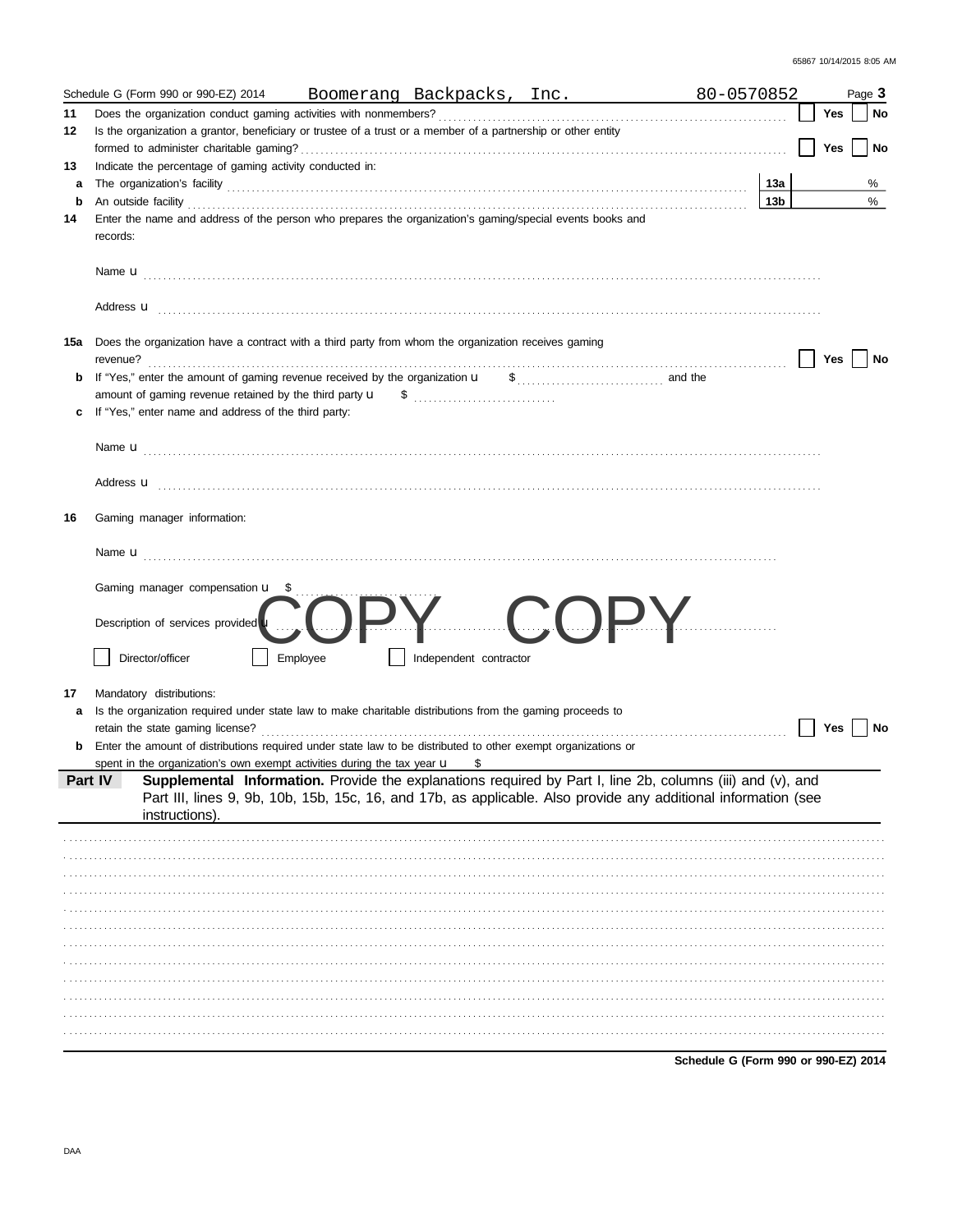| Supplemental Information to Form 990 or 990-EZ<br><b>SCHEDULE O</b><br>(Form 990 or 990-EZ)<br>Complete to provide information for responses to specific questions on<br>Form 990 or 990-EZ or to provide any additional information. |                                                                                                     |                                |            |  |
|---------------------------------------------------------------------------------------------------------------------------------------------------------------------------------------------------------------------------------------|-----------------------------------------------------------------------------------------------------|--------------------------------|------------|--|
|                                                                                                                                                                                                                                       |                                                                                                     |                                |            |  |
| Internal Revenue Service<br>Name of the organization                                                                                                                                                                                  | u Information about Schedule O (Form 990 or 990-EZ) and its instructions is at www.irs.gov/form990. | Employer identification number | Inspection |  |
|                                                                                                                                                                                                                                       | Boomerang Backpacks, Inc.                                                                           | 80-0570852                     |            |  |
|                                                                                                                                                                                                                                       | Form 990, Part I, Line 6                                                                            |                                |            |  |
|                                                                                                                                                                                                                                       | Help pack backpacks, distribute backpacks, pick-up backpacks                                        |                                |            |  |
|                                                                                                                                                                                                                                       |                                                                                                     |                                |            |  |
|                                                                                                                                                                                                                                       | Form 990, Part VI, Line 11b - Organization's Process to Review Form 990                             |                                |            |  |
|                                                                                                                                                                                                                                       | Form 990 reviewed and approved prior to filing                                                      |                                |            |  |
|                                                                                                                                                                                                                                       |                                                                                                     |                                |            |  |
|                                                                                                                                                                                                                                       | Form 990, Part VI, Line 12c - Enforcement of Conflicts Policy                                       |                                |            |  |
|                                                                                                                                                                                                                                       | Review policy at annual meeting                                                                     |                                |            |  |
|                                                                                                                                                                                                                                       |                                                                                                     |                                |            |  |
|                                                                                                                                                                                                                                       | Form 990, Part VI, Line 19 - Governing Documents Disclosure Explanation                             |                                |            |  |
| As requested                                                                                                                                                                                                                          |                                                                                                     |                                |            |  |
|                                                                                                                                                                                                                                       |                                                                                                     |                                |            |  |
|                                                                                                                                                                                                                                       |                                                                                                     |                                |            |  |
|                                                                                                                                                                                                                                       |                                                                                                     |                                |            |  |
|                                                                                                                                                                                                                                       |                                                                                                     |                                |            |  |
|                                                                                                                                                                                                                                       |                                                                                                     |                                |            |  |
|                                                                                                                                                                                                                                       |                                                                                                     |                                |            |  |
|                                                                                                                                                                                                                                       |                                                                                                     |                                |            |  |
|                                                                                                                                                                                                                                       |                                                                                                     |                                |            |  |
|                                                                                                                                                                                                                                       |                                                                                                     |                                |            |  |
|                                                                                                                                                                                                                                       |                                                                                                     |                                |            |  |
|                                                                                                                                                                                                                                       |                                                                                                     |                                |            |  |
|                                                                                                                                                                                                                                       |                                                                                                     |                                |            |  |
|                                                                                                                                                                                                                                       |                                                                                                     |                                |            |  |
|                                                                                                                                                                                                                                       |                                                                                                     |                                |            |  |
|                                                                                                                                                                                                                                       |                                                                                                     |                                |            |  |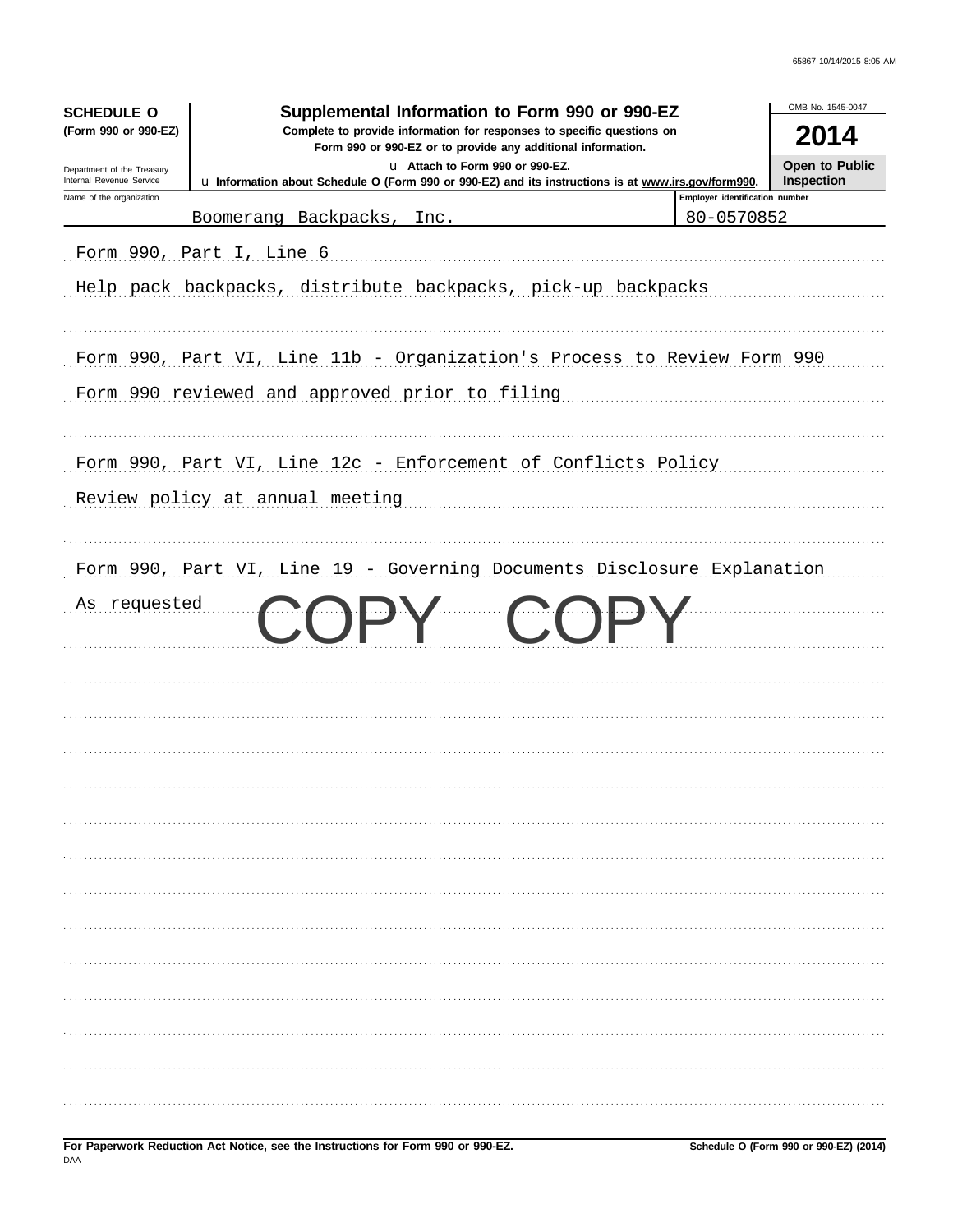| <b>NP-20</b><br>State Form 51062<br>$(R7 / 8-13)$                      | <b>Beginning</b>                                                                            | Indiana Department of Revenue<br>Indiana Nonprofit Organization's Annual Report<br>For the Calendar Year or Fiscal Year<br>01 01 2014 and Ending<br><b>MM/DD/YYYY</b> |              | Check if:<br>12 31 2014<br><b>MM/DD/YYYY</b> | Change of Address<br>Amended Report<br>Final Report: Indicate<br>Date Closed |  |  |
|------------------------------------------------------------------------|---------------------------------------------------------------------------------------------|-----------------------------------------------------------------------------------------------------------------------------------------------------------------------|--------------|----------------------------------------------|------------------------------------------------------------------------------|--|--|
|                                                                        | Due on the 15th day of the 5th month following the end of the tax year.<br>NO FEE REQUIRED. |                                                                                                                                                                       |              |                                              |                                                                              |  |  |
| Name of Organization                                                   |                                                                                             |                                                                                                                                                                       |              | Telephone Number                             |                                                                              |  |  |
| <b>BOOMERANG</b><br>BACKPACKS,<br>Address                              | INC.                                                                                        |                                                                                                                                                                       | County       |                                              | Indiana Taxpayer Identification Number                                       |  |  |
| 4616<br>E DUPONT ROAD                                                  |                                                                                             |                                                                                                                                                                       | <b>NOBLE</b> | 0139152130                                   | -000                                                                         |  |  |
| City                                                                   | State                                                                                       |                                                                                                                                                                       | Zip Code     | Federal Identification Number                |                                                                              |  |  |
| WAYNE<br>FORT<br>Printed Name of Person to Contact<br>MARK<br>COCKROFT | ΙN                                                                                          |                                                                                                                                                                       | 46825        | 80 0570852<br>Contact's Telephone Number     |                                                                              |  |  |
|                                                                        |                                                                                             |                                                                                                                                                                       |              |                                              |                                                                              |  |  |

If you are filing a federal return, attach a completed copy of Form 990, 990EZ, or 990PF.

**Note:** If your organization has unrelated business income of more than \$1,000 as defined under **Section 513** of the Internal Revenue Code, **you must also file Form IT-20NP.**

## **Current Information**

- 1. Have any changes not previously reported to the Department been made in your governing instruments, (e.g.) articles of incorporation, bylaws, or other instruments of similar importance? If yes, attach a detailed description of changes.
- 2. Indicate number of years your organization has been in continuous existence. 5
- 3. Attach a schedule, listing the names, titles and addresses of your current officers. SEE STATEMENT 1
- 4. Briefly describe the purpose or mission of your organization below.

| TO NOURISH LOW INCOME ELEMENTARY STUDENTS ON WEEKENDS BY PROVIDING<br>BACKPACKS FULL OF POOD, A ID TO MSPIRE HIGH SCHOOL TUDENTS TO EXPERIENC<br>COMMUNITY SERVICE THROUGH PROJECT BASED LEARNING AND STUDENT INTERNSHIPS |
|---------------------------------------------------------------------------------------------------------------------------------------------------------------------------------------------------------------------------|
|                                                                                                                                                                                                                           |
|                                                                                                                                                                                                                           |

Email Address:

I declare under the penalties of perjury that I have examined this return, including all attachments, and to the best of my knowledge and belief, it is true, complete, and correct.

Signature of Officer or Trustee Name of Person(s) to Contact and Daytime Telephone Number MARK COCKROFT

Title Date DIRECTOR<br>Title

.

**Important:** Please submit this completed form and/or extension to: Indiana Department of Revenue, Tax Administration P.O. Box 6481 Indianapolis, IN 46206-6481 Telephone: (317) 232-0129

**Extensions of Time to File**

The Department recognizes the Internal Revenue Service application for automatic extension of time to file, Form 8868. **Please forward a copy of** your federal extension, identified with your Nonprofit Taxpayer Identification Number (TID), to the Indiana Department of Revenue, Tax Administration by the original due date to prevent cancellation of your sales tax exemption. Always indicate your Indiana Taxpayer Identification number on your request for an extension of time to file.

Reports post marked within thirty (30) days after the federal extension due date, as requested on Federal Form 8868, will be considered as timely filed. A copy of the federal extension must also be attached to the Indiana report. In the event that a federal extension is not needed, a taxpayer may request in writing an Indiana extension of time to file from the: Indiana Department of Revenue, Tax Administration, P.O. Box 6481, Indianapolis, IN 46206-6481, (317) 232-0129.

within sixty (60) days after receiving such notice the taxpayer does not file Form NP-20, the taxpayer's exemption from sales tax will be canceled. If Form NP-20 or extension is not timely filed, the taxpayer will be notified by the Department pursuant to I.C. 6-2.5-5-21(d), to file Form NP-20. If